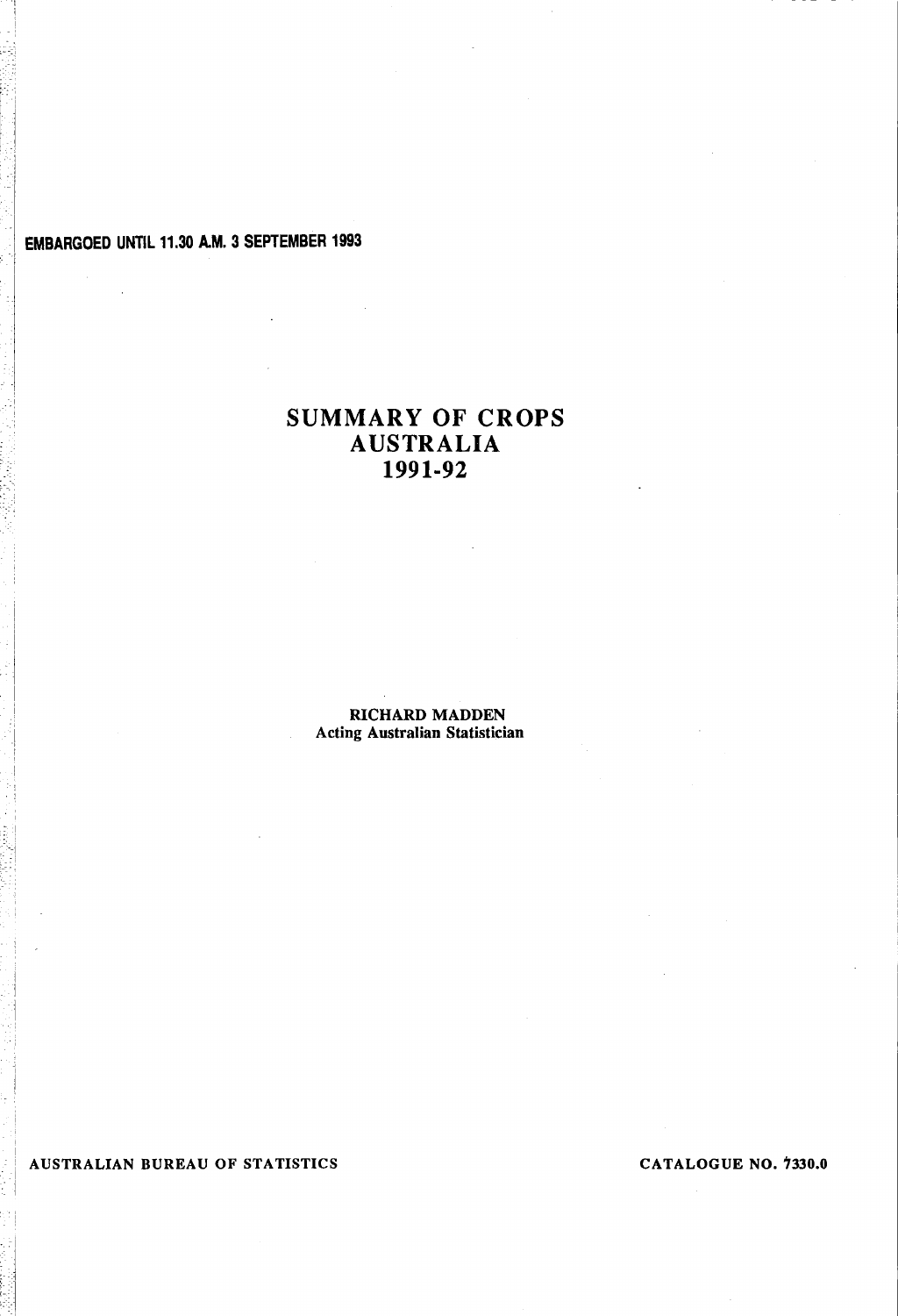#### © Commonwealth of Australia 1993

Printed in Australia by ALAN LAW, Commonwealth Government Printer, Canberra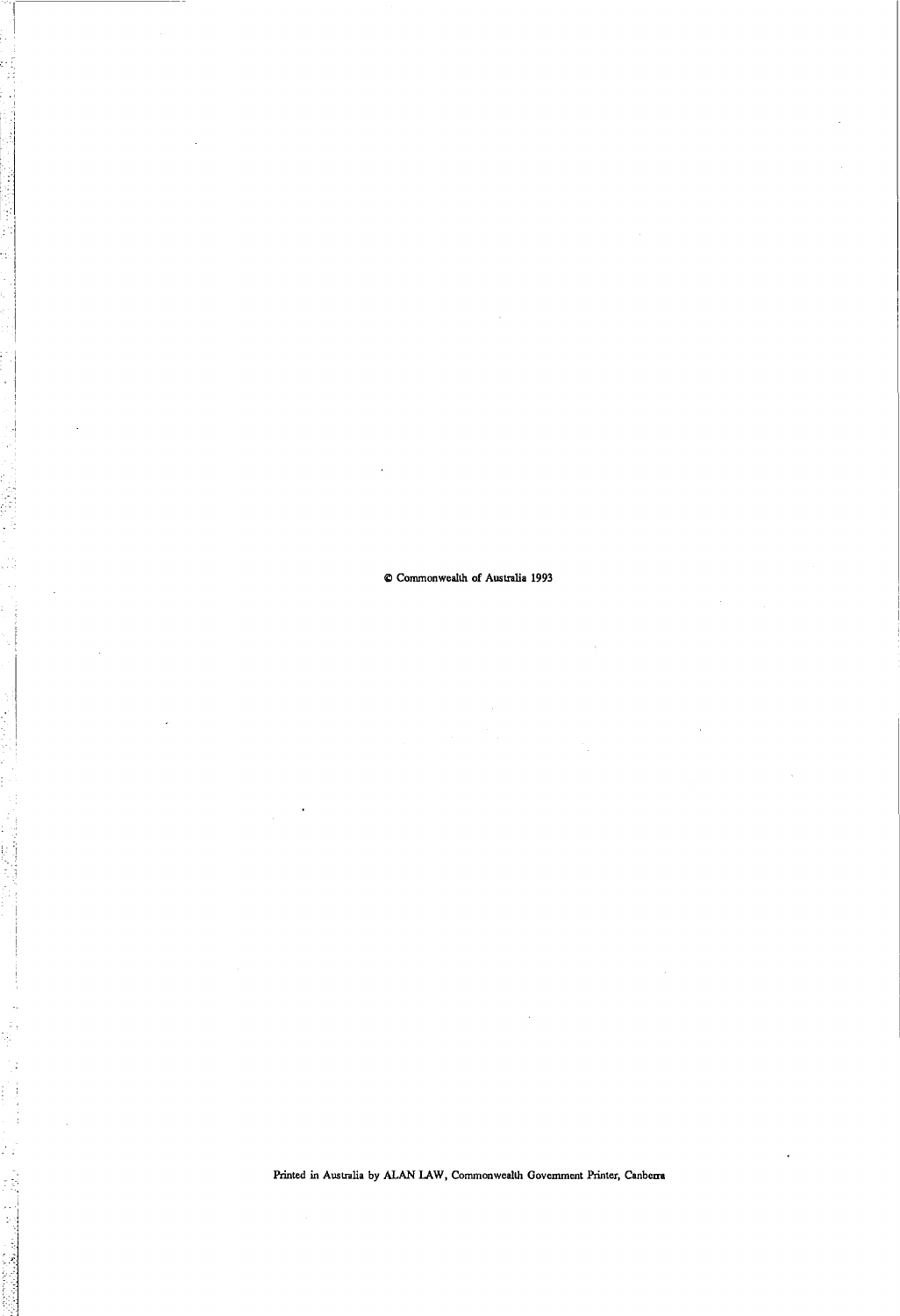**CONTENTS** 

Page

1

1

13

20

21

|                      | <b>Summary of Findings</b>                                                                                                                                 |
|----------------------|------------------------------------------------------------------------------------------------------------------------------------------------------------|
| Graphs               |                                                                                                                                                            |
|                      | Wheat for grain, area and production, Australia, years ended 31 March 1988 to 1992                                                                         |
|                      | Wheat for grain yield, Australia and States, year ended 31 March 1992                                                                                      |
|                      | and average years ended 31 March 1989 to 1991                                                                                                              |
| $\ddot{\phantom{a}}$ | Selected coarse grains, production, Australia, years ended 31 March 1988 to 1992                                                                           |
|                      | Selected other crops, production, Australia, years ended 31 March 1988 to 1992                                                                             |
|                      | Selected vegetables, production, Australia, years ended 31 March 1988 to 1992                                                                              |
|                      | Selected fruits, production, Australia, years ended 31 March 1988 to 1992                                                                                  |
|                      |                                                                                                                                                            |
| Table No.            |                                                                                                                                                            |
| 1.                   | Land use at 31 March 1990 to 1992                                                                                                                          |
| 2.                   | Number of establishments with agricultural activity, at 31 March 1990 to 1992                                                                              |
| 3.                   | Area of crops and pastures, years ended 31 March 1990 to 1992                                                                                              |
| 4.                   | Production of principal crops and pastures, years ended 31 March 1990 to 1992                                                                              |
| 5.                   | Stocks of major grains and fodder, at 31 March 1990 to 1992                                                                                                |
| 6.                   | Number of establishments with agricultural activity classified according to area of establishment<br>and area of wheat for grain, at 31 March 1990 to 1992 |
| 7.                   | Area of pastures and grasses, years ended 31 March 1990 to 1992                                                                                            |
| 8.                   | Production of pastures and grasses, years ended 31 March 1990 to 1992                                                                                      |
| 9.                   | Area of vegetables for human consumption, years ended 31 March 1990 to 1992                                                                                |
| 10.                  | Production of vegetables for human consumption, years ended 31 March 1990 to 1992                                                                          |
| 11.                  | Number of trees and production of orchard fruit, years ended 31 March 1990 to 1992                                                                         |
| 12.                  | Area and production of tropical and other fruit, years ended 31 March 1990 to 1992                                                                         |
| 13.                  | Area of vines and production of grapes, years ended 31 March 1990 to 1992                                                                                  |
| 14.                  | Fertiliser and soil conditioners used, area and quantity, years ended 31 March 1990 to 1992                                                                |

15. Area of crops and pastures irrigated, years ended 31 March 1990 to 1992

#### • 16. Comparison of EVAO cut-offs (of \$20,000 and \$22,500) for selected commodities, area and production, 1990-91

17. Comparison of EV AO cut-offs (of \$20,000 and \$22,500) for selected commodities, number of trees and production, 1990-91

.: 18. ····i 19. ! .20. .~ 21. 22. Percentage comparison of EVAO cut-offs (of \$20,000 and \$22,500) for selected commodities, area and production, 1990-91 Percentage comparison of EV AO cut-offs (of \$20,000 and \$22,500) for selected commodities, number of trees and production, 1990-91 Estimates of selected commodities, totals for all establishments including those having EVAO \$5,000 and over, area and production, year ended ended 31 March 1992 Estimates of selected commodities, totals for all establishments including those having EV AO \$5,000 and over, number of trees, area and production, year ended 31 March 1992 Percentage comparison of EV AO cut-offs for selected commodities, area, year ended 31 March 1992 15 16 17 18 19 19

23. Percentage comparison of EVAO cut-offs for selected commodities, number of trees and area, year ended 31 March 1992

Explanatory Notes

INQUIRIES *• for further information about statistics in this publication and the availability of related*  unpublished statistics- contact Henry Stefanik on Canberra 008 801 520 or any ABS State office.

*• for information about other ABS statistics and services* please refer to the back page of this publication.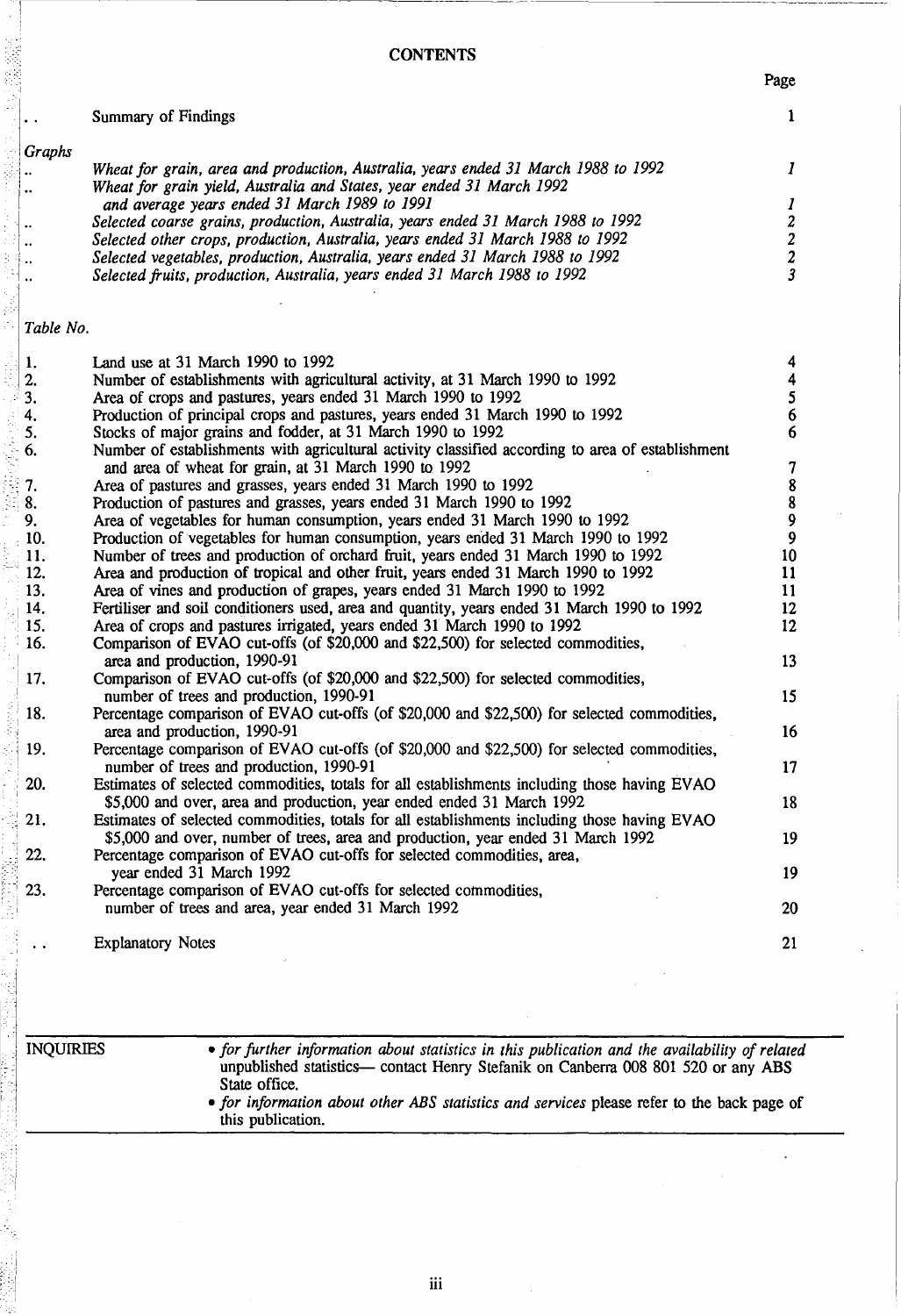Final results from the 1991-92 Agricultural Census show the number of establishments with agricultural activity decreased by 3.4 per cent to 122,100 while the total area of establishments with agricultural activity increased by 0.7 per cent to 466.0 million hectares when compared with 1990-91. This increase is wholly attributable to Western Australia, the only State where an increase occurred.

The area used for crops decreased by 978,000 hectares or 5.6 per cent on 1990-91, with the largest falls being in Queensland, down 19.8 per cent, New South Wales down 5.6 per cent and Western Australia, down 2.7 per cent. This decrease in cropping is largely attributable to a fall in wheat for grain planting, down 2.0 million hectares (22.1 %) to 7.2 million hectares. However, plantings of all other major crops increased, with grain sorghum up 50.5 per cent, lupins up 18.4 per cent, oats for grain up 11.1 per cent, and barley for grain up 7.4 per cent.

## Wheat for grain

Drought conditions affected the wheat crop with the area sown to wheat for grain down by 2.0 million hectares (22.1%) over 1990-91. Production for 1991-92 fell by 29.9 per cent, with the largest falls occurring in Queensland, down 82.6 per cent, New South Wales down 47.1 per cent and Victoria down 23.0 per cent.

The table below shows the percentage changes in area sown both in respect of 1990-91 and the average of the three years ended 1990-91.

Percentage change in area of wheat for grain sown in 1991·92 compared with

|                   |         | Average of 1988-89 |
|-------------------|---------|--------------------|
|                   | 1990-91 | to 1990-91         |
| New South Wales   | $-30.8$ | $-31.8$            |
| Victoria          | $-27.1$ | $-28.7$            |
| Queensland        | $-53.6$ | $-45.8$            |
| South Australia   | $-10.4$ | $-14.0$            |
| Western Australia | $-11.1$ | $-6.9$             |

Nationally, the wheat yield fell from 1.6 to 1.5 tonnes per hectare.

Compared with 1990-91, Queensland showed the greatest decrease in yield per hectare (63.2 per cent), followed by New South Wales (21.1 per cent), South Australia and Victoria increased their yield per hectare by 21.4 per cent and 6.3 per cent respectively.

Compared with the average of the previous three years, the wheat for grain yield decreased in Queensland by 61.1 per cent, by 16.7 per cent in New South Wales and by 5.6 per cent in Victoria. South Australia recorded a 30.8 per cent increase.



o Average, of 3 years ended 31 Marob 1989 to <sup>1991</sup>

The total number of establishments growing wheat for grain decreased by 14.8 per cent to 26,115. The average area planted to wheat decreased by 8.5 per cent to 275.1 hectares, with a production decrease of 17.8 per cent to 404.3 tonnes per establishment.

## Other cereal crops

In 1991-92 the area sown to barley for grain was 2.7 million hectares, 7.4 per cent more than in 1990-91. Barley production increased 10.3 per cent to 4.5 million tonnes.

The area planted for grain sorghum increased 50.5 per cent to 569 thousand hectares with production up 92.7 per cent to 1.4 million tonnes. Production of grain sorghum increased in New South Wales and Queensland by 112.8 per cent and 87.3 per cent respectively as a result of fanners seeking to compensate for poor winter crops. The area of oats for grain increased 11.1 per cent to 1.2 million hectares with production up 10.5 per cent to 1.7 million tonnes.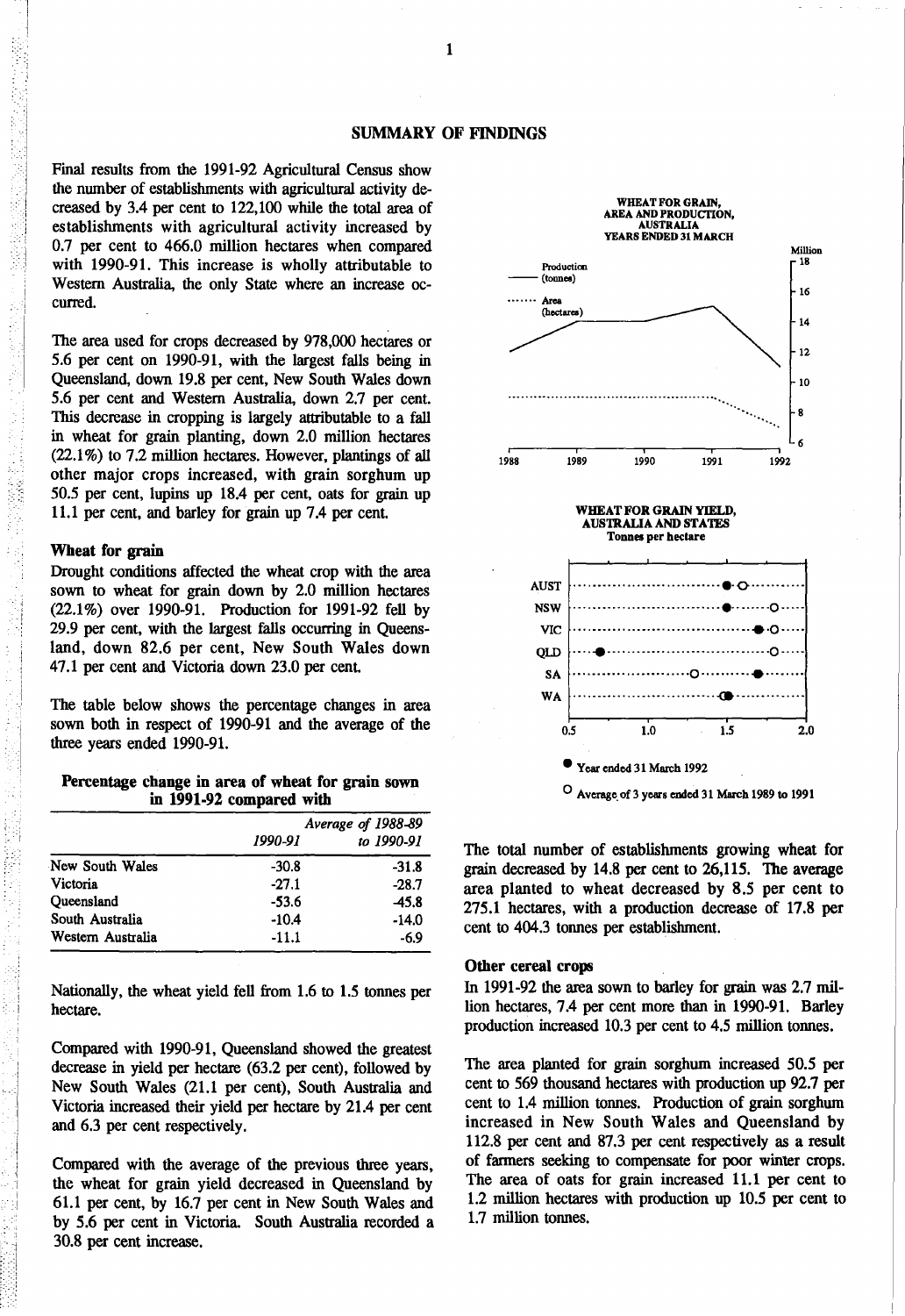

#### .Field crops

#### *Legumes*

In 1991-92 there was an increase of 374 thousand hectares (26.9%) in the area planted to legumes, compared with 1990-91. The area planted to lupins increased by 18.4 per cent to 939 thousand hectares, with production up 289 thousand tonnes  $(38.1\%)$ . Price instability for wheat led some farmers in Western Australia to plant extra lupins resulting in increased area and production of lupins over the entire Western Australian wheat belt. The area of field peas for grain increased by 34.3 per cent to 427 thousand hectares with production up 48.7 per cent to 473 thousand tonnes.

## *Oats for hay*

The area planted to oats for hay increased by 29.8 per cent to 327 thousand hectares while production rose 39.3 per cent to 1.2 million tonnes.

## *Rapeseed/Canola*

Compared to 1990-91, the area sown to rapeseed/canola increased by 106.8 per cent to 151 thousand acres while production reached 170 thousand tonnes, a rise of 73.5 per cent. Seasonal conditions in Victoria forced farmers to look for alternative crops such as rapeseed/canola. In Western Australia, poor prices for sheep and wool and the lack of good marketing prospects for wheat caused rapeseed/canola to be grown in lieu.

## *Sunflower*

The area of the sunflower crop fell by 52.4 per cent to 79 thousand hectares,with production down 44.7 per cent to 84 thousand tonnes. Due to severe drought conditions, the area of sunflower sown in Queensland during 1991-92 (47 thousand hectares) was the second lowest planting in more than a decade.

## *Cotton*

The area of cotton planted increased to 312 thousand hectares, an increase of 11.8 per cent, raising production of seed cotton by 13.2 per cent to 1.3 million tonnes.



## Vegetables

The area of vegetables for human consumption in 1991-92 decreased 3.3 per cent compared to 1990-91. Vegetables showing the largest decreases in production were celery  $(24.1\%)$  and cauliflower  $(13.3\%)$  while production of rockmelons and cantaloupe rose (18.4%) as did turnips and swedes (14.0%).

## Production and yield for selected vegetables.

|             | Percentage<br>change on<br>1990-91<br>production | Yield<br>1991-92<br>tonnes/ha | Percentage<br>change<br>on 1990-91<br>yield |
|-------------|--------------------------------------------------|-------------------------------|---------------------------------------------|
| Celery      | $-24.1$                                          | 47.2                          | $-17.3$                                     |
| Capsicum    | 1.9                                              | 15.8                          | 3.3                                         |
| Cauliflower | $-13.3$                                          | 21.6                          | $-10.0$                                     |
| Lettuce     | 2.7                                              | 26.6                          | 10.4                                        |
| Watermelon  | 7.4                                              | 16.6                          | 5.1                                         |
| Rockmelon   | 18.4                                             | 18.9                          | $2.2\,$                                     |
| Mushrooms   | 4.5                                              | 245.2                         | 3.5                                         |
| Potatoes    | $1.2\,$                                          | 28.9                          | 1.4                                         |
| Turnips     | 14.0                                             | 14.7                          | 23.5                                        |

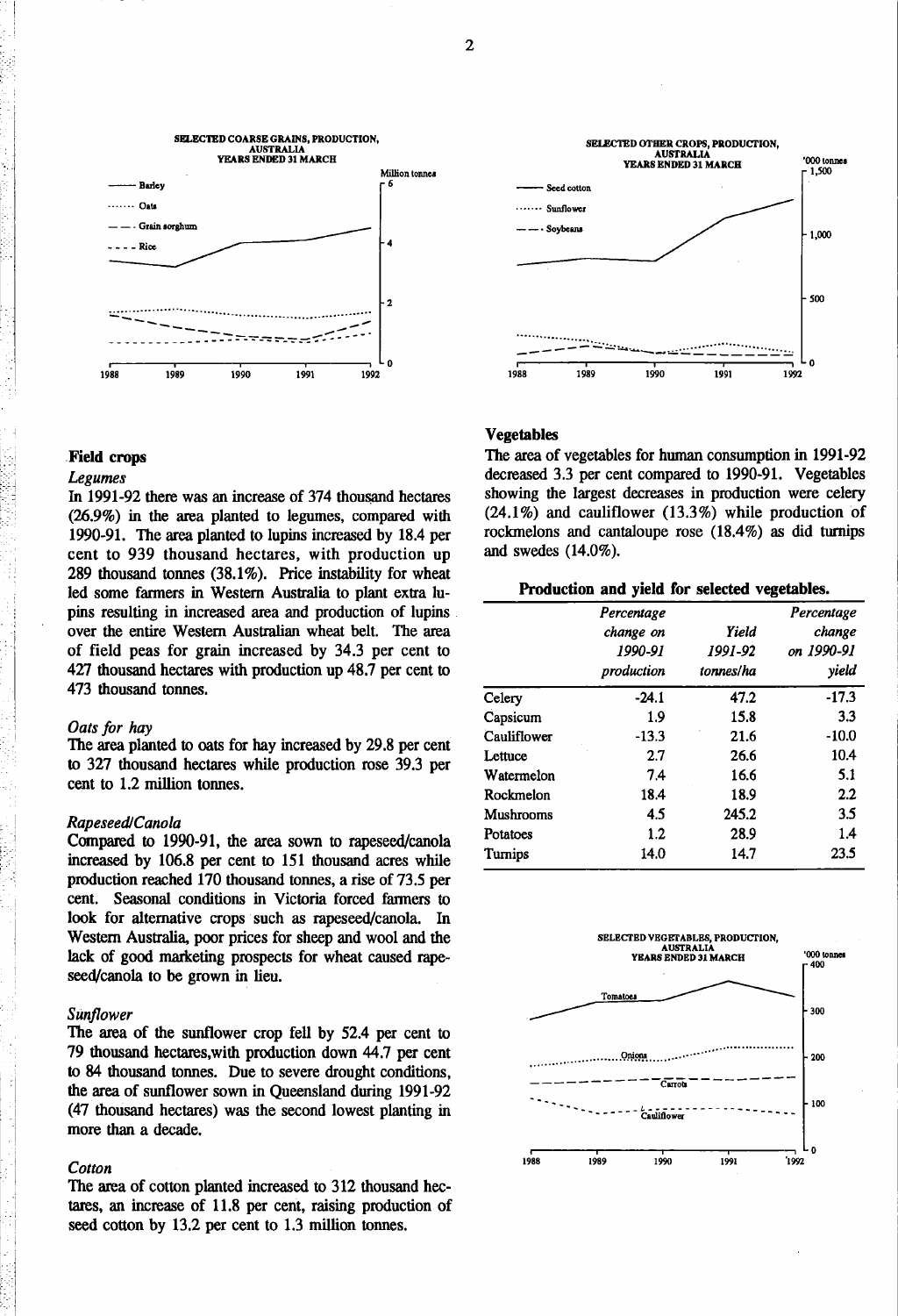## Fruit

Orange production rose by 16,600 tonnes in 1991-92, a rise of 3.7 per cent. Although the total number of orange trees increased by 349,000 (4.9%) between 1989-90 and 1991-92, production in 1991-92 (at 470 thousand tonnes) was 3.6 per cent lower than 1989-90. Overall, citrus production increased 4.0 per cent to 574,100 tonnes.

Pome fruit production in 1991-92 increased by a total of 10.7 per cent with apples up 9.5 per cent and pears 12.9 per cent. Apple production and the number of trees both increased following a decline in 1990-91. While the number of pear trees declined overall, the increase in the number of mature trees in 1991-92 saw production increase to 180 thousand tonnes.

Stone fruit production in 1991-92 rose 11.3 per cent with apricots up 25.8 per cent, nectarines up 16.1 per cent and peaches up 6.6 per cent. Although there was decline in the production of cherries, production levels for the major stone fruits in 1991-92 remained above the levels for 1989-90.

Major increases in production of mangoes and olives were the feature of Other Orchard Fruit. Mango production increased by 5,334 tonnes or 44.8 per cent and olive production increased by 249 tonnes or 36.4 per cent.

Banana production in 1991-92 reached 177 thousand tonnes, an increase of 7.2 per cent over 1990-91, but 1.9 per cent below the production for 1989-90. A large fall in production in New South Wales (19.1%) was offset by a 17.6 per cent increase in production in Queensland in 1991-92. Strawberry production increased by 35.0 per cent in 1991-92 following increases in each of the previous two years.



## Nuts

The production of almonds increased by 14.0 per cent in 1991-92 compared to 1990-91 but macadamia nuts fell 4.4 per cent for the same period. Peanut production rose for the second successive year with an increase of 44.4 per cent.

## **Grapes**

The area of bearing vines and the total production of grapes both rose during 1991-92, by 3.6 and 16.0 per cent respectively. Production of grapes for wine making rose by 76,800 tonnes (15.7%), while production of grapes for drying and grapes for other pwposes both rose, by 17.7 per cent and 6.7 per cent respectively.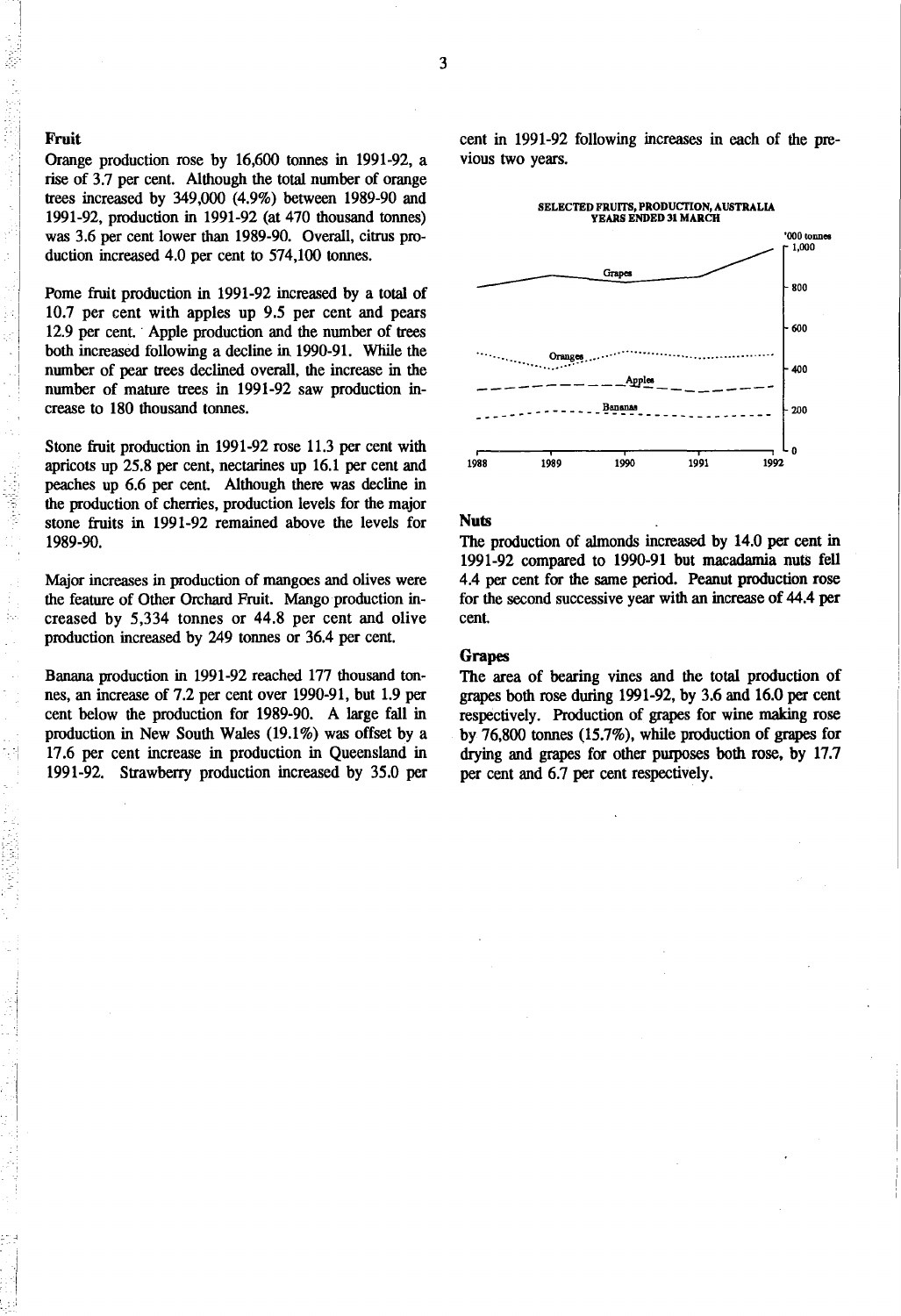|                                      | Australia | <b>NSW</b> | Vic.   | Qld     | SA     | WA      | Tas.  | NT      | ACT    |
|--------------------------------------|-----------|------------|--------|---------|--------|---------|-------|---------|--------|
| Area of $crops(a)$ —                 |           |            |        |         |        |         |       |         |        |
| 1990                                 | 16,953    | 4,077      | 1,989  | 2,580   | 3,042  | 5,174   | 83    | 9       |        |
| 1991                                 | 17,382    | 4,073      | 2.063  | 2,872   | 2,933  | 5,359   | 75    | 6       |        |
| 1992                                 | 16,404    | 3,846      | 2,039  | 2,302   | 2,920  | 5,216   | 76    | 5       |        |
| Area of sown pastures and grasses -  |           |            |        |         |        |         |       |         |        |
| 1990                                 | 30,861    | 6,992      | 6,504  | 4,822   | 3,786  | 7,724   | 856   | 148     | 28     |
| 1991                                 | 28,275    | 6,138      | 5,546  | 5,197   | 3,648  | 6,803   | 852   | 72      | $20\,$ |
| 1992                                 | 30,843    | 6,604      | 5,662  | 5,447   | 3,614  | 8,410   | 830   | 252     | 24     |
| Total area of establishments         |           |            |        |         |        |         |       |         |        |
| with agricultural activity $-$       |           |            |        |         |        |         |       |         |        |
| 1990                                 | 464,298   | 61,990     | 13,062 | 152,340 | 57,480 | 110,881 | 1,933 | 66,551  | 61     |
| 1991                                 | 462,764   | 60,698     | 12,705 | 150,828 | 56,954 | 110,871 | 1,870 | 68,773  | 65     |
| 1992                                 | 465,954   | 60,367     | 12,374 | 150,045 | 56,857 | 115,669 | 1,845 | 68,739  | 58     |
| Area of non-agricultural land(b) $-$ |           |            |        |         |        |         |       |         |        |
| 1990                                 | 303,986   | 18,153     | 9,698  | 20,360  | 40,958 | 141.669 | 4,897 | 68,069  | 183    |
| 1991                                 | 305,520   | 19,445     | 10,055 | 21,872  | 41,484 | 141,679 | 4,960 | 65,847  | 178    |
| 1992                                 | 302,331   | 19,777     | 10,386 | 22,655  | 41,581 | 136,881 | 4,985 | 65,881  | 185    |
| Total area (agricultural and         |           |            |        |         |        |         |       |         |        |
| non-agricultural)                    | 768,284   | 80,143     | 22,760 | 172,700 | 98,438 | 252,550 | 6,830 | 134,620 | 243    |

#### TABLE 1. LAND USE AT 31 MARCH 1990 TO 1992 ('000 hectares)

(a) Excludes pastures and grasses harvested for hay and seed which have been included in 'Sown pastures and grasses'. (b) Comprises conserved land, forestry, urban and unused land such as vacant Crown land, commercially unused land on Abonginal and other Crown reserves and waste land, ephemeral lakes, mangroves swamps, etc. NOTE: Agricultural land is generally divided into cropped land, land sown to pastures and grasses and a broad balance comprising grazing land, land lying idle or under fallow, etc. While agriculturailand use presently occupies about 61 per cent of Australia many other uses have also developed, some of which are listed in Footnote(b) above.

## TABLE 2. NUMBER OF ESTABLISHMENTS WITH AGRICULTURAL ACTIVITY, AT 31 MARCH 1990 TO 1992

|                                      | Australia | <b>NSW</b> | Vic.   | Qld    | SA     | WA     | Tas.        | NT                       | ACT          |
|--------------------------------------|-----------|------------|--------|--------|--------|--------|-------------|--------------------------|--------------|
| 1990                                 | 129,539   | 37,539     | 33,306 | 26,619 | 14,636 | 13,410 | 3,699       | 257                      | 73           |
| 1991                                 | 126,392   | 36,812     | 32,620 | 25,364 | 14,482 | 13,202 | 3,563       | 270                      | 79           |
| 1992                                 | 122,054   | 35,549     | 31,358 | 24,493 | 13,990 | 12,906 | 3,413       | 271                      | 74           |
| $1992 -$                             |           |            |        |        |        |        |             |                          |              |
| Area of establishments<br>(hectares) |           |            |        |        |        |        |             |                          |              |
| O(a)                                 | 435       | 166        | 74     | 89     | 53     | 43     | 10          |                          |              |
| >0-<br>4                             | 2,221     | 776        | 322    | 399    | 293    | 384    | 37          | 8                        | $\mathbf 2$  |
| $5-$<br>9                            | 2,768     | 631        | 865    | 297    | 636    | 297    | 31          | 10                       |              |
| 19<br>$10-$                          | 4,425     | 1,261      | 1,302  | 621    | 910    | 258    | 62          | 11                       |              |
| 29<br>$20 -$                         | 2,806     | 792        | 778    | 620    | 390    | 152    | 68          | 5                        |              |
| $30 -$<br>49                         | 5,308     | 1,105      | 1,665  | 1,608  | 505    | 210    | 206         | 7                        | $\mathbf 2$  |
| 50-<br>74                            | 6,040     | 993        | 2,291  | 1,917  | 355    | 187    | 294         | 3                        |              |
| $75-$<br>99                          | 5,304     | 894        | 2,202  | 1,391  | 292    | 200    | 325         | $\overline{\phantom{0}}$ |              |
| 100-<br>124                          | 4,976     | 988        | 2,079  | 1,052  | 316    | 220    | 320         | —                        | 1            |
| $125 -$<br>149                       | 4,473     | 839        | 1,873  | 1,056  | 282    | 196    | 225         | $\overline{\mathbf{c}}$  |              |
| 150-<br>199                          | 6,759     | 1,622      | 2,584  | 1,376  | 478    | 369    | 325         | 5                        |              |
| 200-<br>249                          | 6,218     | 1,678      | 2,259  | 1,143  | 494    | 408    | 231         | $\mathbf{2}$             | 3            |
| 250-<br>299                          | 5,153     | 1,471      | 1,780  | 965    | 441    | 329    | 163         | $\overline{\phantom{0}}$ | 4            |
| 300-<br>399                          | 7,918     | 2,568      | 2,502  | 1,188  | 893    | 543    | 214         | 1                        | 9            |
| 400-<br>499                          | 6,934     | 2,600      | 1,896  | 875    | 901    | 513    | 143         | $\mathbf{1}$             | 5            |
| 500-<br>749                          | 11,628    | 4,514      | 2,827  | 1,343  | 1,749  | 950    | 224         | $\mathbf{z}$             | 19           |
| 750-<br>999                          | 7,492     | 2,952      | 1,489  | 753    | 1,164  | 996    | 129         | 1                        | 8            |
| 1,000-1,999                          | 14,301    | 5,202      | 1,925  | 1,795  | 2,077  | 3,085  | 195         | 4                        | 18           |
| 2,000-2,999                          | 5,365     | 1,590      | 382    | 1,047  | 749    | 1,505  | 92          |                          |              |
| 3,000-4,999                          | 4,083     | 1,108      | 169    | 1,125  | 484    | 1,117  | 70          | 10 <sub>1</sub>          |              |
| 5,000-9,999                          | 2,733     | 711        | 65     | 1,242  | 226    | 441    | 38          | 9                        | $\mathbf{1}$ |
| 10,000-19.999                        | 1,820     | 483        | 16     | 1,163  | 90     | 54     | 9           | 5                        |              |
| 20,000-49,999                        | 1,547     | 481        | 10     | 951    | 74     | 22     | $\mathbf 2$ | $\overline{7}$           |              |
| 50,000 and over                      | 1,347     | 124        | 3      | 477    | 138    | 427    |             | 178                      |              |
| Total number of establishments       | 122,054   | 35,549     | 31,358 | 24,493 | 13,990 | 12,906 | 3,413       | 271                      | 74           |

(a) Establishments engaged in beekeeping and possessing no land.<br>NOTE: In addition to the above statistics, the Australian Bureau of Statistics can provide similar statistics for other major commodities aggregated to small  $\frac{1}{\sqrt{1-\frac{1}{n}}}$  additional services are subject to a charge.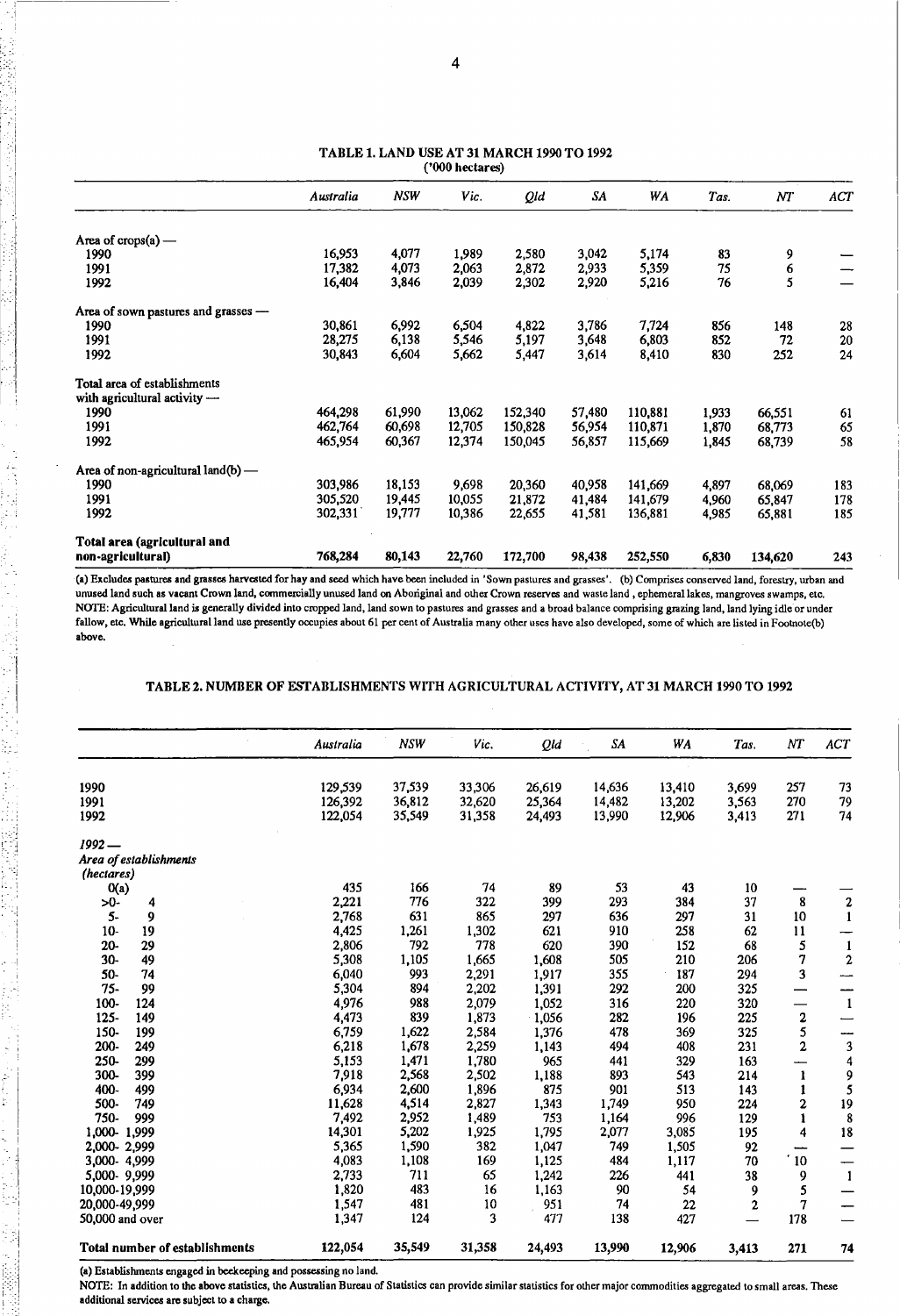|                                        |             | Australia |           |            |                          |         | 1992     |              |                      |                  |
|----------------------------------------|-------------|-----------|-----------|------------|--------------------------|---------|----------|--------------|----------------------|------------------|
|                                        | 1990        | 1991      | 1992      | <b>NSW</b> | Vic.                     | Qld     | SA       | WA           | Tas.                 | NT               |
| Cereals for grain—                     |             |           |           |            |                          |         |          |              |                      |                  |
| Barley                                 | 2,310       | 2,556     | 2,744     | 517        | 534                      | 128     | 999      | 554          | 11                   | n.c.             |
| Canary seed                            | 12          | 11        | 5         |            | n.c.                     | 5       | n.c.     | n.c.         | n.c.                 | n.c.             |
| Grain sorghum                          | 380         | 378       | 569       | 147        | —                        | 420     | n.c.     | —            | n.c.                 | 2                |
| Maize                                  | 52          | 49        | 52        | 17         | $\overline{\phantom{0}}$ | 34      | n.c.     | $\mathbf{1}$ | n.c.                 | --               |
| Oats                                   | 1,089       | 1,044     | 1,160     | 457        | 183                      | 15      | 129      | 367          | 9                    | n.c.             |
| Millet                                 | 34          | 32        | 34        | 3          | 1                        | 31      | n.c.     | n.c.         | n.c.                 | n.c.             |
| Rice                                   | 105         | 89        | 114       | 109        | n.c.                     | 4       | n.c.     | n.c.         | п.с.                 | -                |
| Rye                                    | 37          | 41        | 52        | n.c.       | 19                       | n.c.    | 29       | 4            | n.c.                 | n.c.             |
| Triticale                              | 89          | 101       | 99        | 43         | 19                       | 4       | 14       | 18           | 1                    | n.c.             |
| Wheat                                  | 9,004       | 9,218     | 7,183     | 1,499      | 664                      | 492     | 1,297    | 3,230        | 1                    | n.c.             |
| Total                                  | 13,113      | 13,522    | 12,021    | 2,800      | 1,420                    | 1,132   | 2,468    | 4,175        | 23                   | 2                |
| Legumes for grain-                     |             |           |           |            |                          |         |          |              |                      |                  |
| Lupins                                 | 801         | 793       | 939       | 67         | 37                       |         | 48       | 787          | 1                    | n.c.             |
| Field peas                             | 326         | 318       | 427       | 43         | 194                      |         | 144      | 45           | ---                  | n.c.             |
| Other                                  | 166         | 277       | 397       | 103        | 152                      | 97      | 45       |              |                      |                  |
| Total                                  | 1,294       | 1,388     | 1,762     | 213        | 382                      | 97      | 237      | 832          | $\boldsymbol{l}$     |                  |
| Crops for hay—                         |             |           |           |            |                          |         |          |              |                      |                  |
| Barley                                 | 28          | n.c.      | n.c.      | n.c.       | n.c.                     | n.c.    | n.c.     | n.c.         | n.c.                 | n.c.             |
| <b>Oats</b>                            | 206         | 252       | 327       | 91         | 70                       | n.c.    | 59       | 106          | n.c.                 | n.c.             |
| Wheat                                  | 57          | 19        | 30        | 30         | n.c.                     | n.c.    | n.c.     | n.c.         | n.c.                 | n.c.             |
| Other cereals                          | 3           | (a)57     | (a) 81    | 7          | 11                       | 27      | 17       | 17           | 2                    |                  |
| Other                                  | 5           | 8         | 13        | 1          | 5                        | 2       | 5        | -            |                      |                  |
| Total                                  | 297         | 336       | 450       | 129        | 86                       | 28      | 81       | 123          | 2                    | 1                |
| Crops for green feed or silage-        |             |           |           |            |                          |         |          |              |                      |                  |
| Forage sorghum                         | 147         | 154       | 183       | 40         | 1                        | 141     | n.c.     | 1            | n.c.                 |                  |
| Oats (b)                               | 633         | 329       | 271       | n.c.       | n.c.                     | 204     | 26       | 41           | n.c.                 | n.c.             |
| Vegetables for animal feed             | 26          | 6         | 9         | 9          | n.c.                     | n.c.    | n.c.     | n.c.         | п.с.                 | n.c.             |
| Other cereals                          | 189         | 236       | 240       | 164        | 10                       | 49      | 8        | 4            | 7                    |                  |
| Other                                  | r59         | т63       | 55        | 8          | 17                       | 12      | 3        | 2            | 11                   |                  |
| Total                                  | 1,053       | 787       | 757       | 221        | 27                       | 406     | 37       | 48           | 19                   | 1                |
| Oilseeds—                              |             |           |           |            |                          |         |          |              |                      |                  |
| Linseed                                | $\mathbf 2$ | 4         | 7         | 3          | 1                        | 2       | 1        |              | n.c.                 | п.с.             |
| Rapeseed/Canola                        | 50          | 73        | 151       | 101        | 23                       | 3       | 7        | 17           | ---                  | n.c.             |
| Safflower                              | 33          | 19        | 39        | 10         | 20                       | 3       | 7        | n.c.         | n.c.                 | n.c.             |
| Soybean                                | 49          | 40        | 30        | 12         | 1                        | 16      | n.c.     | n.c.         | n.c.                 |                  |
| Sunflower                              | 66          | 166       | 79        | 29         | 1                        | 47      | 1        | n.c.         | n.c.                 | n.c.             |
| Total                                  | 200         | 302       | 305       | 155        | 47                       | 71.     | 15       | 17           |                      |                  |
|                                        |             |           |           |            |                          |         |          |              |                      |                  |
| Vegetables for human consumption       | 126         | 121       | 117       | 19         | 29                       | 32      | 11       | 9            | 16                   |                  |
| Fruit —                                |             |           |           |            |                          |         |          |              |                      |                  |
| Orchard fruit                          | 99          | 95        | 99        | 31         | 22                       | 21      | 17       | 5            | 3                    | 1                |
| Tropical and other fruit               | 18          | 18        | 18        | 4          | 1                        | 12      | --       | 1            |                      |                  |
| Grapes<br>Total                        | 59<br>176   | 60<br>173 | 61<br>178 | 12<br>48   | 19<br>42                 | 1<br>34 | 26<br>42 | 2<br>8       | $\boldsymbol{\beta}$ | $\boldsymbol{l}$ |
|                                        |             |           |           |            |                          |         |          |              |                      |                  |
| Other crops—                           |             |           |           |            |                          |         |          |              |                      |                  |
| Sugar cane (total)                     | 397         | 407       | 408       | 25         | n.c.                     | 383     | n.c.     | n.c.         | n.c.                 | n.c.             |
| Cotton                                 | 240         | 279       | 312       | 225        | n.c.                     | 87      | n.c.     | n.c.         | n.c.                 | n.c.             |
| Peanuts                                | 18          | 18        | 21        |            | n.c.                     | 20      | п.с.     |              | n.c.                 |                  |
| Tobacco                                | 5           | 5         | 5         | —          | 2                        | 3       | n.c.     | n.c.         | n.c.                 | n.c.             |
| Other                                  | r33         | т44       | 67        | 11         | 4                        | 9       | 29       | 3            | 11                   |                  |
| Total                                  | r693        | r753      | 813       | 262        | 6                        | 502     | 29       | 4            | 11                   |                  |
| Total area used for crops              | 16,953      | 17,382    | 16,404    | 3,846      | 2,039                    | 2,302   | 2,920    | 5,216        | 76                   | 5                |
| Pastures—                              |             |           |           |            |                          |         |          |              |                      |                  |
| Cut for hay                            | 1,022       | 1,032     | 1,114     | 273        | 470                      | 58      | 140      | 116          | 51                   | 6                |
| Harvested for seed                     | 115         | 101       | 94        | 14         | 20                       | 15      | 33       | 10           | 1                    |                  |
| Cut for green feed or silage           | 79          | 87        | 89        | 16         | 36                       | 6       | 8        | 12           | 12                   |                  |
| Total area of pastures harvested       | 1,216       | 1,220     | 1,297     | 303        | 526                      | 79      | 181      | 138          | 64                   | 6                |
| Total area used for crops and pastures | 18,131      | 18,602    | 17,700    | 4,148      | 2,564                    | 2,381   | 3,101    | 5,354        | 140                  | 11               |

#### TABLE 3. AREA OF CROPS AND PASTURES, YEARS ENDED 31 MARCH 1990 TO 1992 ('000 hectares)

(a) Includes all cereals not collected separately. (b) In States where not collected - included in "other cereals".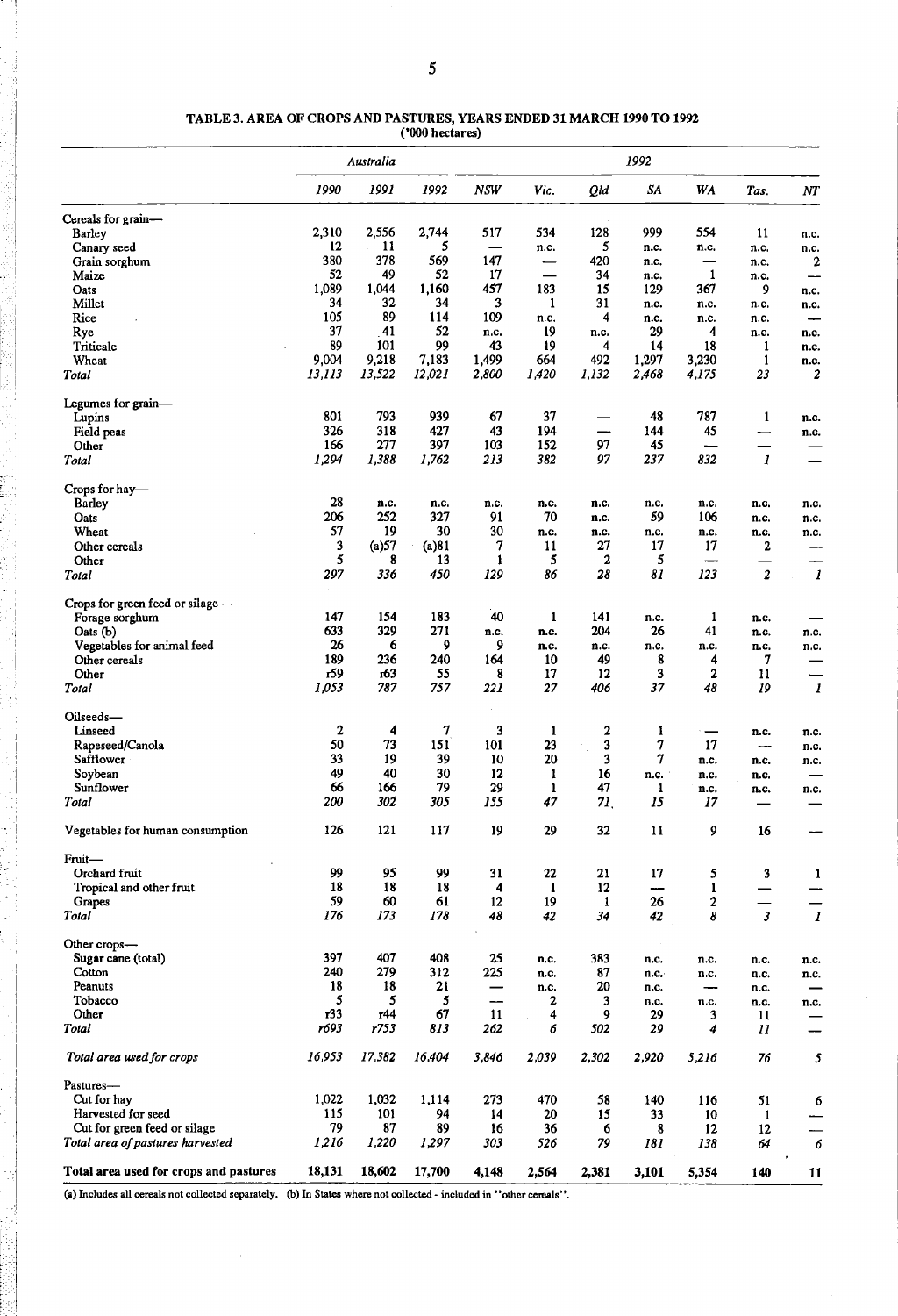|                      |              | Australia |        |              |                          |              | 1992  |              |                          |              |
|----------------------|--------------|-----------|--------|--------------|--------------------------|--------------|-------|--------------|--------------------------|--------------|
|                      | 1990         | 1991      | 1992   | <b>NSW</b>   | Vic.                     | Qld          | SA    | WA           | Tas.                     | NT           |
| Cereals for grain-   |              |           |        |              |                          |              |       |              |                          |              |
| Barley               | 4,044        | 4,108     | 4,530  | 749          | 898                      | 70           | 1,882 | 900          | 32                       | n.c.         |
| Canary seed          | 8            | 10        | 2      |              | n.c.                     | $\mathbf{2}$ | n.c.  | n.c.         | n.c.                     | n.c.         |
| Grain sorghum        | 946          | 751       | 1,447  | 398          | $\overline{\phantom{0}}$ | 1,045        | n.c.  | —            | n.c.                     | 4            |
| Maize                | 219          | 194       | 269    | 119          | 3                        | 141          | n.c.  | 5            | n.c.                     | $\mathbf{1}$ |
| Oats                 | 1,640        | 1,530     | 1,690  | 579          | 300                      | 5            | 172   | 614          | 19                       | n.c.         |
| Millet               | 39           | 21        | 43     | 4            | 2                        | 37           | n.c.  | n.c.         | n.c.                     | n.c.         |
| Rice                 | 846          | 740       | 957    | 929          | n.c.                     | 28           | n.c.  | n.c.         | n.c.                     |              |
| Rye                  | 21           | 22        | 33     | n.c.         | 17                       | n.c.         | 13    | 3            | n.c.                     | n.c.         |
| Triticale            | 160          | 183       | 175    | 97           | 35                       | 3            | 21    | 17           | 3                        | n.c.         |
| Wheat                | 14,214       | 15,066    | 10,557 | 2,183        | 1,150                    | 344          | 2,141 | 4,736        | 3                        | n.c.         |
| Legumes-             |              |           |        |              |                          |              |       |              |                          |              |
| Lupins for grain     | 772          | 758       | 1,047  | 76           | 41                       |              | 56    | 874          | $\mathbf{1}$             | n.c.         |
| Field peas for grain | 388          | 318       | 473    | 36           | 212                      |              | 196   | 27           | $\mathbf{1}$             | n.c.         |
| Crops for hay-       |              |           |        |              |                          |              |       |              |                          |              |
| <b>Barley</b>        | 68           | n.c.      | n.c.   | n.c.         | n.c.                     | n.c.         | n.c.  | n.c.         | n.c.                     | n.c.         |
| Oats                 | 720          | 829       | 1,155  | 252          | 276                      | n.c.         | 211   | 416          | n.c.                     | n.c.         |
| Wheat                | 159          | 52        | 64     | 64           | n.c.                     | n.c.         | n.c.  | n.c.         | n.c.                     | n.c.         |
| Other cereals        | 7            | (a)164    | (a)218 | 17           | 30                       | 48           | 54    | 60           | 9                        |              |
| Other                | 10           | 23        | 43     | $\mathbf{1}$ | 17                       | 4            | 17    | 2            | $\mathbf{1}$             | $\mathbf{1}$ |
| Oilseeds-            |              |           |        |              |                          |              |       |              |                          |              |
| Linseed              | $\mathbf{2}$ | 4         | 5      | 2            | $\mathbf{1}$             | 1            | 1     | -            | n.c.                     | n.c.         |
| Rapeseed/Canola      | 78           | 98        | 170    | 118          | 26                       | $\mathbf{1}$ | 10    | 15           | $\overline{\phantom{0}}$ | n.c.         |
| Safflower            | 21           | 10        | 26     | 6            | 12                       | 1            | 6     | n.c.         | n.c.                     | n.c.         |
| Soybeans             | 77           | 62        | 63     | 29           | 2                        | 32           | n.c.  | n.c.         | n.c.                     |              |
| Sunflower            | 73           | 152       | 84     | 38           | $\mathbf{2}$             | 43           | 1     | n.c.         | n.c.                     | n.c.         |
| Other crops-         |              |           |        |              |                          |              |       |              |                          |              |
| Sugar cane           | 26,940       | 24,370    | 20,640 | 1,416        | n.c.                     | 19,225       | n.c.  | n.c.         | n.c.                     | n.c.         |
| Cotton-              |              |           |        |              |                          |              |       |              |                          |              |
| Seed cotton          | 792          | 1,129     | 1,278  | 963          | n.c.                     | 315          | n.c.  | n.c.         | n.c.                     | n.c.         |
| Raw cotton (b)       | 289          | 410       | 469    | 356          | n.c.                     | 113          | n.c.  | n.c.         | n.c.                     | n.c.         |
| Peanuts (in shell)   | 18           | 27        | 39     | 1            | n.c.                     | 38           | n.c.  |              | n.c.                     | ---          |
| Tobacco              | 12           | 13        | 11     |              | 4                        | 7            | n.c.  | n.c.         | n.c.                     | n.c.         |
| Pastures-            |              |           |        |              |                          |              |       |              |                          |              |
| Cut for hay          | 3,977        | 3,932     | 4,096  | 947          | 1,724                    | 299          | 463   | 423          | 221                      | 17           |
| Harvested for seed   | 27           | 23        | 22     | $\mathbf{2}$ | 7                        | 1            | 10    | $\mathbf{2}$ | 1                        |              |

TABLE 4. PRODUCTION OF PRINCIPAL CROPS AND PASTURES, YEARS ENDED 31 MARCH 1990 TO 1992 ('000 tonnes)

(a) Includes all cereals not collected separately.(b) This data represents seed cotton production expressed in terms of raw'cotton i.e. cotton after ginning.

|                | 1990    | 1991    | 1992                 | <b>NSW</b>    | Vic.    | Qld   | SA    | WA    | Tas.  |
|----------------|---------|---------|----------------------|---------------|---------|-------|-------|-------|-------|
| Grain stocks-  |         |         |                      |               |         |       |       |       |       |
| Wheat          | 954.1   | 1,212.9 | 1.035.4              | 359.3         | 234.4   | n.c.  | 143.2 | 294.4 | 4.2   |
| Barley         | 654.9   | 696.9   | 868.2                | 265.9         | 240.4   | л.с.  | 215.1 | 131.7 | 15.0  |
| Oats           | 1,610.0 | 1,419.7 | 1,377.6              | 674.6         | 235.7   | n.c.  | 123.8 | 328.8 | 14.2  |
| Fodder stocks- |         |         |                      |               |         |       |       |       |       |
| Hay            |         | 5,331.5 | 5,394.0              | 1,370.7       | 2,247.2 | 243.4 | 723.7 | 557.6 | 245.8 |
| Silage         | 990.8   | 1,017.7 | 1.014.1              | 376.5         | 232.9   | 163.3 | 32.3  | 92.7  | 113.8 |
|                |         |         | Australia<br>5.686.9 | ('000 tonnes) |         |       |       | 1992  |       |

## TABLE 5. STOCKS OF MAJOR GRAINS AND FODDER, AT 31 MARCH 1990 TO 1992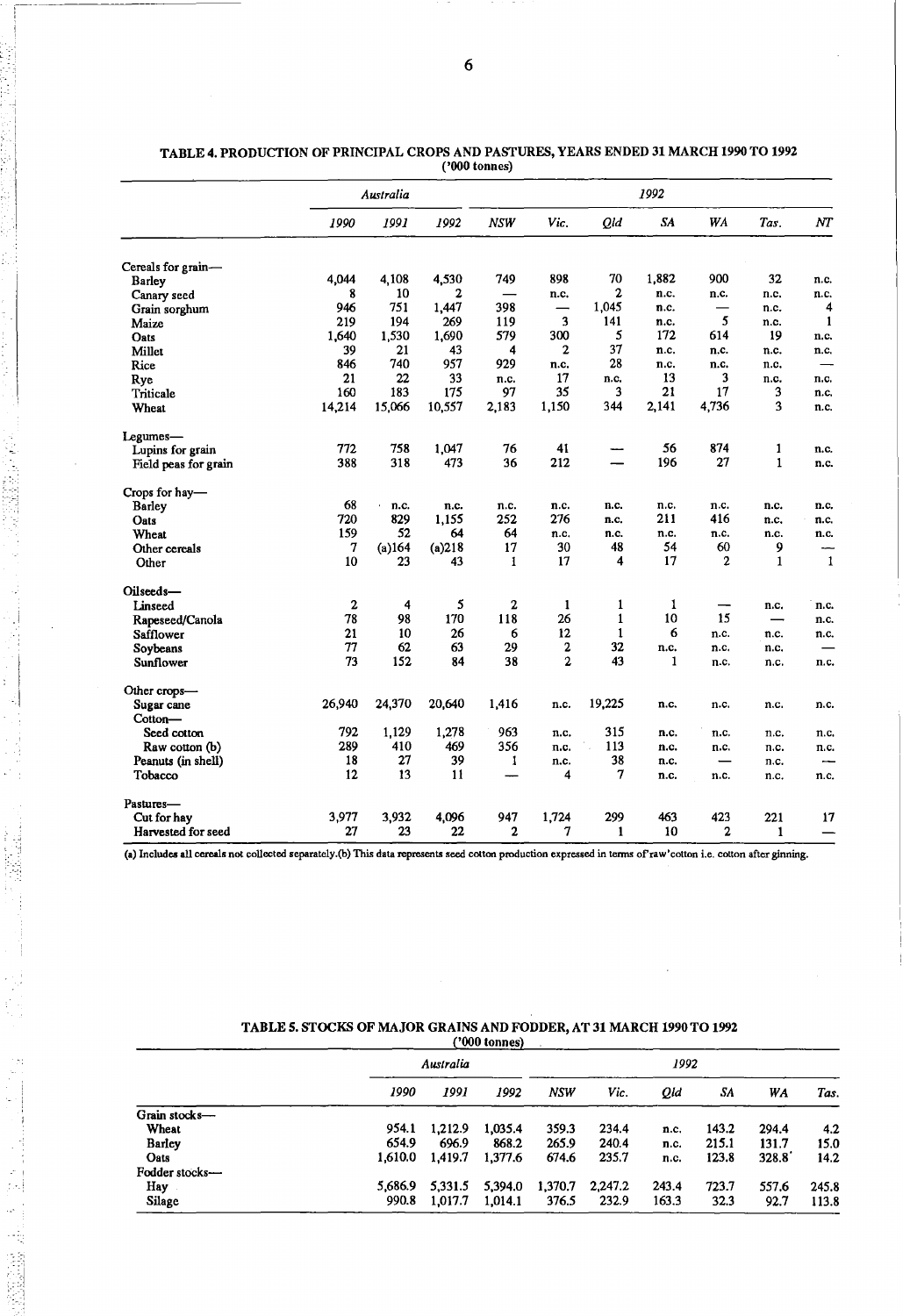| STARLISHMENTS WITH AGRICULTURAL ACTIVITY OF ASSIEUD ACCORDING TO AREA OF ESTARLISHMENT AND<br>AREA OF WHEAT FOR GRAIN AIKTRALIA AT 31 MARCH 1990 TO 1997<br>:<br>;<br>;<br><b>KET HINVIN TE TE</b><br><b>CONTROLLER AND ALLES</b><br>$\sim$ and $\sim$ and $\sim$ and $\sim$ and $\sim$ and $\sim$<br>IKEA UF WEEA I FUI<br><b>WAS NA</b><br>st bot filester is in the |
|------------------------------------------------------------------------------------------------------------------------------------------------------------------------------------------------------------------------------------------------------------------------------------------------------------------------------------------------------------------------|
|------------------------------------------------------------------------------------------------------------------------------------------------------------------------------------------------------------------------------------------------------------------------------------------------------------------------------------------------------------------------|

----- ------\_.\_--- -- -"--- ~ ------

|                                                                                                                                                                                                                                                                             |                 |                                                                |                      |                       |                    |                 |                                 |                                    | Area of Wheat for grain<br>(Hectares) |                |              |                 |                |                |                    |                         | Establi-<br>shments                   | shments<br>Establi-              | Total                                                     |   |
|-----------------------------------------------------------------------------------------------------------------------------------------------------------------------------------------------------------------------------------------------------------------------------|-----------------|----------------------------------------------------------------|----------------------|-----------------------|--------------------|-----------------|---------------------------------|------------------------------------|---------------------------------------|----------------|--------------|-----------------|----------------|----------------|--------------------|-------------------------|---------------------------------------|----------------------------------|-----------------------------------------------------------|---|
|                                                                                                                                                                                                                                                                             | $0 - 1$         | 10-19                                                          | 20-29                | 30-39                 | 4049               | 50.74           | 75-99                           | 149<br>$\approx$                   | 199<br>150-                           | 200-           | 299<br>250-  | 399<br>300-     | 499<br>400-    | 999<br>500-    | $1,000$<br>$1,499$ | and over<br>1,500-      | grain<br>with<br>wheat for            | grain<br>with no<br>wheat for    | number of<br>shments<br>establi-                          |   |
| 1990<br>1991                                                                                                                                                                                                                                                                | 58<br>84        | 1,096<br>1,018                                                 | $\frac{1,53}{1,487}$ | 1,257<br>1,231        | 1,685<br>1,670     | 2,874<br>2,768  | 2,305<br>2,203                  | 4,057<br>4,213                     | 2,643<br>2,619                        | 2,558<br>2,503 | 1,446        | 2,139<br>2,021  | 1,783<br>1,806 | 3,142<br>3,153 | $1,072$<br>$1,116$ | 743<br>843              | 30,932<br>30,645                      | 98,607<br>95,747                 | 129,539<br>126,392                                        |   |
| New South Wales<br>Western Australia<br>South Australia<br>Oueensland<br>Tasmania<br>Victoria<br>1992-                                                                                                                                                                      | Ensares         | 392<br>$\begin{array}{c} 156 \\ 181 \end{array}$<br><u>ថ</u> ន | ន្លន្តដង្ក<br>74     | ន្នន្ទង្គុច<br>Ξ      | និន្តដន្តដ         | 888282          | <b>Egnes</b>                    | <u>អ្នក ខ្លួន</u><br>$\frac{8}{3}$ | 5335<br>673<br>391                    | និដ្ឋក្នុង     | ន្ត្រីកន្ត្ត | ទំខែន័ឌ         | <b>SEZES</b>   | 89.588         | 3. 이 그 있는          | 6.68<br>$\frac{1}{2}$ . | <b>988345</b><br>Secrets<br>g         | <b>222222323</b><br>222222323232 | 3538<br>3538<br>35388<br>353884                           |   |
| Area of establishments<br>(hectares)<br>ළි                                                                                                                                                                                                                                  |                 |                                                                |                      |                       |                    |                 |                                 |                                    |                                       |                |              |                 |                |                |                    |                         |                                       | 435                              | 435                                                       |   |
| ↽<br>र्⇔                                                                                                                                                                                                                                                                    |                 |                                                                |                      |                       |                    |                 |                                 |                                    |                                       |                |              |                 |                |                |                    |                         |                                       | 2,221<br>2,768                   |                                                           | 7 |
| $\bullet$<br>$\mathbf{r}$<br>$\mathbf{v}$<br>$\leq$                                                                                                                                                                                                                         |                 |                                                                |                      |                       |                    |                 |                                 |                                    |                                       |                |              |                 |                |                |                    |                         |                                       |                                  | 116238634676                                              |   |
| $\boldsymbol{\mathcal{Z}}$<br>$\mathbf{a}$                                                                                                                                                                                                                                  | ຕຕໆຊ            |                                                                |                      |                       |                    |                 |                                 |                                    |                                       |                |              |                 |                |                |                    |                         | A                                     |                                  |                                                           |   |
| \$<br>\$                                                                                                                                                                                                                                                                    |                 | $\overline{a}$                                                 |                      |                       |                    |                 |                                 |                                    |                                       |                |              |                 |                |                |                    |                         |                                       |                                  |                                                           |   |
| $\mathbf{z}$<br>င္ဂ                                                                                                                                                                                                                                                         |                 | $\Xi$                                                          | $n \leq 18$          | <b>523</b>            |                    | $\frac{2}{7}$   |                                 |                                    |                                       |                |              |                 |                |                |                    |                         |                                       |                                  |                                                           |   |
| ន $\frac{8}{1}$<br>$\tilde{z}$                                                                                                                                                                                                                                              |                 |                                                                |                      |                       | $\overline{r}$     |                 |                                 |                                    |                                       |                |              |                 |                |                |                    |                         |                                       |                                  |                                                           |   |
| $\frac{3}{2}$<br>232                                                                                                                                                                                                                                                        | 282             | 288                                                            |                      | $\overline{a}$        | $\Xi$ $\Omega$     | $\frac{13}{18}$ | 4 W                             | U<br>4                             |                                       |                |              |                 |                |                |                    |                         | <b>អូកសត្តន៍ងូ</b> នស                 |                                  |                                                           |   |
| 199                                                                                                                                                                                                                                                                         |                 | 86                                                             |                      | 24                    |                    | 59              | 18                              | 11                                 |                                       |                |              |                 |                |                |                    |                         |                                       |                                  | 4,473<br>6,759<br>6,218                                   |   |
| 249<br>200<br>250                                                                                                                                                                                                                                                           | 56              | 8 <sup>o</sup>                                                 |                      | 78                    |                    | 113             | 88                              | 35                                 | $\vec{a}$                             |                |              |                 |                |                |                    |                         |                                       |                                  |                                                           |   |
| 39                                                                                                                                                                                                                                                                          | $\ddot{ }$      |                                                                |                      | $\frac{12}{5}$        |                    | 146             |                                 |                                    |                                       |                | ७            |                 |                |                |                    |                         |                                       |                                  |                                                           |   |
| 399<br>300                                                                                                                                                                                                                                                                  | $\frac{25}{57}$ |                                                                | 381                  |                       |                    | 326             | 216                             |                                    | $\ddot{4}$                            |                | 132          | o               |                |                |                    |                         |                                       |                                  |                                                           |   |
| 499<br>$400-$                                                                                                                                                                                                                                                               |                 |                                                                |                      | <b>SE1</b>            |                    |                 |                                 |                                    |                                       |                |              | $\overline{18}$ |                |                |                    |                         |                                       |                                  |                                                           |   |
| 86<br>749<br>750-<br>500-                                                                                                                                                                                                                                                   | <b>8888</b>     | 5.888                                                          | 248<br>15            | $\mathbf{S}$<br>$\Xi$ | <b>09888888</b>    | ដូនដង្កូន       | ន្តន្ទន្ន្ទ្ទ្ទន្ទ្             | <b>SEESSS</b>                      | <b>NEBEI</b>                          |                |              | $\mathcal{S}$   |                | $\overline{r}$ | T                  |                         | 1538888110<br>1938888110<br>193888110 |                                  | 5,533<br>5,934,832<br>5,934,832<br>5,935,833<br>5,938,833 |   |
| 1,999<br>1,000-                                                                                                                                                                                                                                                             |                 | 123                                                            | 158                  | $\overline{4}$        |                    |                 |                                 |                                    |                                       |                | ន្ត័ន្ធខ្នង  | <b>SSSE</b>     |                | 88282          |                    |                         |                                       |                                  |                                                           |   |
| 2,999<br>2,000-                                                                                                                                                                                                                                                             |                 | $\overline{4}$                                                 | $\boldsymbol{z}$     | 27                    | $\hat{\mathbf{r}}$ |                 |                                 |                                    |                                       |                |              |                 |                |                | 3282               | ო <del>დ</del>          |                                       |                                  |                                                           |   |
| 3,000-4,999                                                                                                                                                                                                                                                                 | v               | $\mathbf{r}$                                                   |                      | ↽                     |                    |                 |                                 | $\frac{16}{1}$                     |                                       |                |              |                 |                |                |                    |                         |                                       |                                  |                                                           |   |
| 5,000-9,999                                                                                                                                                                                                                                                                 | 4               |                                                                |                      |                       | <b>77</b>          | $\frac{4}{3}$   |                                 |                                    | 28                                    |                |              |                 |                |                |                    | 175                     | 985                                   |                                  |                                                           |   |
| 10,000-19,999                                                                                                                                                                                                                                                               |                 | n u                                                            | タケミク                 | $\sim$ $\sim$         |                    | $\mathbf{c}$    | $\mathbf{0} \bullet \mathbf{0}$ | $\frac{4}{3}$                      | ≍                                     |                |              | 56              |                |                |                    | S                       | $\mathcal{R}$                         |                                  |                                                           |   |
| 20,000 49,999                                                                                                                                                                                                                                                               |                 |                                                                |                      |                       |                    |                 |                                 |                                    |                                       |                |              |                 |                | ສ ລ            | <u>ສສ</u>          | $\overline{16}$         |                                       |                                  |                                                           |   |
| $50,000$ and over                                                                                                                                                                                                                                                           |                 |                                                                |                      |                       |                    |                 |                                 |                                    |                                       |                |              |                 |                |                |                    |                         |                                       |                                  | 282747                                                    |   |
| Total number of<br>establishments                                                                                                                                                                                                                                           | 543             | 1,099                                                          | 1,361                | 1,063                 | 1,581              | 2,497           | S,<br>2,0                       | 3,466                              | 2,074                                 | 2,033          | 1,139        | 1,695           | 1,467          | 2,536          | 820                | 582                     | 26,115                                | 95,939                           | 122,054                                                   |   |
|                                                                                                                                                                                                                                                                             |                 |                                                                |                      |                       |                    |                 |                                 |                                    |                                       |                |              |                 |                |                |                    |                         |                                       |                                  |                                                           |   |
| NOTE: In addition to the above statistics, the Australian Bureau of Statistics can provide smillars for major commodities aggregated to small areas. These additional services are subject to a charge.<br>(a) Establishments engaged in beek eeping and possessing no land |                 |                                                                |                      |                       |                    |                 |                                 |                                    |                                       |                |              |                 |                |                |                    |                         |                                       |                                  |                                                           |   |

 $\ddot{\phantom{a}}$ 

 $\frac{1}{2}$ 

l,

 $\overline{1}$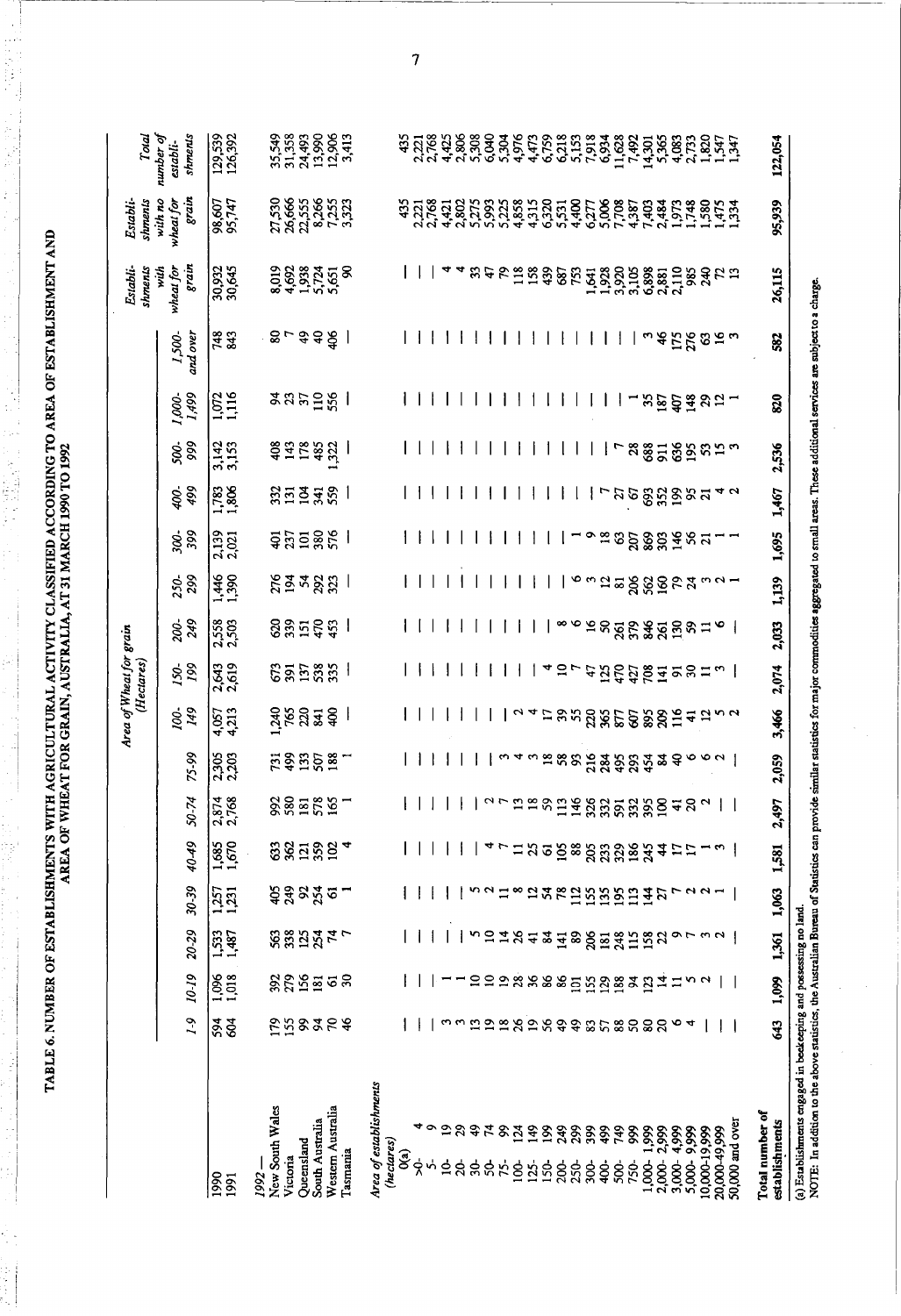|                               |         | Australia |            |            |       |      | 1992  |       |        |      |                          |
|-------------------------------|---------|-----------|------------|------------|-------|------|-------|-------|--------|------|--------------------------|
|                               | 1990    | 1991      | 1992       | <b>NSW</b> | Vic.  | Qld  | SA    | WA    | Tas.   | NΤ   | ACT                      |
| Cut for hay-                  |         |           |            |            |       |      |       |       |        |      |                          |
| Luceme                        | 137.9   | 151.5     | 163.2      | 83.6       | 33.7  | 22.7 | 21.4  | n.c.  | $-1.8$ | n.c. | n.c.                     |
| Other                         | 883.8   | 764.5     | 829.1      | 189.4      | 436.1 | 34.9 | 118.9 | n.c.  | 49.7   | n.c. | n.c.                     |
| Total                         | 1,021.6 | 1,031.5   | 1.114.2    | 273.0      | 469.8 | 57.7 | 140.4 | 116.3 | 51.4   | 5.5  | 0.2                      |
| Harvested for seed-           |         |           |            |            |       |      |       |       |        |      |                          |
| Luceme                        | 17.6    | (a)17.5   | $(a)$ 18.7 | n.c.       | n.c.  |      | 18.7  | n.c.  | n.c.   | n.c. | n.c.                     |
| Other pasture seed            | 97.9    | (a)30.0   | (a)29.2    | n.c.       | n.c.  | 15.0 | 14.2  | n.c.  | n.c.   | n.c. | n.c.                     |
| Total                         | 115.5   | 101.0     | 93.7       | 13.9       | 20.1  | 15.0 | 33.0  | 10.3  | 1.2    | 0.1  | --                       |
| Cut for green feed or silage- |         |           |            |            |       |      |       |       |        |      |                          |
| Pure luceme                   | 8.6     | (b)1.4    | (b)1.4     | n.c.       | 1,4   | n.c. | n.c.  | n.c.  | n.c.   | n.c. | n.c.                     |
| Other                         | 70.1    | (b)41.2   | (b)34.5    | n.c.       | 34.5  | n.c. | n.c.  | n.c.  | n.c.   | n.c. | n.c.                     |
| Total                         | 78.7    | 87.4      | 89.1       | 15.8       | 36.0  | 6.0  | 7.6   | 11.8  | 11.8   | 0.2  | $\overline{\phantom{a}}$ |
| Total area of pastures        | 1,215.8 | 1,219.9   | 1,297.1    | 302.7      | 525.9 | 78.7 | 180.9 | 138.4 | 64.5   | 5.9  | 0.2                      |

#### TABLE 7. AREA OF PASTURES AND GRASSES, YEARS ENDED 31 MARCH 1990 TO 1992 ('000 hectares)

(a) Includes only Queensland and South Australia. (b) Includes only Victoria.

## TABLE 8. PRODUCTION OF PASTURES AND GRASSES, YEARS ENDED 31 MARCH 1990 TO 1992 ('000 tonnes)

|                     |         | Australia |         |            |         |       | 1992  |       |       |                  |      |
|---------------------|---------|-----------|---------|------------|---------|-------|-------|-------|-------|------------------|------|
|                     | 1990    | 1991      | 1992    | <b>NSW</b> | Vic.    | Qld   | SA    | WA    | Tas.  | $\boldsymbol{N}$ | ACT  |
| Cut for hay-        |         |           |         |            |         |       |       |       |       |                  |      |
| Lucerne             | 728.9   | 761.3     | 837.0   | 385.0      | 173.7   | 181.0 | 89.1  | n.c.  | 8.2   | n.c.             | n.c. |
| Other               | 3,247.6 | 2.757.7   | 2,817.6 | 562.0      | 1.550.4 | 118.4 | 374.1 | n.c.  | 212.7 | n.c.             | n.c. |
| <b>Total</b>        | 3,976.5 | 3,932.4   | 4,095.8 | 947.1      | 1,724.0 | 299.4 | 463.2 | 422.8 | 220.9 | 17.4             | 1.0  |
| Harvested for seed- |         |           |         |            |         |       |       |       |       |                  |      |
| Lucerne             | 4.8     | $(a)$ 5.0 | (a)4.6  | n.c.       | n.c.    |       | 4.6   | n.c.  | n.c.  | п.с.             | n.c. |
| Other pasture seed  | 22.6    | $(a)$ 5.7 | (a) 6.1 | n.c.       | n.c.    | 0.9   | 5.2   | n.c.  | n.c.  | n.c.             | n.c. |
| <b>Total</b>        | 274     | 23.4      | 22.4    | 2.2        | 7.0     | 0.9   | 9.8   | 1.8   | 0.6   |                  |      |
| Silage made (b)     | 723.2   | 574.1     | 687.3   | 197.1      | 206.7   | n.c.  | 38.4  | 115.1 | 120.1 | 10.0             |      |

(a) Includes only Queensland and South Australia. (b) Includes silage made from crops and pastures.

 $^{\rm i}$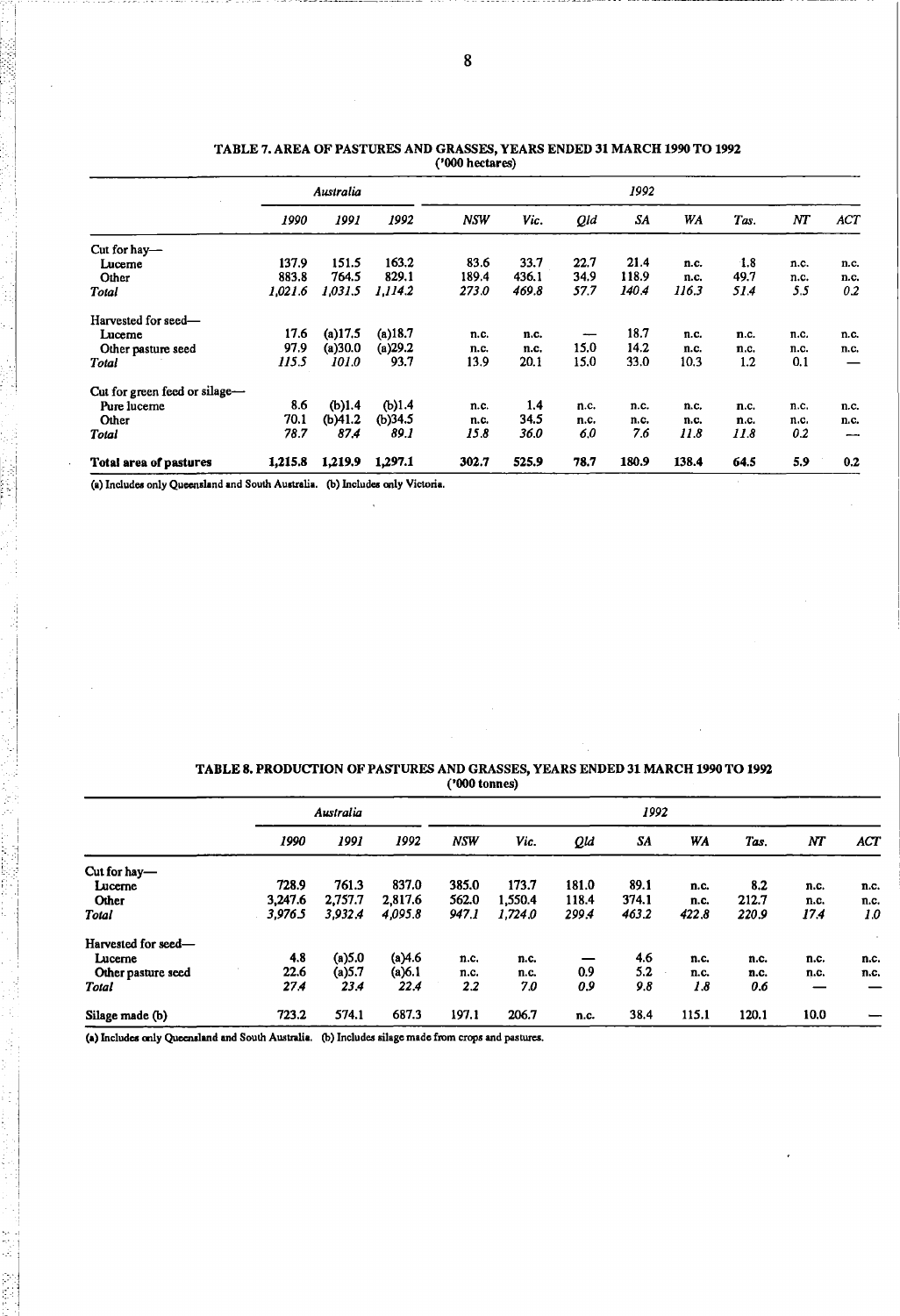|                                 |        | Australia               |        |            |        |        | 1992   |       |        |      |      |
|---------------------------------|--------|-------------------------|--------|------------|--------|--------|--------|-------|--------|------|------|
|                                 | 1990   | 1991                    | 1992   | <b>NSW</b> | Vic.   | Qld    | SA     | WA    | Tas.   | NT   | ACT  |
| Asparagus                       | 1.811  | 1,424                   | 1,550  | 509        | 905    | 77     | n.c.   | 35    | 7      | 17   | n.c. |
| Beans, french and runner        | 7,344  | 6,413                   | 6,778  | 610        | 819    | 3,904  | 73     | 89    | 1.264  | 19   | n.c. |
| Beetroot                        | 1,061  | 945                     | 916    | 33         | 25     | 848    | 8      | 3     | ——     | n.c. |      |
| <b>Broccoli</b>                 | 4,218  | 4,235                   | 4,452  | 306        | 1.952  | 1,295  | 480    | 210   | 202    | n.c. | 6    |
| Cabbages and brussels sprouts   | 2,625  | 2,665                   | 2,649  | 531        | 890    | 491    | 345    | 225   | 157    | 4    | 6    |
| Capsicum, chillies and peppers  | 1,268  | 1,299                   | 1,279  | 52         | 122    | 896    | 73     | 120   | n.c.   | 14   |      |
| Carrots                         | 4,751  | 4,288                   | 4,678  | 644        | 1,393  | 1,014  | 520    | 706   | 400    | n.c. |      |
| Cauliflower                     | 3.730  | 3.757                   | 3,618  | 639        | 1,182  | 408    | 274    | 773   | 340    | n.c. | 3    |
| Celery                          | 917    | 967                     | 888    | 3          | 516    | 221    | 51     | 80    | 17     | n.c. | n.c. |
| Cucumbers                       | 1,262  | 1,138                   | 972    | 114        | 40     | 633    | 44     | 134   | 1      | 6    |      |
| Green peas-                     |        |                         |        |            |        |        |        |       |        |      |      |
| Processing                      | 12.653 | 10,446                  | 8,486  | 536        | 852    | 707    | n.c.   | 1,048 | 5,342  | n.c. | n.c. |
| Sold in pod                     | 657    | 370                     | 450    | 226        | 101    | 78     | 19     | 8     | 17     | n.c. | n.c. |
| Lettuce                         | 4,020  | 4,073                   | 3,787  | 487        | 1,286  | 1,203  | 313    | 389   | 79     | 18   | 12   |
| Marrows, squashes and zucchinis | 1,366  | 1,331                   | 1,523  | 252        | 70     | 1,050  | 53     | 67    | n.c.   | 31   | —    |
| Melons-                         |        |                         |        |            |        |        |        |       |        |      |      |
| Water                           | 4,039  | 3,633                   | 3,724  | 229        | 38     | 2,852  | 52     | 522   | n.c.   | 31   | n.c. |
| Rock and cantaloupe             | 2,948  | 3,461                   | 4,020  | 1,413      | 234    | 1,374  | 298    | 612   | n.c.   | 90   | n.c. |
| Mushrooms                       | 91     | 103                     | 104    | 55         | 9      | 14     | 13     | 11    | 1      | n.c. | n.c. |
| Onions, white and brown         | 5,083  | 5,657                   | 5,449  | 1,018      | 413    | 871    | 1,203  | 436   | 1,507  | n.c. |      |
| Parsnips                        | 308    | 259                     | 284    | 76         | 144    | n.c.   | 13     | 16    | 35     | n.c. | n.c. |
| Potatoes                        | 40,640 | 39,816                  | 39,767 | 6,297      | 13,602 | 5,333  | 5,954  | 2,614 | 5,966  | —    |      |
| Pumpkins                        | 7,024  | 7,238                   | 6,005  | 1,346      | 398    | 3,049  | 435    | 612   | 136    | 28   |      |
| Sweet corn                      | 5,177  | 3,787                   | 3,753  | 1,680      | 724    | 890    | 56     | 106   | 296    | n.c. | n.c. |
| Tomatoes                        | 9,604  | 10,071                  | 9,006  | 1,728      | 2,921  | 3,923  | 195    | 219   | 13     | 6    | 1    |
| Turnips, swede and white        | 344    | 367                     | 338    | 62         | 41     | 9      | 40     | 20    | 167    | n.c. | n.c. |
| Other vegetables                | 2,827  | 2,924                   | 2,988  | 431        | 748    | 1,070  | 187    | 194   | 349    | 12   | 6    |
| <b>Total area</b>               |        | 125,768 120,666 117,464 |        | 19,277     | 29,425 | 32,210 | 10,699 | 9,248 | 16,296 | 276  | 34   |

TABLE 9. AREA OF VEGEI'ABLES FOR HUMAN CONSUMPfION, YEARS ENDED 31 MARCH 1990 TO 1992 (Hectares)

#### TABLE 10. PRODUCTION OF VEGEI'ABLES FOR HUMAN CONSUMPfION, YEARS ENDED 31 MARCH 1990 TO 1992 (Tonnes)

 $\hat{\boldsymbol{\beta}}$ 

|                                 |           | Australia |           |            |         |         | 1992    |        |         |       |              |
|---------------------------------|-----------|-----------|-----------|------------|---------|---------|---------|--------|---------|-------|--------------|
|                                 | 1990      | 1991      | 1992      | <b>NSW</b> | Vic.    | Qld     | SA      | WA     | Tas.    | NT    | <b>ACT</b>   |
| Asparagus                       | 5,767     | 6.511     | 5,995     | 1,952      | 3.533   | 438     | n.c.    | 52     | 6       | 14    | n.c.         |
| Beans, french and runner        | 38,483    | 29,923    | 32,496    | 2,225      | 5,115   | 14,663  | 360     | 723    | 9,337   | 73    | n.c.         |
| Beetroot                        | 26,285    | 28,191    | 27,617    | 1,132      | 251     | 26,044  | 132     | 58     |         | n.c.  |              |
| Broccoli                        | 23,075    | 25,563    | 25,412    | 1,323      | 10,646  | 7,038   | 2,970   | 2,106  | 1,293   | n.c.  | 35           |
| Cabbages and brussels sprouts   | 83,955    | 82,291    | 85,341    | $-13,540$  | 34,389  | 14,130  | 9,196   | 9,997  | 3,909   | 59    | 121          |
| Capsicum, chillies and peppers  | 18,888    | 19,826    | 20,208    | 639        | 2.051   | 14,141  | 990     | 2,102  | n.c.    | 284   |              |
| Carrots                         | 154,852   | 152,105   | 158,317   | 12,589     | 54,298  | 26,363  | 16,033  | 31,040 | 17,993  | п.с.  |              |
| Cauliflower                     | 88,738    | 90,302    | 78,329    | 13,369     | 26,154  | 9,242   | 8,339   | 15,204 | 5,980   | n.c.  | 41           |
| Celery                          | 47,662    | 55,191    | 41,908    | 28         | 19.282  | 12,033  | 4.235   | 5,976  | 353     | n.c.  | n.c.         |
| Cucumbers                       | 17,001    | 13,883    | 12,812    | 913        | 900     | 7,322   | 1,655   | 1,952  | 23      | 47    |              |
| Green peas-                     |           |           |           |            |         |         |         |        |         |       |              |
| Processing                      | 49,841    | 40.909    | 37,239    | 1,145      | 3,688   | 2,636   | n.c.    | 1,940  | 27,829  | n.c.  | n.c.         |
| Sold in pod                     | 1,021     | 709       | 853       | 361        | 159     | 222     | 58      | 18     | 34      | n.c.  | n.c.         |
| Lettuce                         | 89,232    | 98,201    | 100,863   | 6,137      | 34,640  | 31,369  | 9,369   | 17,971 | 1,110   | 175   | 91           |
| Marrows, squashes and zucchinis | 9,284     | 9,212     | 10,079    | 1,609      | 560     | 6,552   | 452     | 677    | n.c.    | 229   |              |
| Melons-                         |           |           |           |            |         |         |         |        |         |       |              |
| Water                           | 59,124    | 57,392    | 61,645    | 2,628      | 756     | 44,771  | 1,037   | 11,529 | n.c.    | 924   | n.c.         |
| Rock and cantaloupe             | 45,284    | 64,132    | 75.953    | 19,626     | 4.868   | 32,171  | 7,563   | 9,645  | n.c.    | 2,080 | n.c.         |
| Mushrooms                       | 21,534    | 24,394    | 25,502    | 10,003     | 9,685   | 2,573   | 1,747   | 1,148  | 347     | n.c.  | n.c.         |
| Onions, white and brown         | 192,526   | 222,316   | 220,544   | 26,596     | 10.386  | 24,808  | 58,188  | 22,299 | 78,267  | n.c.  |              |
| Parsnips                        | 6,214     | 4,672     | 4,623     | 1,540      | 2,099   | n.c.    | 224     | 236    | 525     | n.c.  | n.c.         |
| Potatoes                        | 1,177,877 | 1,136,186 | 1,150,141 | 122,521    | 368,777 | 112.614 | 198,643 | 97.817 | 249.769 |       |              |
| Pumpkins                        | 82,973    | 83.507    | 78,659    | 16,056     | 6.770   | 33,413  | 8,919   | 10,556 | 2,436   | 508   | ----         |
| Sweet com                       | 65,238    | 49,780    | 49,941    | 25,730     | 9,913   | 8,420   | 730     | 663    | 4,484   | n.c.  | n.c.         |
| Tomatoes                        | 322,060   | 364,108   | 330,549   | 71,333     | 139,048 | 104,273 | 7,506   | 7,587  | 728     | 73    | $\mathbf{1}$ |
| Turnips, swede and white        | 5,981     | 4,364     | 4,976     | 570        | 577     | 83      | 1,007   | 297    | 2,442   | n.c.  | n.c.         |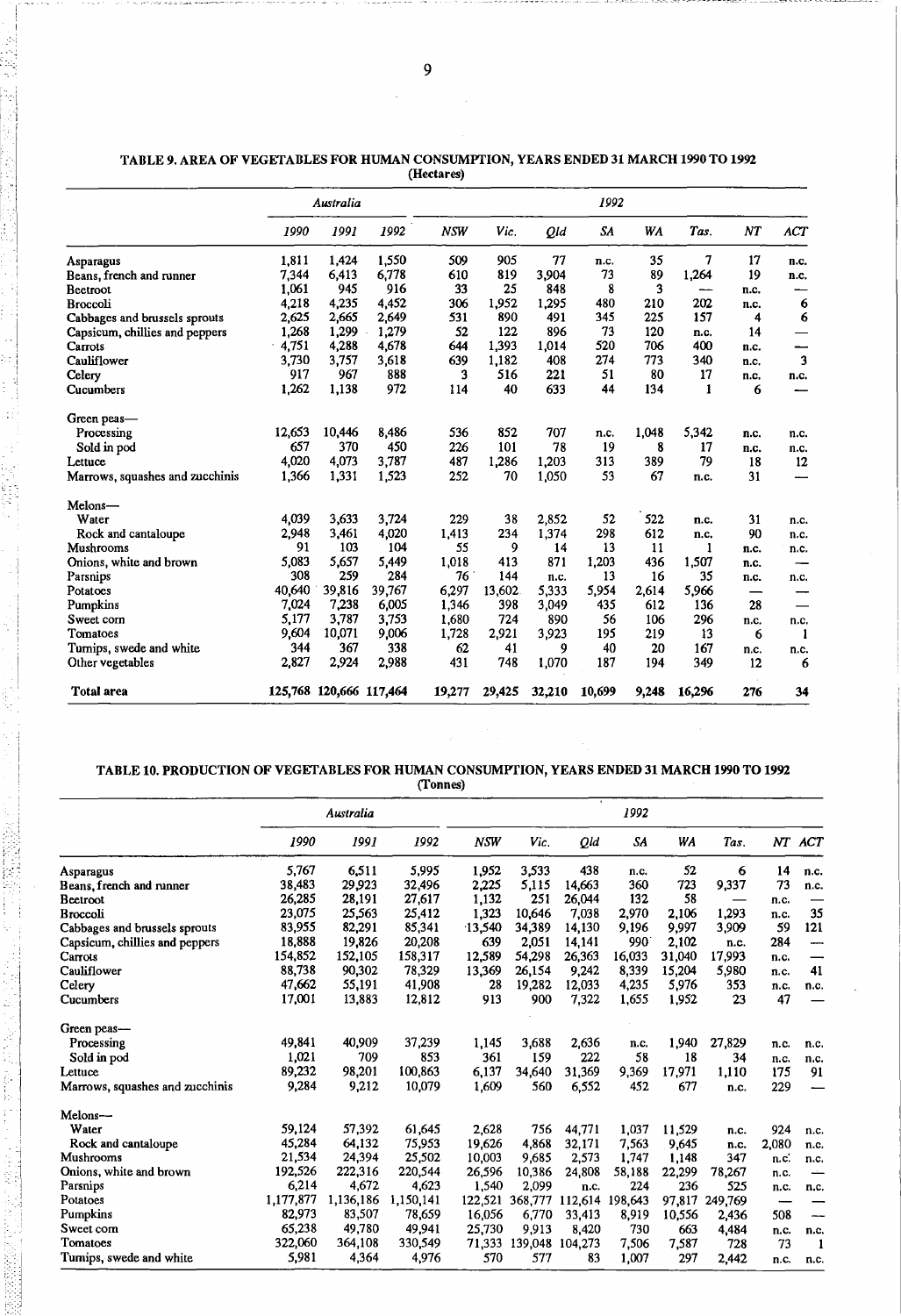|                                                                                    |                                               | Australia                                     |                                               |                                          |                                             | 1992                                    |                                        |                                       |                              |
|------------------------------------------------------------------------------------|-----------------------------------------------|-----------------------------------------------|-----------------------------------------------|------------------------------------------|---------------------------------------------|-----------------------------------------|----------------------------------------|---------------------------------------|------------------------------|
|                                                                                    | 1990                                          | 1991                                          | 1992                                          | <b>NSW</b>                               | Vic.                                        | Qld                                     | SA                                     | WA                                    | Tas.                         |
|                                                                                    |                                               |                                               | TREES 6 YEARS AND OVER ('000)                 |                                          |                                             |                                         |                                        |                                       |                              |
| $Citrus$ —<br>Oranges<br>Lemons and limes<br>Mandarins<br>Grapefruit               | 5,384<br>348<br>456<br>263                    | 5,650<br>355<br>486<br>239                    | 5,910<br>344<br>470<br>233                    | 2,866<br>123<br>78<br>94                 | 991<br>79<br>62<br>63                       | 185<br>37<br>188<br>6                   | 1,766<br>90<br>108<br>60               | 102<br>14<br>34<br>9                  | n.c.<br>n.c.<br>n.c.<br>n.c. |
| Pome-<br>Apples<br>Pears (incl. Nashi)                                             | 4,601<br>1,383                                | 4,451<br>1,365                                | 4,539<br>1,452                                | 1,085<br>75                              | 1,234<br>1,154                              | 516<br>38                               | 370<br>73                              | 416<br>93                             | 917<br>20                    |
| Stone-<br>Apricots<br>Cherries<br>Nectarines<br>Peaches<br>Plums and prunes        | 545<br>351<br>330<br>1.124<br>726             | 524<br>357<br>344<br>1,108<br>683             | 537<br>378<br>450<br>1,199<br>709             | $\frac{23}{257}$<br>146<br>371<br>315    | 151<br>73<br>124<br>546<br>124              | 19<br>—<br>92<br>109<br>124             | 317<br>32<br>20<br>109<br>72           | 14<br>7<br>64<br>64<br>74             | 13<br>9<br>3<br>1            |
| Other orchard, n.e.i.-<br>Avocados<br>Custard apples<br>Mangoes<br>Olives          | 304<br>37<br>191<br>68                        | 309<br>40<br>328<br>74                        | 316<br>40<br>365<br>115                       | 67<br>13<br>12<br>n.c.                   | 30<br>n.c.<br>n.c.<br>90                    | 178<br>26<br>301<br>n.c.                | 16<br>n.c.<br>n.c.<br>25               | 25<br>n.c.<br>9<br>n.c.               | n.c.<br>n.c.<br>n.c.<br>n.c. |
| Nuts—<br>Almonds<br>Macadamia                                                      | 649<br>730                                    | 628<br>786                                    | 655<br>860                                    | 1<br>485                                 | 245<br>n.c.                                 | n.c.<br>375                             | 410<br>n.c.                            | n.c.<br>n.c.                          | n.c.<br>n.c.                 |
|                                                                                    |                                               |                                               | TOTAL NUMBER OF TREES ('000)                  |                                          |                                             |                                         |                                        |                                       |                              |
| Citrus-<br>Oranges<br>Lemons and limes<br>Mandarins<br>Grapefruit                  | 7,187<br>485<br>831<br>299                    | 7,357<br>486<br>925<br>275                    | 7,536<br>481<br>949<br>278                    | 3,647<br>180<br>165<br>118               | 1,292<br>94<br>104<br>69                    | 250<br>84<br>445<br>9                   | 2,164<br>105<br>180<br>65              | 183<br>18<br>55<br>16                 | n.c.<br>n.c.<br>n.c.<br>n.c. |
| Pome-<br><b>Apples</b><br>Pears (incl. Nashi)                                      | 7,023<br>2,201                                | 6,919<br>2,205                                | 7,206<br>2,183                                | 1,692<br>135                             | 1,865<br>1,667                              | 750<br>48                               | 668<br>131                             | 778<br>175                            | 1,452<br>26                  |
| Stone-<br>Apricots<br>Cherries<br><b>Nectarines</b><br>Peaches<br>Plums and prunes | 893<br>688<br>993<br>2,035<br>1,219           | 865<br>731<br>1,083<br>2,104<br>1,205         | 871<br>800<br>1,060<br>2,123<br>1,267         | 47<br>481<br>396<br>716<br>493           | 270<br>174<br>244<br>868<br>222             | 36<br>215<br>236<br>248                 | 482<br>92<br>46<br>173<br>113          | 18<br>26<br>147<br>126<br>190         | 18<br>27<br>11<br>3<br>1     |
| Other orchard, n.e.i.—<br>Avocados<br>Custard apples<br>Mangoes<br><b>Olives</b>   | 472<br>76<br>554<br>74                        | 445<br>69<br>642<br>79                        | 450<br>60<br>716<br>122                       | 88<br>18<br>30<br>n.c.                   | 34<br>n.c.<br>n.c.<br>93                    | 268<br>43<br>589<br>n.c.                | 22<br>n.c.<br>n.c.<br>29               | 39<br>n.c.<br>25<br>n.c.              | n.c.<br>n.c.<br>n.c.<br>n.c. |
| Nuts—<br>Almonds<br>Macadamia                                                      | 993<br>1,604                                  | 973<br>1,741                                  | 984<br>1,902                                  | 13<br>885                                | 412<br>n.c.                                 | n.c.<br>1,017                           | 559<br>n.c.                            | n.c.<br>n.c.                          | n.c.<br>n.c.                 |
|                                                                                    |                                               |                                               |                                               | PRODUCTION (Tonnes)                      |                                             |                                         |                                        |                                       |                              |
| $Citrus-$<br>Oranges<br>Lemons and limes<br>Mandarins<br>Grapefruit                | 487,177<br>36,001<br>40,394<br>30,474         | 453,262<br>32,057<br>40,389<br>26,224         | 469,881<br>33,324<br>44,173<br>26,695         | 187,565<br>7,150<br>4,504<br>9,095       | 68,507<br>5,846<br>3,781<br>6,647           | 20,736<br>$\frac{4,974}{25,114}$<br>899 | 187,768<br>14,222<br>9,459<br>9,281    | 5,304<br>$\frac{1,125}{1,315}$<br>763 | n.c.<br>n.c.<br>n.c.<br>n.c. |
| Pome—<br>Apples<br>Pears (incl. Nashi)                                             | 319,403<br>164,248                            | 288,730<br>159,574                            | 316,101<br>180,123                            | 75,393<br>5,138                          | 105,725<br>158,394                          | 25,495<br>1,781                         | 21,576<br>5,597                        | 37.418<br>8,399                       | 50,439<br>812                |
| Stone-<br>Apricots<br>Cherries<br>Nectarines<br>Peaches<br>Plums and prunes        | 29,685<br>4,708<br>10,034<br>57,999<br>19,926 | 25,231<br>5,397<br>12,319<br>57,861<br>19,629 | 31,752<br>4,761<br>14,306<br>61,652<br>21,559 | 981<br>2,368<br>4,647<br>13,169<br>9,349 | 10,421<br>1,736<br>4,537<br>35,758<br>4,414 | 207<br>1,817<br>1,985<br>1,577          | 19,625<br>515<br>931<br>8,222<br>2,721 | 420<br>73<br>2,333<br>2,507<br>3,494  | 98<br>69<br>41<br>10<br>5    |
| Other orchard, n.e.i.—<br>Avocados<br>Custard apples<br>Mangoes<br>Olives          | 11,414<br>966<br>9,262<br>534                 | 12,005<br>1,031<br>11,918<br>684              | 11,542<br>1,118<br>17,252<br>933              | 2,871<br>522<br>183<br>n.c.              | 845<br>n.c.<br>n.c.<br>352                  | 6,974<br>596<br>15,468<br>n.c.          | 391<br>n.c.<br>n.c.<br>581             | 460<br>n.c.<br>568<br>n.c.            | n.c.<br>n.c.<br>n.c.<br>n.c. |
| Nuts—<br>Almonds (in shell)<br>Macadamia                                           | 6,516<br>5.761                                | 7,001<br>7,222                                | 7,980<br>6,901                                | 63<br>4.037                              | 4,909<br>n.c.                               | n.c.<br>2.863                           | 3,008<br>п.с.                          | n.c.<br>n.c.                          | n.c.<br>n.c.                 |

TABLE 11. NUMBER OF TREES AND PRODUCTION OF ORCHARD FRUIT, YEARS ENDED 31 MARCH 1990 TO 1992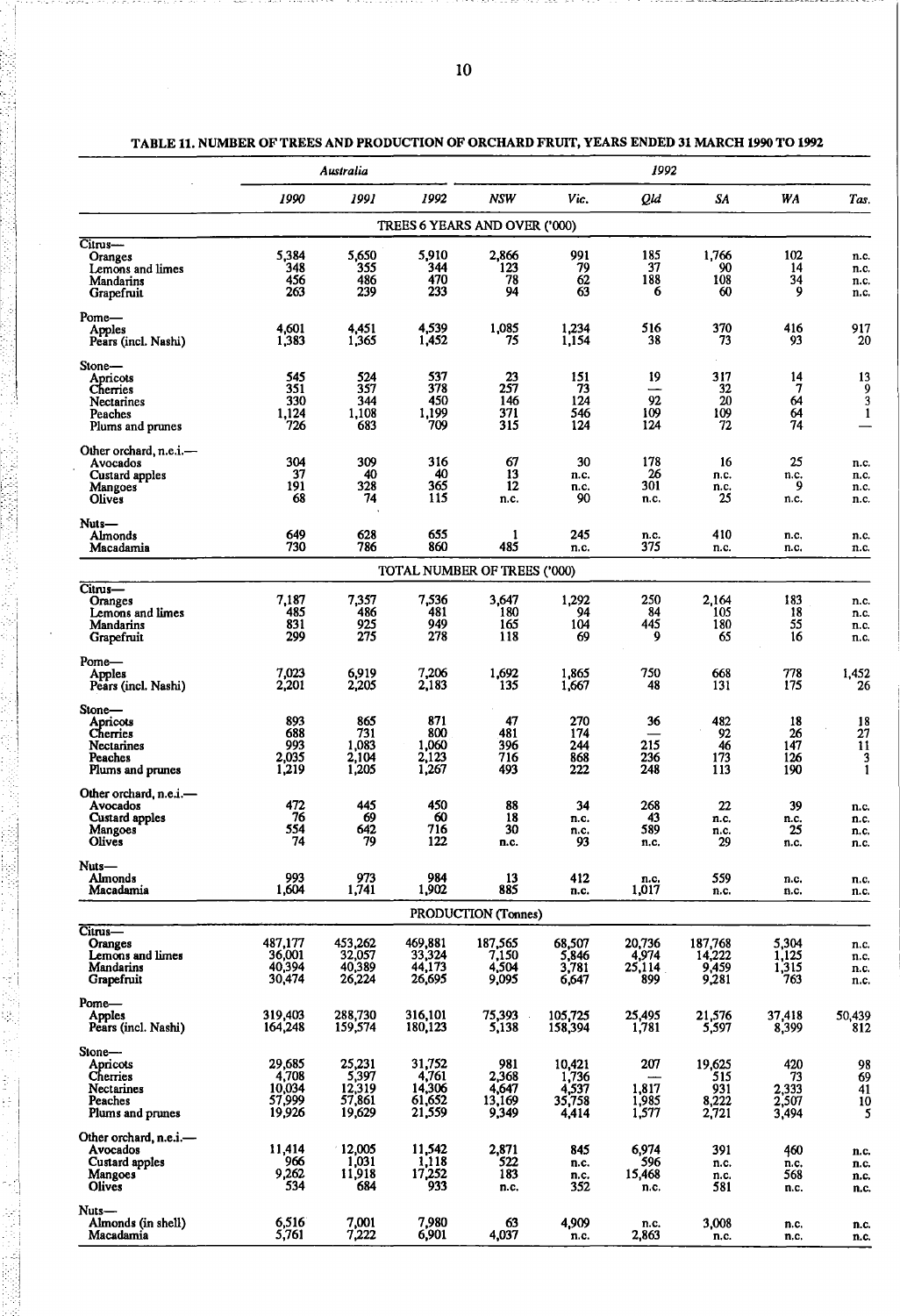| 1992<br>NSW<br>1990<br>1991<br>Vic.<br>Qld<br><b>SA</b><br><b>WA</b><br>NT<br>Tas.<br><b>BEARING AREA (Hectares)</b><br>7,924<br>7,962<br>8,159<br>3,215<br>4,428<br>408<br>108<br><b>Bananas</b><br>n.c.<br>n.c.<br>n.c.<br>321<br>335<br>303<br>316<br>3<br>3<br>Papaws<br>n.c.<br>n.c.<br>n.c.<br>n.c.<br>3,979<br>3,555<br>3,366<br>3<br>3,364<br>Pineapples<br>——<br>n.c.<br>n.c.<br>n.c.<br>n.c.<br>88<br>91<br>100<br>91<br>Currants (black)<br>n.c.<br>n.c.<br>n.c.<br>n.c.<br>n.c.<br>n.c.<br>370<br>380<br>402<br>93<br>222<br>26<br>9<br>20<br>Kiwifruit<br>n.c.<br>n.c.<br>185<br>193<br>192<br>59<br>131<br>3<br>Passionfruit<br>n.c.<br>n.c.<br>n.c.<br>n.c.<br>137<br>165<br>151<br>99<br>14<br>Raspberries<br>4<br>34<br>n.c.<br>n.c.<br>n.c.<br>425<br>501<br>417<br>23<br>205<br>126<br>60<br>72<br><b>Strawberries</b><br>13<br>n.c.<br><b>TOTAL AREA (Hectares)</b><br>Tropical-<br>9,092<br>9,578<br>9,913<br>3,846<br>5,441<br>498<br>127<br><b>Bananas</b><br>n.c.<br>n.c.<br>n.c.<br>541<br>548<br>589<br>9<br>566<br>Papaws<br>14<br>n.c.<br>n.c.<br>n.c.<br>n.c.<br>5<br>6,461<br>5,927<br>5,745<br>5,740<br>Pineapples<br>n.c.<br>n.c.<br>n.c.<br>n.c.<br>108<br>125<br>124<br>125<br>Currants (black)<br>n.c.<br>n.c.<br>n.c.<br>n.c.<br>n.c.<br>n.c.<br>397<br>420<br>436<br>224<br>38<br>Kiwifruit<br>100<br>9<br>26<br>n.c.<br>n.c.<br>274<br>326<br>266<br>166<br>Passionfruit<br>105<br>3<br>n.c.<br>n.c.<br>n.c.<br>n.c.<br>192<br>168<br>188<br>Raspberries<br>19<br>116<br>49<br>4<br>n.c.<br>n.c.<br>n.c.<br>537<br>523<br>633<br>31<br>269<br>159<br>75<br>Strawberries<br>78<br>18<br>n.c.<br>PRODUCTION (Tonnes)<br>Tropical-<br>180,290<br>165,057<br>176,906<br>44,780<br>113,544<br>16,236<br>Bananas<br>n.c.<br>n.c.<br>n.c.<br>4,472<br>4,289<br>5,100<br>18<br>4,258<br>Papaws<br>13<br>n.c.<br>n.c.<br>n.c.<br>n.c.<br>125,963<br>133,251<br>141,603<br>133,218<br>33<br>Pineapples<br>n.c.<br>n.c.<br>n.c.<br>n.c.<br>Other—<br>405<br>459<br>Currants (black)<br>418<br>459<br>n.c.<br>n.c.<br>n.c.<br>n.c.<br>n.c.<br>n.c.<br>Kiwifruit<br>3,261<br>3,385<br>3,323<br>575<br>76<br>2,380<br>99<br>193<br>n.c.<br>n.c.<br>2,007<br>2,085<br>869<br>1,213<br>3<br>Passionfruit<br>2,419<br>n.c.<br>n.c.<br>n.c.<br>n.c.<br>482<br>572<br>444<br>279<br>Raspberries<br>35<br>18<br>150<br>п.с.<br>n.c.<br>n.c. |                     |       | Australia |       |     |       |       | 1992  |       |    |      |
|---------------------------------------------------------------------------------------------------------------------------------------------------------------------------------------------------------------------------------------------------------------------------------------------------------------------------------------------------------------------------------------------------------------------------------------------------------------------------------------------------------------------------------------------------------------------------------------------------------------------------------------------------------------------------------------------------------------------------------------------------------------------------------------------------------------------------------------------------------------------------------------------------------------------------------------------------------------------------------------------------------------------------------------------------------------------------------------------------------------------------------------------------------------------------------------------------------------------------------------------------------------------------------------------------------------------------------------------------------------------------------------------------------------------------------------------------------------------------------------------------------------------------------------------------------------------------------------------------------------------------------------------------------------------------------------------------------------------------------------------------------------------------------------------------------------------------------------------------------------------------------------------------------------------------------------------------------------------------------------------------------------------------------------------------------------------------------------------------------------------------------------------------------------------------------------------------------------------------------------------------------------------------------------------------------------------------------------------------------------|---------------------|-------|-----------|-------|-----|-------|-------|-------|-------|----|------|
|                                                                                                                                                                                                                                                                                                                                                                                                                                                                                                                                                                                                                                                                                                                                                                                                                                                                                                                                                                                                                                                                                                                                                                                                                                                                                                                                                                                                                                                                                                                                                                                                                                                                                                                                                                                                                                                                                                                                                                                                                                                                                                                                                                                                                                                                                                                                                               |                     |       |           |       |     |       |       |       |       |    |      |
|                                                                                                                                                                                                                                                                                                                                                                                                                                                                                                                                                                                                                                                                                                                                                                                                                                                                                                                                                                                                                                                                                                                                                                                                                                                                                                                                                                                                                                                                                                                                                                                                                                                                                                                                                                                                                                                                                                                                                                                                                                                                                                                                                                                                                                                                                                                                                               |                     |       |           |       |     |       |       |       |       |    |      |
|                                                                                                                                                                                                                                                                                                                                                                                                                                                                                                                                                                                                                                                                                                                                                                                                                                                                                                                                                                                                                                                                                                                                                                                                                                                                                                                                                                                                                                                                                                                                                                                                                                                                                                                                                                                                                                                                                                                                                                                                                                                                                                                                                                                                                                                                                                                                                               | Tropical-           |       |           |       |     |       |       |       |       |    |      |
|                                                                                                                                                                                                                                                                                                                                                                                                                                                                                                                                                                                                                                                                                                                                                                                                                                                                                                                                                                                                                                                                                                                                                                                                                                                                                                                                                                                                                                                                                                                                                                                                                                                                                                                                                                                                                                                                                                                                                                                                                                                                                                                                                                                                                                                                                                                                                               |                     |       |           |       |     |       |       |       |       |    |      |
| 2,347                                                                                                                                                                                                                                                                                                                                                                                                                                                                                                                                                                                                                                                                                                                                                                                                                                                                                                                                                                                                                                                                                                                                                                                                                                                                                                                                                                                                                                                                                                                                                                                                                                                                                                                                                                                                                                                                                                                                                                                                                                                                                                                                                                                                                                                                                                                                                         |                     |       |           |       |     |       |       |       |       |    |      |
|                                                                                                                                                                                                                                                                                                                                                                                                                                                                                                                                                                                                                                                                                                                                                                                                                                                                                                                                                                                                                                                                                                                                                                                                                                                                                                                                                                                                                                                                                                                                                                                                                                                                                                                                                                                                                                                                                                                                                                                                                                                                                                                                                                                                                                                                                                                                                               |                     |       |           |       |     |       |       |       |       |    |      |
|                                                                                                                                                                                                                                                                                                                                                                                                                                                                                                                                                                                                                                                                                                                                                                                                                                                                                                                                                                                                                                                                                                                                                                                                                                                                                                                                                                                                                                                                                                                                                                                                                                                                                                                                                                                                                                                                                                                                                                                                                                                                                                                                                                                                                                                                                                                                                               | Other—              |       |           |       |     |       |       |       |       |    |      |
|                                                                                                                                                                                                                                                                                                                                                                                                                                                                                                                                                                                                                                                                                                                                                                                                                                                                                                                                                                                                                                                                                                                                                                                                                                                                                                                                                                                                                                                                                                                                                                                                                                                                                                                                                                                                                                                                                                                                                                                                                                                                                                                                                                                                                                                                                                                                                               |                     |       |           |       |     |       |       |       |       |    |      |
|                                                                                                                                                                                                                                                                                                                                                                                                                                                                                                                                                                                                                                                                                                                                                                                                                                                                                                                                                                                                                                                                                                                                                                                                                                                                                                                                                                                                                                                                                                                                                                                                                                                                                                                                                                                                                                                                                                                                                                                                                                                                                                                                                                                                                                                                                                                                                               |                     |       |           |       |     |       |       |       |       |    |      |
|                                                                                                                                                                                                                                                                                                                                                                                                                                                                                                                                                                                                                                                                                                                                                                                                                                                                                                                                                                                                                                                                                                                                                                                                                                                                                                                                                                                                                                                                                                                                                                                                                                                                                                                                                                                                                                                                                                                                                                                                                                                                                                                                                                                                                                                                                                                                                               |                     |       |           |       |     |       |       |       |       |    |      |
|                                                                                                                                                                                                                                                                                                                                                                                                                                                                                                                                                                                                                                                                                                                                                                                                                                                                                                                                                                                                                                                                                                                                                                                                                                                                                                                                                                                                                                                                                                                                                                                                                                                                                                                                                                                                                                                                                                                                                                                                                                                                                                                                                                                                                                                                                                                                                               |                     |       |           |       |     |       |       |       |       |    |      |
|                                                                                                                                                                                                                                                                                                                                                                                                                                                                                                                                                                                                                                                                                                                                                                                                                                                                                                                                                                                                                                                                                                                                                                                                                                                                                                                                                                                                                                                                                                                                                                                                                                                                                                                                                                                                                                                                                                                                                                                                                                                                                                                                                                                                                                                                                                                                                               |                     |       |           |       |     |       |       |       |       |    |      |
|                                                                                                                                                                                                                                                                                                                                                                                                                                                                                                                                                                                                                                                                                                                                                                                                                                                                                                                                                                                                                                                                                                                                                                                                                                                                                                                                                                                                                                                                                                                                                                                                                                                                                                                                                                                                                                                                                                                                                                                                                                                                                                                                                                                                                                                                                                                                                               |                     |       |           |       |     |       |       |       |       |    |      |
|                                                                                                                                                                                                                                                                                                                                                                                                                                                                                                                                                                                                                                                                                                                                                                                                                                                                                                                                                                                                                                                                                                                                                                                                                                                                                                                                                                                                                                                                                                                                                                                                                                                                                                                                                                                                                                                                                                                                                                                                                                                                                                                                                                                                                                                                                                                                                               |                     |       |           |       |     |       |       |       |       |    |      |
|                                                                                                                                                                                                                                                                                                                                                                                                                                                                                                                                                                                                                                                                                                                                                                                                                                                                                                                                                                                                                                                                                                                                                                                                                                                                                                                                                                                                                                                                                                                                                                                                                                                                                                                                                                                                                                                                                                                                                                                                                                                                                                                                                                                                                                                                                                                                                               |                     |       |           |       |     |       |       |       |       |    |      |
|                                                                                                                                                                                                                                                                                                                                                                                                                                                                                                                                                                                                                                                                                                                                                                                                                                                                                                                                                                                                                                                                                                                                                                                                                                                                                                                                                                                                                                                                                                                                                                                                                                                                                                                                                                                                                                                                                                                                                                                                                                                                                                                                                                                                                                                                                                                                                               |                     |       |           |       |     |       |       |       |       |    |      |
|                                                                                                                                                                                                                                                                                                                                                                                                                                                                                                                                                                                                                                                                                                                                                                                                                                                                                                                                                                                                                                                                                                                                                                                                                                                                                                                                                                                                                                                                                                                                                                                                                                                                                                                                                                                                                                                                                                                                                                                                                                                                                                                                                                                                                                                                                                                                                               |                     |       |           |       |     |       |       |       |       |    |      |
|                                                                                                                                                                                                                                                                                                                                                                                                                                                                                                                                                                                                                                                                                                                                                                                                                                                                                                                                                                                                                                                                                                                                                                                                                                                                                                                                                                                                                                                                                                                                                                                                                                                                                                                                                                                                                                                                                                                                                                                                                                                                                                                                                                                                                                                                                                                                                               | Other—              |       |           |       |     |       |       |       |       |    |      |
|                                                                                                                                                                                                                                                                                                                                                                                                                                                                                                                                                                                                                                                                                                                                                                                                                                                                                                                                                                                                                                                                                                                                                                                                                                                                                                                                                                                                                                                                                                                                                                                                                                                                                                                                                                                                                                                                                                                                                                                                                                                                                                                                                                                                                                                                                                                                                               |                     |       |           |       |     |       |       |       |       |    |      |
|                                                                                                                                                                                                                                                                                                                                                                                                                                                                                                                                                                                                                                                                                                                                                                                                                                                                                                                                                                                                                                                                                                                                                                                                                                                                                                                                                                                                                                                                                                                                                                                                                                                                                                                                                                                                                                                                                                                                                                                                                                                                                                                                                                                                                                                                                                                                                               |                     |       |           |       |     |       |       |       |       |    |      |
|                                                                                                                                                                                                                                                                                                                                                                                                                                                                                                                                                                                                                                                                                                                                                                                                                                                                                                                                                                                                                                                                                                                                                                                                                                                                                                                                                                                                                                                                                                                                                                                                                                                                                                                                                                                                                                                                                                                                                                                                                                                                                                                                                                                                                                                                                                                                                               |                     |       |           |       |     |       |       |       |       |    |      |
|                                                                                                                                                                                                                                                                                                                                                                                                                                                                                                                                                                                                                                                                                                                                                                                                                                                                                                                                                                                                                                                                                                                                                                                                                                                                                                                                                                                                                                                                                                                                                                                                                                                                                                                                                                                                                                                                                                                                                                                                                                                                                                                                                                                                                                                                                                                                                               |                     |       |           |       |     |       |       |       |       |    |      |
|                                                                                                                                                                                                                                                                                                                                                                                                                                                                                                                                                                                                                                                                                                                                                                                                                                                                                                                                                                                                                                                                                                                                                                                                                                                                                                                                                                                                                                                                                                                                                                                                                                                                                                                                                                                                                                                                                                                                                                                                                                                                                                                                                                                                                                                                                                                                                               |                     |       |           |       |     |       |       |       |       |    |      |
|                                                                                                                                                                                                                                                                                                                                                                                                                                                                                                                                                                                                                                                                                                                                                                                                                                                                                                                                                                                                                                                                                                                                                                                                                                                                                                                                                                                                                                                                                                                                                                                                                                                                                                                                                                                                                                                                                                                                                                                                                                                                                                                                                                                                                                                                                                                                                               |                     |       |           |       |     |       |       |       |       |    |      |
|                                                                                                                                                                                                                                                                                                                                                                                                                                                                                                                                                                                                                                                                                                                                                                                                                                                                                                                                                                                                                                                                                                                                                                                                                                                                                                                                                                                                                                                                                                                                                                                                                                                                                                                                                                                                                                                                                                                                                                                                                                                                                                                                                                                                                                                                                                                                                               |                     |       |           |       |     |       |       |       |       |    |      |
|                                                                                                                                                                                                                                                                                                                                                                                                                                                                                                                                                                                                                                                                                                                                                                                                                                                                                                                                                                                                                                                                                                                                                                                                                                                                                                                                                                                                                                                                                                                                                                                                                                                                                                                                                                                                                                                                                                                                                                                                                                                                                                                                                                                                                                                                                                                                                               |                     |       |           |       |     |       |       |       |       |    |      |
|                                                                                                                                                                                                                                                                                                                                                                                                                                                                                                                                                                                                                                                                                                                                                                                                                                                                                                                                                                                                                                                                                                                                                                                                                                                                                                                                                                                                                                                                                                                                                                                                                                                                                                                                                                                                                                                                                                                                                                                                                                                                                                                                                                                                                                                                                                                                                               |                     |       |           |       |     |       |       |       |       |    |      |
|                                                                                                                                                                                                                                                                                                                                                                                                                                                                                                                                                                                                                                                                                                                                                                                                                                                                                                                                                                                                                                                                                                                                                                                                                                                                                                                                                                                                                                                                                                                                                                                                                                                                                                                                                                                                                                                                                                                                                                                                                                                                                                                                                                                                                                                                                                                                                               |                     |       |           |       |     |       |       |       |       |    |      |
|                                                                                                                                                                                                                                                                                                                                                                                                                                                                                                                                                                                                                                                                                                                                                                                                                                                                                                                                                                                                                                                                                                                                                                                                                                                                                                                                                                                                                                                                                                                                                                                                                                                                                                                                                                                                                                                                                                                                                                                                                                                                                                                                                                                                                                                                                                                                                               |                     |       |           |       |     |       |       |       |       |    |      |
|                                                                                                                                                                                                                                                                                                                                                                                                                                                                                                                                                                                                                                                                                                                                                                                                                                                                                                                                                                                                                                                                                                                                                                                                                                                                                                                                                                                                                                                                                                                                                                                                                                                                                                                                                                                                                                                                                                                                                                                                                                                                                                                                                                                                                                                                                                                                                               |                     |       |           |       |     |       |       |       |       |    |      |
|                                                                                                                                                                                                                                                                                                                                                                                                                                                                                                                                                                                                                                                                                                                                                                                                                                                                                                                                                                                                                                                                                                                                                                                                                                                                                                                                                                                                                                                                                                                                                                                                                                                                                                                                                                                                                                                                                                                                                                                                                                                                                                                                                                                                                                                                                                                                                               |                     |       |           |       |     |       |       |       |       |    |      |
|                                                                                                                                                                                                                                                                                                                                                                                                                                                                                                                                                                                                                                                                                                                                                                                                                                                                                                                                                                                                                                                                                                                                                                                                                                                                                                                                                                                                                                                                                                                                                                                                                                                                                                                                                                                                                                                                                                                                                                                                                                                                                                                                                                                                                                                                                                                                                               |                     |       |           |       |     |       |       |       |       |    |      |
|                                                                                                                                                                                                                                                                                                                                                                                                                                                                                                                                                                                                                                                                                                                                                                                                                                                                                                                                                                                                                                                                                                                                                                                                                                                                                                                                                                                                                                                                                                                                                                                                                                                                                                                                                                                                                                                                                                                                                                                                                                                                                                                                                                                                                                                                                                                                                               |                     |       |           |       |     |       |       |       |       |    |      |
|                                                                                                                                                                                                                                                                                                                                                                                                                                                                                                                                                                                                                                                                                                                                                                                                                                                                                                                                                                                                                                                                                                                                                                                                                                                                                                                                                                                                                                                                                                                                                                                                                                                                                                                                                                                                                                                                                                                                                                                                                                                                                                                                                                                                                                                                                                                                                               | <b>Strawberries</b> | 5,030 | 5,499     | 7,423 | 194 | 1,976 | 1,856 | 1,075 | 2,257 | 65 | n.c. |

#### TABLE 12. AREA AND PRODUCfION OF TROPICAL AND OTHER FRUIT, YEARS ENDED 31 MARCH 1990 TO 1992

TABLE 13. AREA OF VINES AND PRODUCfION OF GRAPES (a), YEARS ENDED 31 MARCH 1990 TO 1992

|                                     |         | Area of vines at harvest       |                              |              |                 |                  |                           |         |
|-------------------------------------|---------|--------------------------------|------------------------------|--------------|-----------------|------------------|---------------------------|---------|
|                                     |         | Not yet bearing                |                              |              |                 |                  |                           |         |
|                                     |         | Planted or grafted             |                              |              |                 | Grape production |                           |         |
|                                     | Bearing | Prior to<br>collection<br>vear | During<br>collection<br>year | <b>Total</b> | Wine-<br>making | Drying           | Table and<br>other        | Total   |
|                                     |         |                                | — hectares —                 |              |                 |                  | — tonnes (fresh weight) — |         |
| Australia-                          |         |                                |                              |              |                 |                  |                           |         |
| 1990                                | 53,914  | (b)2,534                       | (b)2,732                     | 59,235       | $(b)$ 531,011   | (b)249.082       | (b)44,914                 | 824,261 |
| 1991                                | 54,432  | (b)3,605                       | (b)2,029                     | 60,128       | (b)487,723      | (b)316,835       | (b)47,408                 | 851,141 |
| 1992                                | 56,371  | (b)2,963                       | (b)1,646                     | 61,007       | $(b)$ 564,501   | (b)372,935       | (b)50,595                 | 987,142 |
| $1992 -$                            |         |                                |                              |              |                 |                  |                           |         |
| New South Wales                     | 11,347  | 634                            | 239                          | 12,220       | 120,519         | 54,502           | 8,638.                    | 183,659 |
| Victoria                            | 18,490  | 618                            | 363                          | 19,471       | 104,398         | 294,514          | 32,864                    | 431,776 |
| <b>Oueensland</b>                   | 943     | 25                             | 42                           | 1.010        | 464             |                  | 3,147                     | 3,612   |
| South Australia                     | 23,442  | 1,456                          | 884                          | 25,783       | 327,839         | 23,080           | 3,092                     | 354,011 |
| Western Australia                   | 1,919   | 181                            | 100                          | 2,199        | 9,763           | 839              | 1,965                     | 12,567  |
| Tasmania                            | 149     | 49                             | 18                           | 216          | 629             |                  |                           | 629     |
| Nothern Territory                   | 78      | n.c.                           | n.c.                         | 105          | n.c.            | n.c.             | n.c.                      | 883     |
| <b>Australian Capital Territory</b> | 2       | n.c.                           | n.c.                         | 3            | n.c.            | n.c.             | n.c.                      | 6       |

(a) Varietal information is available in 'Viticulture, Australia,' Catalogue No. 7310.0. The 1991-92 issue was published on 6 January 1993. (b) Excludes NT & ACT.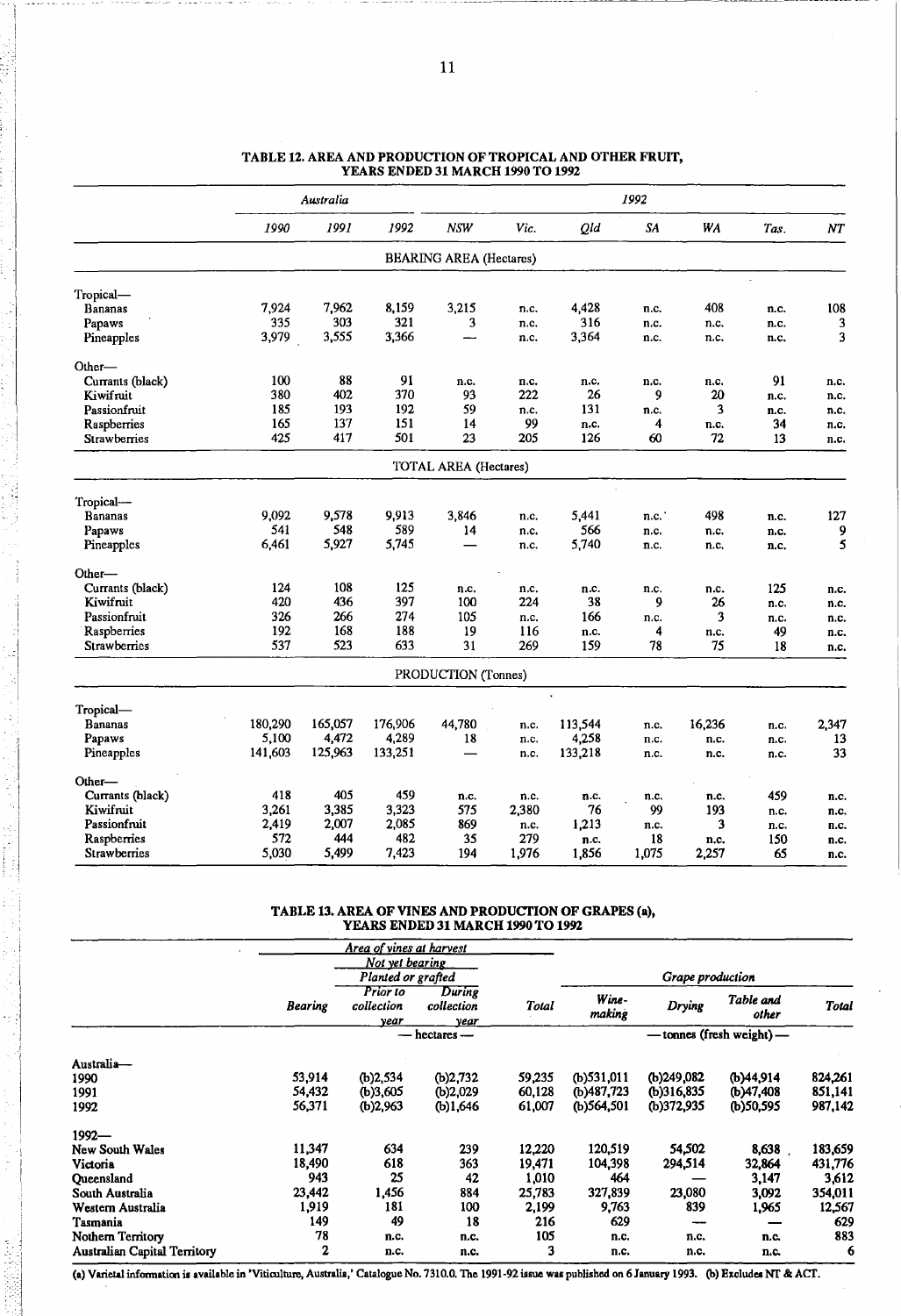|                                               |                 |               |              | I EARS ENDED SI MARCH 1770 TO 1772 |              |              |           |              |              |            |    |     |
|-----------------------------------------------|-----------------|---------------|--------------|------------------------------------|--------------|--------------|-----------|--------------|--------------|------------|----|-----|
|                                               |                 |               | Australia    |                                    |              |              |           | 1992         |              |            |    |     |
|                                               |                 | 1990          | 1991         | 1992                               | NSW          | Vic.         | 0ld       | SΑ           | WA           | Tas.       | NT | ACT |
| Area fertilised                               | '000 ha         | 27,360        | 23,627       | 19,517                             | 3.921<br>522 | 3.524<br>578 | 1.026     | 3,403<br>323 | 7.284<br>767 | 345<br>106 | 8  | 6   |
| Quantity used<br>Area of soil<br>conditioners | 000t<br>'000 ha | 3,871<br>n.c. | 3,239<br>582 | 2.678<br>716                       | 122          | 205          | 381<br>57 | 41           | 263          | 29         | 2  |     |

#### TABLE 14. FERTILISER AND SOIL CONDITIONERS USED, AREA AND QUANTITY, YEARS ENDED 31 MARCH 1990 TO 1992 -

#### TABLE 15. AREA OF CROPS AND PASTURES IRRIGATED YEARS ENDED 31 MARCH 1990 TO 1992 -('000 hectares)

|                   |       | Australia |       |            |      |     | 1992 |      |      |      |            |
|-------------------|-------|-----------|-------|------------|------|-----|------|------|------|------|------------|
|                   | 1990  | 1991      | 1992  | <b>NSW</b> | Vic. | QId | SΑ   | WA   | Tas. | NT   | <b>ACT</b> |
| Pastures          | 1,049 | 1,133     | 1,081 | 474        | 464  | 56  | 53   | 13   | 20   |      |            |
| Cereals           | 223   | 260       | 275   | 214        | 14   | 40  | 3    |      | 2    |      |            |
| Vegetables for    |       |           |       |            |      |     |      |      |      |      |            |
| human consumption | 88    | 93        | 93    | 14         | 21   | 27  | 10   | 7    | 14   |      |            |
| All fruits        | 109   | 123       | 120   | 27         | 29   | 20  | 36   | 6    | 3    |      |            |
| All other crops   | 237   | 266       | 356   | 257        | 8    | 78  | 3    | 2    |      |      |            |
| Sugar cane        | 117   | 138       | 146   | n.c.       | n.c. | 146 | n.c. | n.c. | n.c. | n.c. | n.c.       |
| <b>Total</b>      | 1,823 | 2,012     | 2,069 | 986        | 536  | 367 | 104  | 28   | 46   |      |            |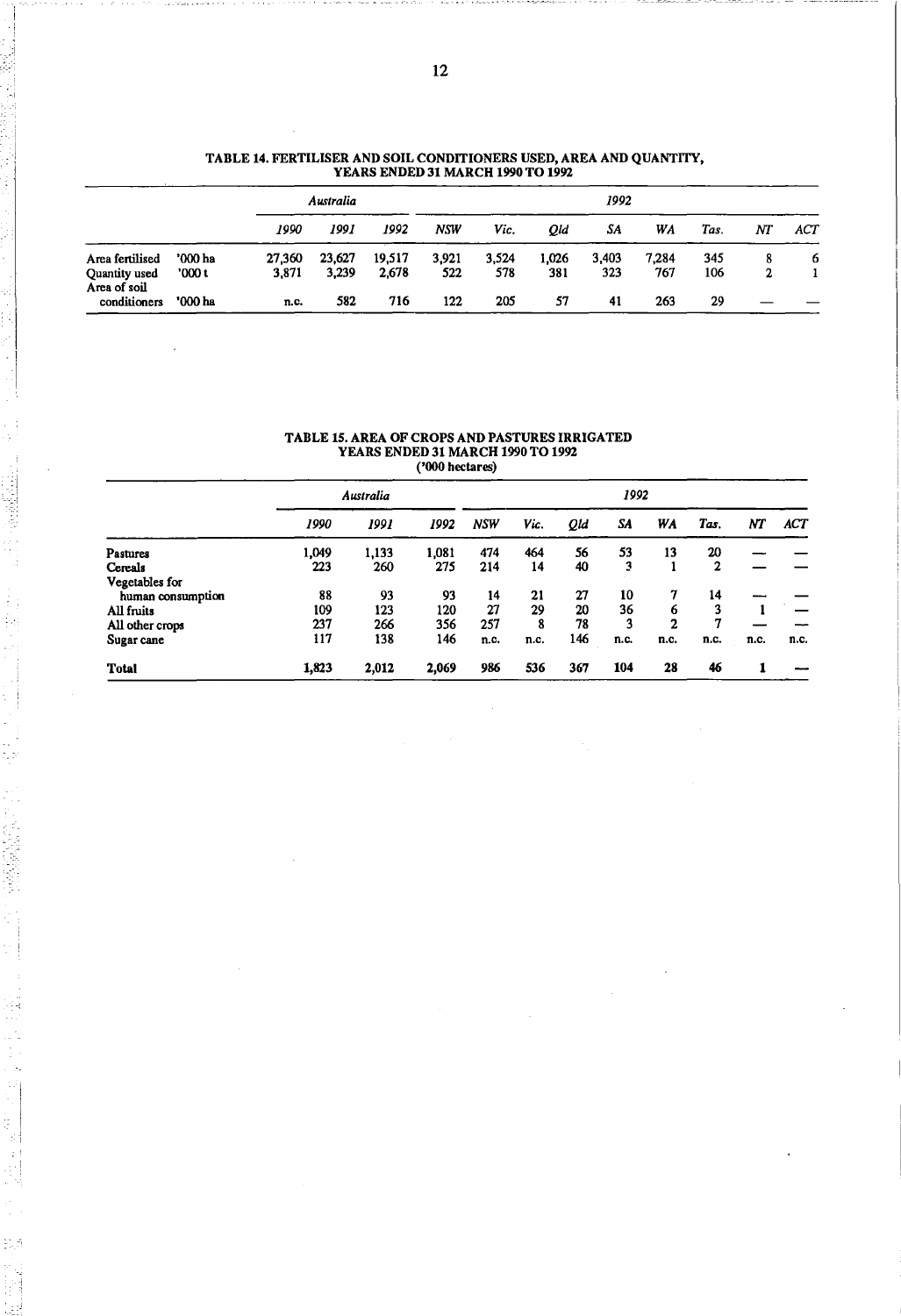TABLE 16. COMPARISON OF EVAO CUT-OFFS (OF \$20,000 AND \$22,500) FOR SELECTED COMMODITIES, AREA AND PRODUCTION, 1990-91 TABLE 16. COMPARISON OF EVAO CUT-OFFS (OF \$20,000 AND \$22,500) FOR SELECTED COMMODITIES, AREA AND PRODUCTION, 1990·91

|                                                                                            | Australia              |                               | <b>MSM</b>                   |                             | نځا            |                        | Qld               |                                  | S             |                         | NA                     |                                               | Tas.                      |                |    |
|--------------------------------------------------------------------------------------------|------------------------|-------------------------------|------------------------------|-----------------------------|----------------|------------------------|-------------------|----------------------------------|---------------|-------------------------|------------------------|-----------------------------------------------|---------------------------|----------------|----|
|                                                                                            | ⋖                      | $\mathbf{z}$                  | ≺                            | $\mathbf{z}$                | ₹              | $\pmb{\alpha}$         | ≺                 | $\mathbf{z}$                     | ≺             | B                       | ≺                      | æ                                             | ⋖                         |                |    |
|                                                                                            |                        |                               |                              |                             |                | AREA ('000 hectares)   |                   |                                  |               |                         |                        |                                               |                           |                |    |
| Cereals for grain-<br>Barley                                                               |                        | 2,542                         | 463                          | 462                         |                |                        |                   |                                  |               |                         |                        | 497                                           |                           |                |    |
| Grain sorghum                                                                              |                        | 374                           | æ                            |                             |                |                        |                   |                                  |               |                         |                        |                                               |                           |                |    |
| <b>Cats</b>                                                                                | 2,556<br>378<br>1,044  | 1,040                         | 374                          | <b>83</b><br>373            |                |                        | $E$ ត្តូត $\star$ | కై జ్రి న                        |               |                         |                        |                                               |                           |                |    |
| Rice                                                                                       | 8                      |                               | SS <sub>1</sub>              | $\boldsymbol{\mathsf{s}}$   |                |                        |                   |                                  |               |                         |                        |                                               |                           |                |    |
| Wheat                                                                                      | 9,218                  | 88<br>281,0                   | 2,166                        | 2,161                       | ទី ដែ ភ្នំ     | 91518                  | 1,060             | <b>eko</b>                       |               | 용 <sub>남</sub> 프 14<br> | $8 - 7$ $100$          | $\begin{array}{c}\n 32 \\  362\n \end{array}$ | $24^{\circ}$ $4^{\circ}$  | $24$ $24$ $7$  |    |
| Field peas<br>Legumes-<br>Lupins                                                           | <b>793</b>             | <b>Pig</b>                    | ង ន                          | 58                          | 38             | 33 <sub>16</sub>       | $\vert \ \vert$   | $\mathsf{L}$                     | $38$<br>$102$ | $\frac{8}{101}$         | 83                     | ढु प्र                                        |                           | −              |    |
| Crops for hay(a)-<br><b>Cars</b>                                                           | 252                    | <b>250</b><br>76              | នន                           | 53                          | ဒ္နွ           | $\frac{6}{7}$          | $\frac{c}{7}$     | ្អ'ិ                             | 57            | %2                      | 32                     | ロス                                            | ្អូ —                     | ្អូក           |    |
| Other cereals                                                                              |                        |                               |                              |                             |                |                        |                   |                                  |               |                         |                        |                                               |                           |                |    |
| Crops for green feed or silage-<br>Cereal crops<br>Other                                   | <b>SS2</b>             | 557                           | <b>162</b><br>37             | <b>162</b><br>37            | $\frac{31}{8}$ | ∝<br>¤                 | $\frac{5}{2}$     | 277                              | ಕೆ ಎ          | ಕೆ ಒ                    | $24^{\circ}$           | $24^{\circ}$                                  | °¤                        | °¤             |    |
| Sunflower<br>Oilseeds-                                                                     | 166                    | 164                           | S                            | 57                          |                | u                      | $\frac{8}{2}$     | $\overline{a}$                   |               |                         | ្មុំ                   | ن<br>ا                                        | ្នុ                       | ن<br>ط         | 13 |
| human consumption -<br>Vegetables for<br>Tomatoes<br>Potatoes                              | Ş<br>$\mathbf{a}$      | ី<br>វ                        | ৽৽                           | ००                          | $\Xi$ 4        | $\mathbf{1}$<br>₹      | ៴<br>◥            |                                  | n<br>ł        | n<br>$\mathbf l$        | ٣                      | $\frac{1}{2}$                                 | $\bullet$<br>$\mathbf{I}$ | $\bullet$<br>I |    |
| Tropical and other fruit<br>Orchard fruit<br>Grapes<br>Fruit-                              | 828                    | まさの                           | かっぽ                          | $3 - 5$                     | ສ−ສ            | $-9$<br>$\overline{a}$ | ន។                | ≘<br>Ξ                           | E<br>। প্ল    | 212                     | $ \alpha$              | ี~ ∾                                          | m<br>$\mathbf{1}$         | m<br>$\perp$   |    |
| Sugar cane cut for crushing<br>Other crops-<br>Peanuts<br>Cotton                           | ងខ្លួន                 | 278<br>$\overline{18}$<br>321 | $rac{14}{20}$<br>$\mathsf I$ | $rac{1}{2}$<br>$\mathbf{I}$ |                | ្មី<br>ភូមិ ឆ្នាំ      | $\Xi_E \approx$   | $rac{2}{9}$ $\times$ $rac{1}{9}$ | ddd<br>aad    | d d d<br>d d d          | ្មប្អូ<br>$\mathbf{I}$ | ្ម<br>ដែ<br>$\mathbf{I}$                      | i i i<br>d d d            | d d d<br>E E E |    |
| Cut for green feed or silage<br>Pastures and grasses-<br>Harvested for seed<br>Cut for hay | $\frac{2}{2}$<br>1,031 | $rac{20}{87}$<br>1,021        | <b>gan</b>                   | 812                         | អ្នក           | 학 3성                   | $8 - 4$           | 4.54                             | 246           | $\vec{a} \ddot{a}$      | $\Xi$ % %              | $\frac{10}{15}$                               | $2 - 7$                   | S.<br>一二       |    |

 $A -$  Census with the \$20,000 EVAO threshold.  $B -$ Census with the \$22,500 EVAO threshold. A  $-$  Census with the \$20,000 EVAO threshold. B  $B - C$ ensus with the \$22,500 EVAO threshold.

(a) Oats not-collected separately in Queensland and Tasmania. Included in 'Other certals' in those States. (a) Oats not-collected separately in Queensland and Tummania. Included in 'Other cereals' in those States.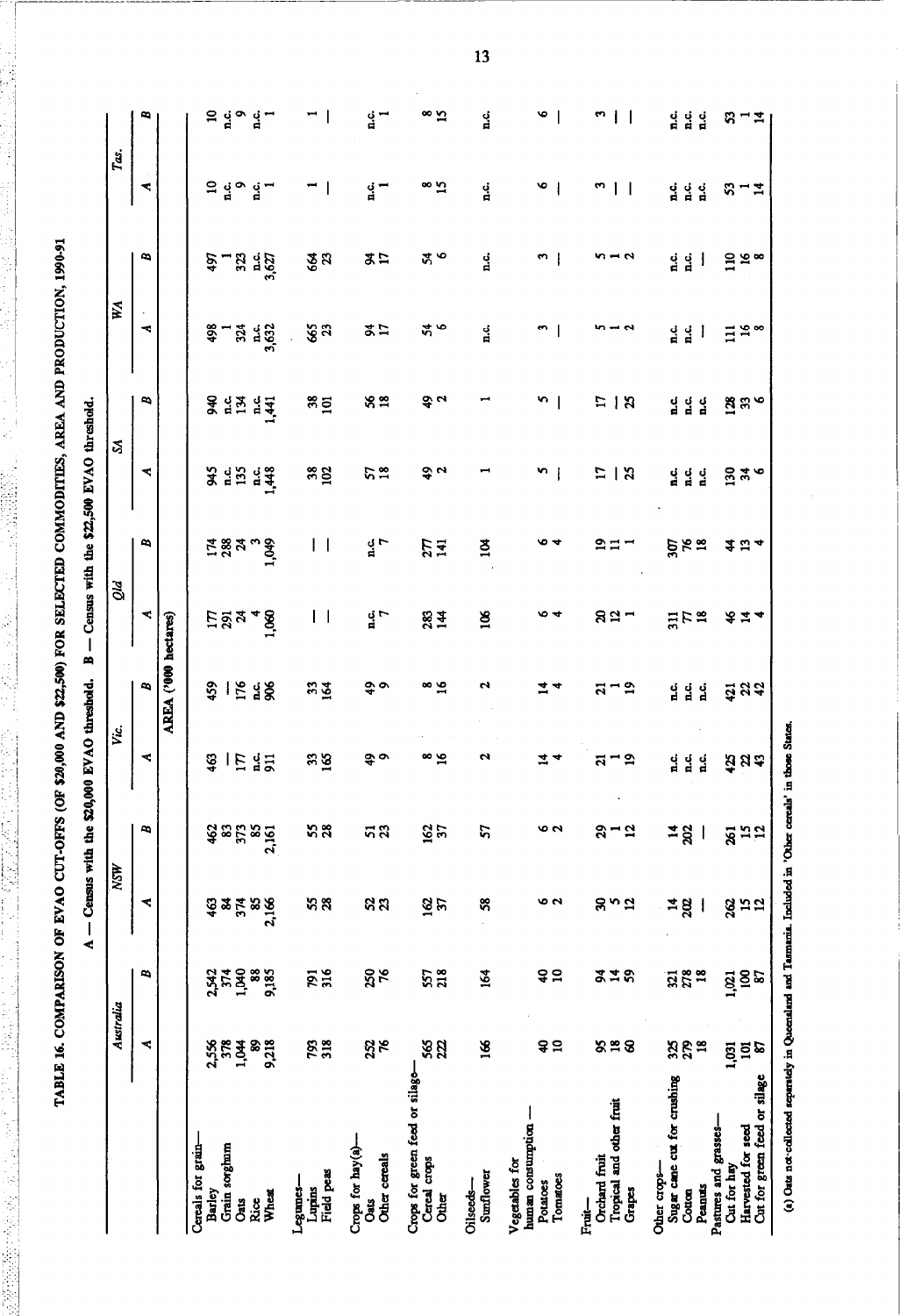TABLE 16. COMPARISON OF EVAO CUT-OFFS (OF \$20,000 AND \$22,500) FOR SELECTED COMMODITIES, AREA AND PRODUCTION 1990-91-continued

 $\frac{1}{2}$  ,  $\frac{1}{2}$  ,  $\frac{1}{2}$  ,  $\frac{1}{2}$  ,  $\frac{1}{2}$  ,  $\frac{1}{2}$  ,  $\frac{1}{2}$ 

|                                                                                                            |                   |                 | $A -$ Census with the                   |                                          | \$20,000 EVAO threshold. |                 | $\mathbf{I}$<br>m         |                      | Census with the \$22,500 EVAO threshold. |                          |                |                  |                          |                          |
|------------------------------------------------------------------------------------------------------------|-------------------|-----------------|-----------------------------------------|------------------------------------------|--------------------------|-----------------|---------------------------|----------------------|------------------------------------------|--------------------------|----------------|------------------|--------------------------|--------------------------|
|                                                                                                            | Australia         |                 |                                         | <b>NSW</b>                               | نغ<br>لا                 |                 | Qid                       |                      | S                                        |                          | N              |                  | Tas.                     |                          |
|                                                                                                            | ⋖                 | B               | ⋖                                       | ≏                                        | ₹                        | B               | ≺                         | $\mathbf{a}$         | ⋖                                        | B                        | ≺              | B                | ≺                        | B                        |
|                                                                                                            |                   |                 |                                         |                                          |                          |                 | PRODUCTION ('000 tonnes)  |                      |                                          |                          |                |                  |                          |                          |
| Cereals for grain-                                                                                         |                   |                 |                                         |                                          |                          |                 |                           |                      |                                          |                          |                |                  |                          |                          |
| <b>Barley</b><br>Oats                                                                                      | 4,108<br>1,530    | 1,525<br>4,085  |                                         |                                          |                          |                 |                           |                      |                                          |                          | 742<br>497     |                  |                          |                          |
| Rice                                                                                                       | 740               | 736             | ន្លន្តខ្ព                               | ន្លង្កក                                  | $584 - 8$                | <b>អន្ត រួ</b>  | <mark>ន្</mark> គងនន្ត្រី | ង្គុងឌីដូ            | <b>Sea de de la production</b>           | <b>145</b><br>147<br>145 | ្នុ            | 보 홍 류            | ង ១ <sub>ម្ព័ ម</sub> ្ព | ង ១ ដូ ដូ ។<br>និង ដូ ដូ |
| Grain sorghum                                                                                              | 751               | 744             | 187                                     | 187                                      |                          |                 |                           |                      |                                          |                          |                |                  |                          |                          |
| Wheat                                                                                                      | 15,066            | 15,014          | 4,128                                   | 4,119                                    |                          | 1,484           |                           |                      |                                          | n.c.<br>2,014            | 5,449          | 5,442            |                          |                          |
| Field peas<br>Legumes-<br>Lupins                                                                           | <b>758</b><br>318 | 756<br>316      | អង                                      | ភ្ន                                      | <u>នន</u>                | 300             | I<br>$\mathsf{l}$         | ł<br>I               | $\frac{31}{138}$                         | ន $\frac{8}{13}$         | 634            | $\frac{34}{16}$  |                          |                          |
| Crops for hay(a)-<br>Other cereals<br><b>Cats</b>                                                          | 825<br>215        | <b>213</b>      | $\boldsymbol{\mathcal{S}}$<br>$\vec{a}$ | $\frac{143}{62}$                         | ጅ።<br>አ                  | $\frac{51}{10}$ | ្នុង                      | ្នុង                 | $^{49}_{49}$                             | <b>158</b>               | 332            | $\frac{331}{50}$ | ្មូ ' o<br>ដ             | ្ម ទ                     |
| Sunflower<br>Oilseeds-                                                                                     | 152               | 148             | S                                       | 58                                       | m                        | E               | 88                        | æ                    |                                          |                          | ្នុ            | ្អុំ             | d.<br>d                  | c.<br>E                  |
| human consumption-<br>Vegetables for<br>Tomatoes<br>Potatoes                                               | 1,136<br>żй       | 1,129<br>363    | 120<br><b>SI</b>                        | $\overline{119}$<br>$\overline{\bullet}$ | 37<br>18                 | <b>376</b>      | $\frac{25}{101}$          | $\Xi$ 8              | 175                                      | 17 <sub>o</sub>          | $\frac{5}{10}$ | $\frac{2}{3}$    | 235                      | 235                      |
| Sugar cane cut for<br>Other crops-<br>crushing<br>Cotton                                                   | 24,370<br>4,129   | 24,112<br>1,127 | 855<br>1,137                            | 1,116<br>855                             | ្មុ<br>ي<br>E            | ្ម<br>ដែ        | 23,232<br>274             | <b>22,996</b><br>272 | ់ ់<br>¤់ ¤់                             | d.<br>H<br>្ចុំ          | ្ពុ<br>ي<br>فا | ្អូ<br>ά.        | d.c.<br>d.<br>E          | d.<br>E<br>d.<br>E       |
| Pastures and grasses-<br>Cut for hay                                                                       | 3,932             | 3,886           | 88                                      | 898                                      | 1,694                    | 1,675           | 239                       | 229                  | 437                                      | 433                      | go             | 393              | 247                      | 245                      |
| (a) Oats not collected separately in Queensland and Tasmania. Included in 'Other cereals' in those States. |                   |                 |                                         |                                          |                          |                 |                           |                      |                                          |                          |                |                  |                          |                          |

Congre with the CM SM EVAO threshold  $\frac{1}{\alpha}$ gue with the COA MA EVAO throchold  $\epsilon$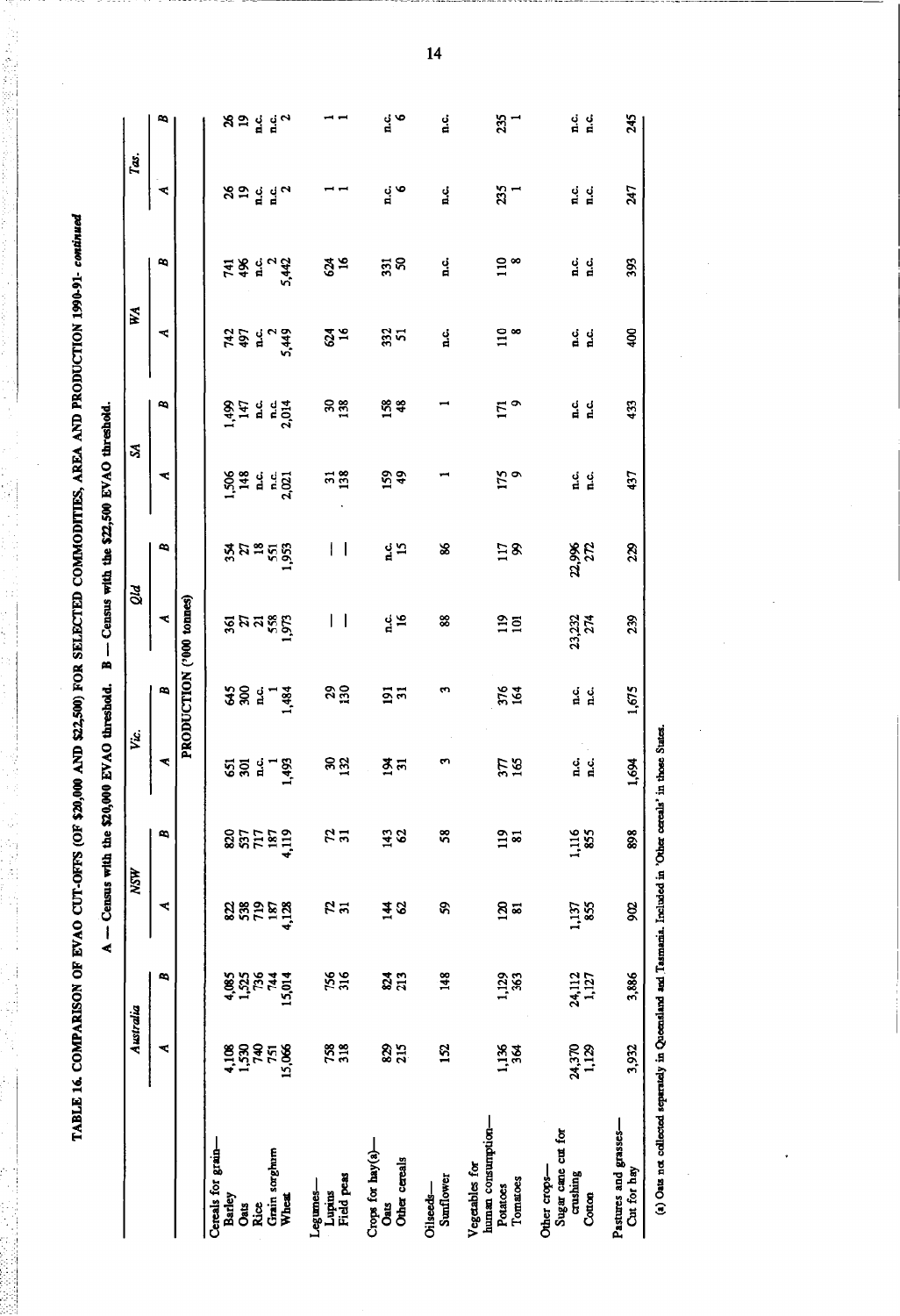TABLE 17. COMPARISON OF EVAO CUT-OFFS (OF \$20,000 AND \$22,500) FOR SELECTED COMMODITIES, NUMBER OF TREES AND PRODUCTION, 1990-91

|                                        | Australia                    |                             | <b>MSM</b>          |                | Υœ.              |                            | Qid             |              | Z               |                 | WA                  |                 | Tas.                                                        |                                                                             |
|----------------------------------------|------------------------------|-----------------------------|---------------------|----------------|------------------|----------------------------|-----------------|--------------|-----------------|-----------------|---------------------|-----------------|-------------------------------------------------------------|-----------------------------------------------------------------------------|
|                                        | ≺                            | æ                           | ≺                   | B              | ≺                | $\mathbf{z}$               | ₹               | B            | ٩               | æ               | ⋖                   | B               | ≺                                                           | æ                                                                           |
|                                        |                              |                             |                     |                |                  | -NUMBER OF TREES ('000)-   |                 |              |                 |                 |                     |                 |                                                             |                                                                             |
| Oranges<br>$C_{\rm{rms}}$              | 7357                         |                             |                     |                |                  |                            |                 |              |                 |                 |                     |                 |                                                             |                                                                             |
| Lemons and limes                       |                              |                             | <b>2258</b><br>2019 |                |                  |                            |                 |              |                 |                 |                     |                 |                                                             |                                                                             |
| Mandarins<br>Grapefruit                | និងដ                         | <b>Esta</b><br>Esta         | $\mathbf{z}$        | asan<br>Saga   | ត្តូតនគ<br>_     | สุรรล<br>_-                | न्द्र द वे<br>स | 유 다 等 이      | <b>ABER</b>     | រ<br>ភូមិ ភ្លូង | ន្ន័ននុក្ន          | ⊗≘ສສ            |                                                             | $\begin{array}{ccccccccc}\nG & G & G & G & G \\ H & H & H & H\n\end{array}$ |
| Pears (incl. Nashi)<br>Apples<br>Pome- | 6,919<br>2,205               | 6,904<br>2,195              | 1582<br>234         | <b>156</b>     | <u>ដូត្ម</u>     | 1,807                      | 7%<br>47        | 753<br>47    | <b>\$25</b>     | <b>825</b>      | 738<br>184          | 735<br>183      | 1,348<br>24                                                 | 1,348                                                                       |
| Apricots<br>Stone-                     |                              |                             | 4                   |                |                  |                            | 33              | 33           |                 |                 |                     |                 |                                                             |                                                                             |
| Cherries<br>Peaches                    | ន្លុ <sub>ដ</sub><br>និងថ្មី |                             |                     |                |                  |                            | $\mathsf{I}$    | $\mathsf{I}$ |                 |                 |                     |                 | "ລິມ                                                        | ≒ສ∽∸                                                                        |
| Plums and prunes<br>Avocados           | 445                          | <b>222311323</b><br>2225113 | # 12 # 12           | 그큐뉴츄ფ          | <u>ក្ខទទួន ន</u> | <b>ក្តុង</b> និង ងូ        | 249<br>252      | <b>288</b>   | ន្ទិននីទី។      | ដ្ឋិនន្ទដ្ឋិន   | <b>ក្កុ</b> ដូច្នឹង | <b>ងឧ</b> ឌីឌីដ | ្មុំ                                                        | ្អុំ                                                                        |
|                                        |                              |                             |                     |                |                  | -PRODUCTION ('000 tonnes)- |                 |              |                 |                 |                     |                 |                                                             |                                                                             |
| Oranges<br>Citrus—                     |                              |                             |                     | $\frac{3}{4}$  | ශ                |                            | ≏               | ຊ            |                 |                 |                     |                 | ្មុំ<br>ជ                                                   |                                                                             |
| Lemons and limes                       |                              |                             | <u>ধ</u> ূ *        | ∞              |                  |                            | শ শ্ল           | শ শ্ল        |                 |                 |                     |                 |                                                             |                                                                             |
| Mandarins                              | ឆ្នូដទង                      | 3.38                        | ᠴᢀ                  | $\bullet$<br>₩ | ついの              | ပ္ဖက္စ                     |                 |              | $E^{\text{20}}$ | <u>ಜ್ಞ</u> ¤∞   |                     |                 | $\begin{array}{ccc}\n G & G & G \\  H & H & G\n\end{array}$ | 0 0 0 0<br>0 0 0 0<br>0 0 0                                                 |
| Grapefruit                             |                              |                             |                     |                |                  |                            |                 |              |                 |                 |                     |                 |                                                             |                                                                             |
| Apricots<br><b>Stone</b>               |                              |                             |                     |                | œ.,              | œ                          | I               |              | $\overline{15}$ | ≌               |                     | ı               |                                                             |                                                                             |
| Cherries<br>Peaches                    | స్వ                          | సంజ                         | ີ ມ                 | ່ຍມີ           | .ង               | $\frac{1}{32}$             | $\overline{a}$  | $\sqrt{2}$   |                 |                 | $\mathsf{R}$        | $\overline{1}$  |                                                             | ł                                                                           |
|                                        |                              |                             |                     |                |                  |                            |                 |              | $\infty$        | œ               |                     |                 |                                                             | H                                                                           |

 $A -$  Census with the \$20,000 EYAO threshold. B  $-$  Census with the \$22,500 EYAO threshold.

 $15$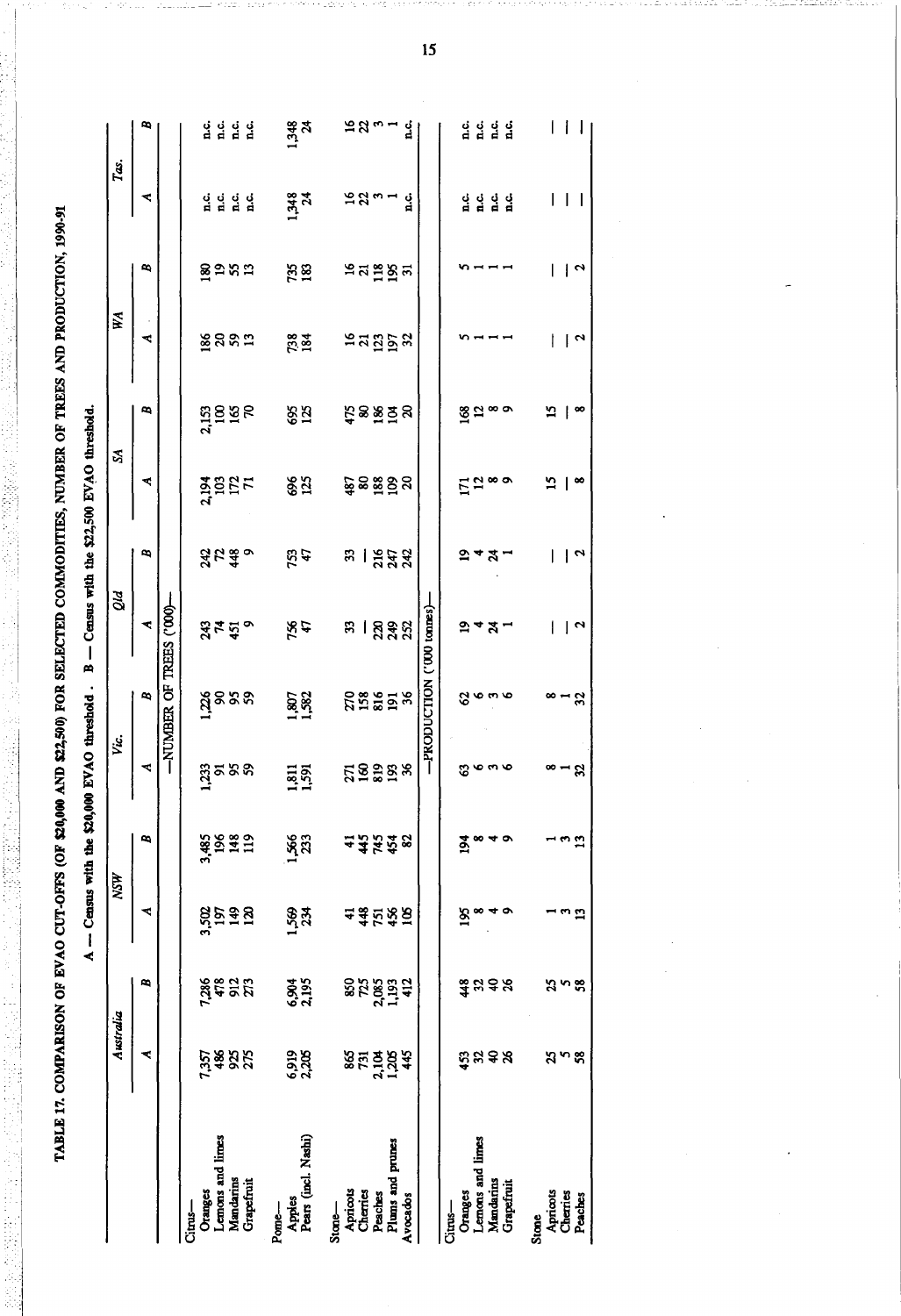# TABLE 18. - PERCENTAGE COMPARISON OF EVAO CUT-OFFS (OF \$20,000 and \$22,500)<br>FOR SELECTED COMMODITIES, AREA AND PRODUCTION, 1990-91

(Data \$22,500 and over EVAO as a percentage of data \$20,000 and over EVAO)

|                                   | Australia    | <b>NSW</b>     | Vic.         | Qld          | SA           | WA            | Tas.          |
|-----------------------------------|--------------|----------------|--------------|--------------|--------------|---------------|---------------|
|                                   |              |                | —AREA—       |              |              |               |               |
| Cereals for grain-                |              |                |              |              |              |               |               |
| <b>Barley</b>                     | 99.5         | 99.8           | 99.2         | 98.2         | 99.5         | 99.8          | 99.0          |
| Grain sorghum                     | 99.1         | 99.8           | 100.0        | 98.9         |              | 100.0         |               |
| Oats                              | 99.6         | 99.6           | 99.5         | 98.2         | 99.7         | 99.8          | 99.3          |
| Rice                              | 98.9         | 99.3           | n.c.         | 88.7         | n.c.         | n.c.          | n.c.          |
| Wheat                             | 99.6         | 99.8           | 99.4         | 99.0         | 99.5         | 99.8          | 99.2          |
| Legumes—                          |              |                |              |              |              |               |               |
| Lupins                            | 99.8         | 99.4           | 98.7         |              | 99.6         | 99.9          | 100.0         |
| Field peas                        | 99.4         | 99.9           | 99.1         |              | 99.8         | 100.0         | 97.8          |
| Crops for hay $(a)$ —             |              |                |              |              |              |               |               |
| Oats                              | 99.3         | 99.1           | 98.9         | n.c.         | 99.2         | 99.6          | n.c.          |
| Other cereal                      | 99.3         | 99.9           | 99.2         | 98.6         | 98.4         | 99.6          | 99.9          |
| Crops for green feed or silage-   |              |                |              |              |              |               |               |
| Cereal crops                      | 98.7         | 99.7           | 99.1         | 97.8         | 99.1         | 99.6          | 99.0          |
| Other                             | 98.4         | 99.4           | 99.3         | 97.9         | 100.0        | 100.0         | 99.9          |
| Oilseeds                          |              |                |              |              |              |               |               |
| Sunflower                         | 98.3         | 98.7           | 100.0        | 98.0         | 100.0        | n.c.          | n.c.          |
| Vegetables for human consumption- |              |                |              |              |              |               |               |
| Potatoes                          | 99.3         | 99.6           | 99.6         | 98.9         | 97.7         | 99.9          | 100.0         |
| Tomatoes                          | 99.0         | 99.6           | 99.8         | 98.0         | 97.3         | 100.0         | 100.0         |
| Fruit-                            |              |                |              |              |              |               |               |
| Orchard fruit                     | 98.3         | 98.1           | 99.5         | 97.6         | 98.0         | 96.9          | 100.0         |
| Tropical and other fruit          | 80.5         | 31.2           | 97.4         | 98.2         | 97.5         | 99.4          | 100.0         |
| Grapes                            | 98.8         | 99.5           | 99.3         | 95.4         | 98.4         | 97.0          | 100.0         |
| Other crops-                      |              |                |              |              |              |               |               |
| Sugar cane cut for crushing       | 98.9         | 98.1           | n.c.         | 99.0         | n.c.         | n.c.          | n.c.          |
| Cotton<br>Peanuts                 | 99.7<br>99.9 | 100.0<br>100.0 | n.c.<br>n.c. | 99.1<br>99.9 | n.c.<br>n.c. | n.c.<br>100.0 | n.c.<br>n.c.  |
|                                   |              |                |              |              |              |               |               |
| Pastures and grasses-             |              |                |              |              |              |               |               |
| Cut for hay                       | 99.0         | 99.4           | 98.9         | 96.8         | 99.0         | 98.8          | 99.2          |
| Harvested for seed                | 99.3<br>99.3 | 99.6           | 99.9         | 98.6<br>96.0 | 98.6<br>99.7 | 100.0<br>99.7 | 100.0<br>99.3 |
| Cut for green feed or silage      |              | 99.9           | 99.4         |              |              |               |               |
|                                   |              |                | -PRODUCTION- |              |              |               |               |
| Cereals for grain-                |              |                |              |              |              |               |               |
| Barley                            | 99.5         | 99.7           | 99.2         | 98.1         | 99.6         | 99.8          | 99.1          |
| Grain sorghum                     | 99.1         | 99.9           | 100.0        | 98.9         | n.c.         | 100.0         | n.c.          |
| Oats                              | 99.7         | 99.7           | 99.6         | 98.2         | 99.7         | 99.7          | 99.3          |
| Rice                              | 98.5         | 99.8           | n.c.         | 89.2         | n.c.         | n.c.          | n.c.          |
| Wheat                             | 99.7         | 99.8           | 99.4         | 99.0         | 99.6         | 99.9          | 99.6          |
| Legumes for grain-                |              |                |              |              |              |               |               |
| Lupins                            | 99.8         | 99.5           | 98.8         |              | 99.4         | 99.9          | 100.0         |
| Field peas                        | 99.4         | 99.9           | 98.8         |              | 99.8         | 100.0         | 97.6          |
| Crops for hay-                    |              |                |              |              |              |               |               |
| Oats<br>Other cereals             | 99.4<br>99.0 | 99.6<br>99.9   | 98.9<br>99.1 | n.c.<br>97.7 | 99.4<br>98.0 | 99.6<br>99.1  | n.c.          |
|                                   |              |                |              |              |              |               | 100.0         |
| Oilseeds-                         |              |                |              |              |              |               |               |
| Sunflower                         | 97.9         | 97.8           | 100.0        | 97.8         | 100.0        | n.c.          | n.c.          |
| Vegetables for human consumption- |              |                |              |              |              |               |               |
| Potatoes                          | 99.4<br>99.6 | 99.8<br>99.9   | 99.7         | 98.7         | 97.7         | 99.9          | 100.0         |
| <b>Tomatoes</b>                   |              |                | 99.9         | 98.7         | 98.9         | 99.9          | 99.9          |
| Other crops-                      |              |                |              |              |              |               |               |
| Sugar cane cut for crushing       | 98.9         | 98.0           | n.c.         | 99.0         | n.c.         | n.c.          | n.c.          |
| Cotton                            | 99.9         | 100.0          | n.c.         | 99.5         | n.c.         | n.c.          | n.c.          |
| Pastures and grasses-             |              |                |              |              |              |               |               |
| Cut for hay                       | 98.8         | 99.5           | 98.9         | 95.8         | 99.0         | 98.4          | 99.2          |

(a) Oats not collected separately in Queensland and Tasmania. Included in 'Other cereals' in those States.

NOTE: For information on commodities not shown in these bridging tables, please contact the ABS on Canberra 008 801 520 or write to Agriculture Section, PO Box 10, Belconnen, ACT 2616.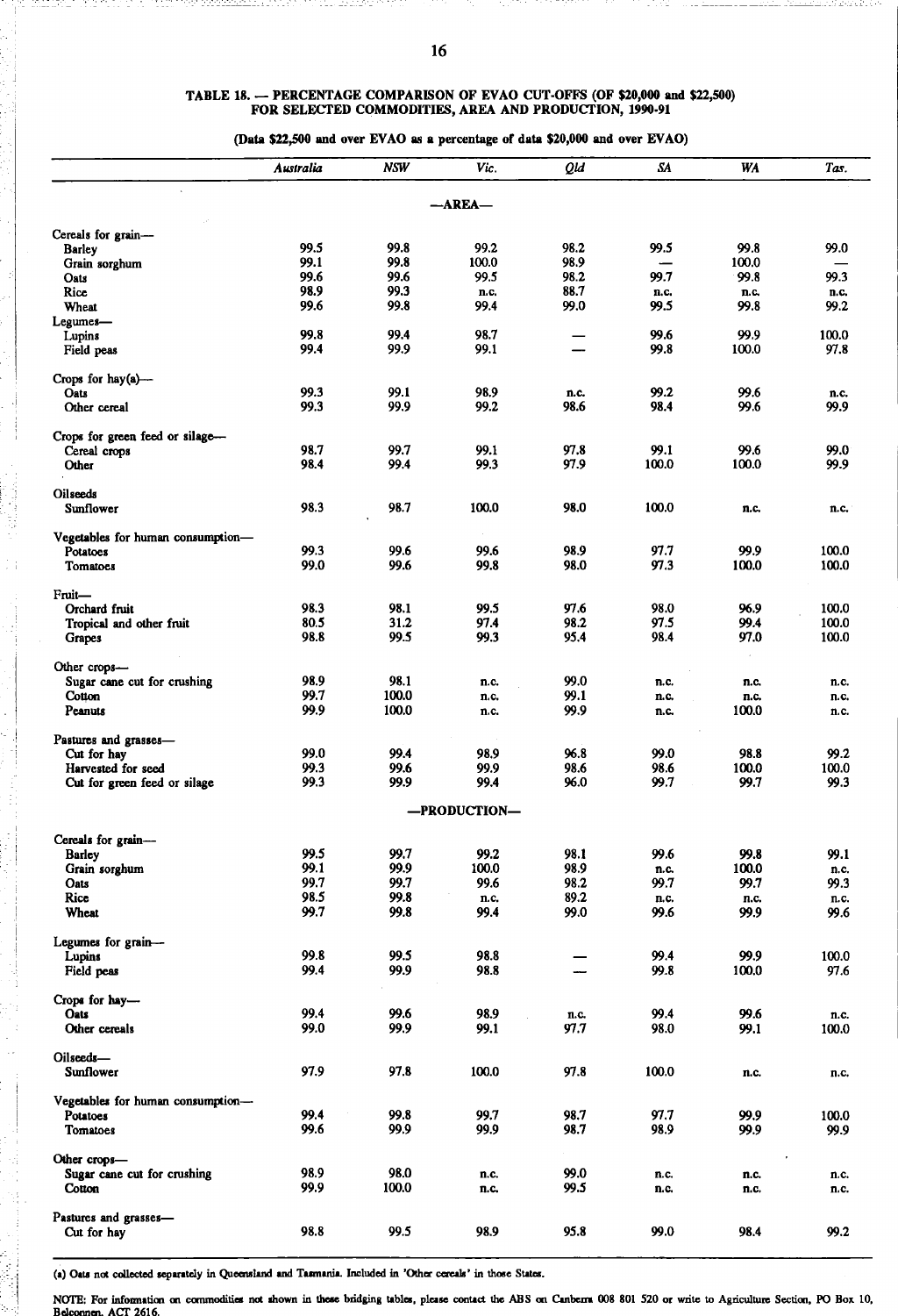#### TABLE 19. PERCENTAGE COMPARISON OF EVAO CUT·OFFS (OF \$20,000 AND \$22,500) FOR SELECTED COMMODITIES, NUMBER OF TREES AND PRODUCTION, 1990·91

|                     | Australia | <b>NSW</b> | Vic.                    | Qld   | SA   | <b>WA</b> | Tas.  |
|---------------------|-----------|------------|-------------------------|-------|------|-----------|-------|
|                     |           |            | $-$ NUMBER OF TREES $-$ |       |      |           |       |
| Citrus-             |           |            |                         |       |      |           |       |
| Oranges             | 99.0      | 99.5       | 99.4                    | 99.7  | 98.1 | 96.8      | n.c.  |
| Lemons and limes    | 98.4      | 99.4       | 99.1                    | 98.1  | 96.7 | 94.3      | n.c.  |
| Mandarins           | 98.6      | 99.4       | 99.9                    | 99.5  | 96.3 | 94.3      | n.c.  |
| Grapefruit          | 99.2      | 99.3       | 100.0                   | 99.9  | 98.7 | 98.0      | n.c.  |
| Pome-               |           |            |                         |       |      |           |       |
| Apples              | 99.8      | 99.8       | 99.8                    | 99.6  | 99.9 | 99.6      | 100.0 |
| Pears (incl. Nashi) | 99.5      | 99.7       | 99.5                    | 99.7  | 99.8 | 99.6      | 100.0 |
| Stone-              |           |            |                         |       |      |           |       |
| Apricots            | 98.2      | 98.9       | 99.5                    | 98.7  | 97.4 | 95.8      | 100.0 |
| Cherries            | 99.2      | 99.3       | 98.6                    |       | 99.9 | 99.0      | 100.0 |
| Peaches             | 99.1      | 99.2       | 99.7                    | 98.2  | 98.8 | 96.3      | 100.0 |
| Plums and prunes    | 99.0      | 99.8       | 98.7                    | 99.2  | 95.3 | 99.2      | 100.0 |
| Avocados            | 92.6      | 78.3       | 100.0                   | 96.1  | 99.2 | 99.6      | n.c.  |
|                     |           |            | $-$ PRODUCTION $-$      |       |      |           |       |
| Citrus-             |           |            |                         |       |      |           |       |
| Oranges             | 98.9      | 99.4       | 99.4                    | 100.0 | 98.0 | 98.3      | n.c.  |
| Lemons and limes    | 99.0      | 99.9       | 99.9                    | 99.9  | 97.7 | 97.8      | n.c.  |
| Mandarins           | 99.2      | 99.7       | 99.9                    | 100.0 | 96.3 | 97.5      | n.c.  |
| Grapefruit          | 99.6      | 99.9       | 100.0                   | 100.0 | 99.1 | 99.1      | n.c.  |
| Stone-              |           |            |                         |       |      |           |       |
| Apricots            | 99.1      | 99.3       | 99.3                    | 99.4  | 99.1 | 97.0      | 100.0 |
| Cherries            | 99.7      | 99.7       | 99.6                    |       | 99.9 | 97.5      | 100.0 |
| Peaches             | 99.6      | 99.6       | 100.0                   | 98.9  | 99.2 | 97.4      | 100.0 |

(Data \$22,500 and over EVAO as a percentage of data \$20,000 and over EVAO)

.1 I

i :i I

-.

- I i Note. For information on commodities not shown in these bridging tables, please contact the ABS on Canberra 008 801 520 or write to Agriculture<br>Section, PO Box 10, Belconnen, ACT 2616.

 $\bar{z}$ 

 $\overline{a}$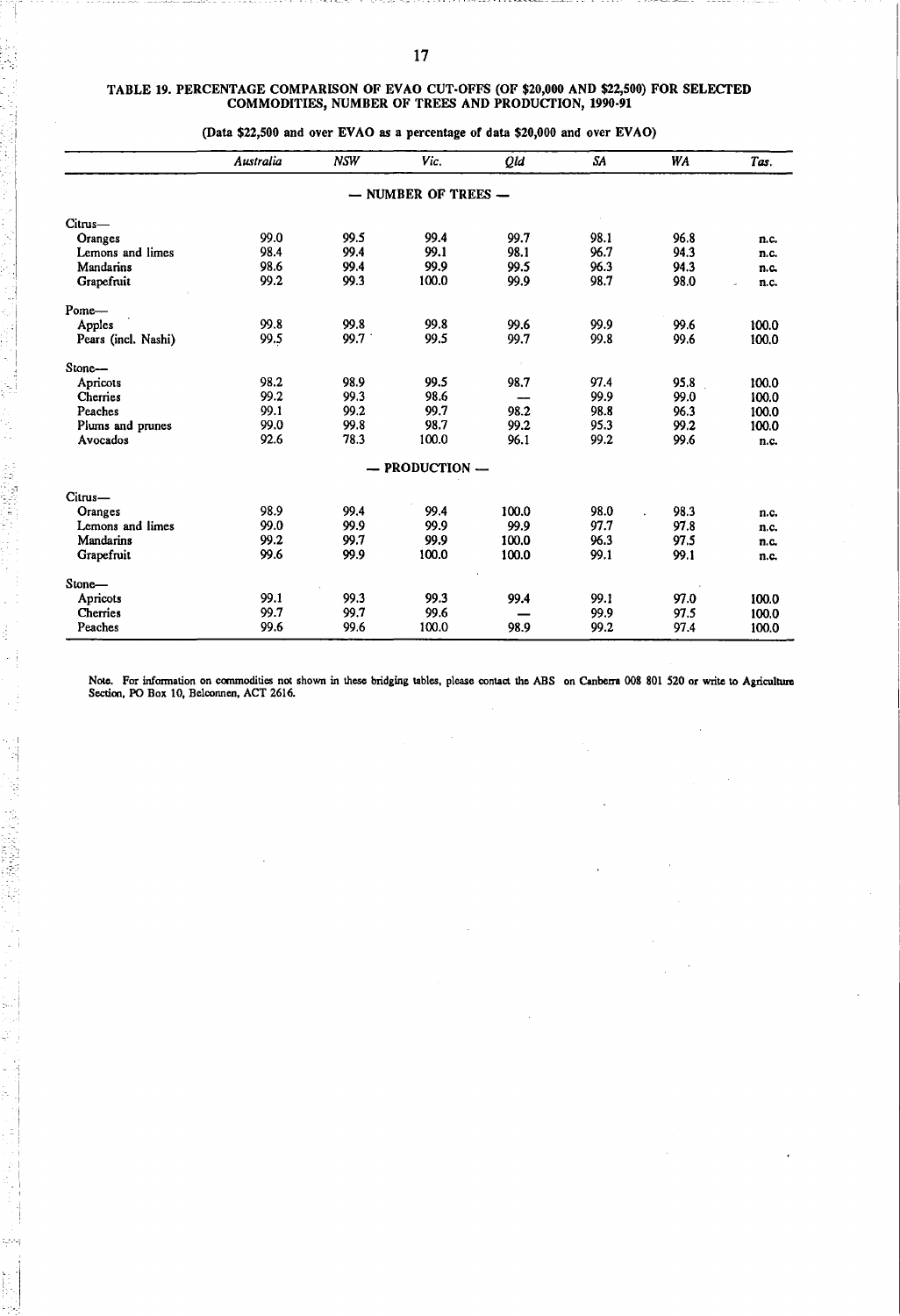|                                | Aust             | <b>NSW</b>            | Vic.             | Qld                          | SA                  | WA    | Tas.                             | NT           | ACT          |
|--------------------------------|------------------|-----------------------|------------------|------------------------------|---------------------|-------|----------------------------------|--------------|--------------|
|                                |                  |                       |                  | $-$ AREA ('000 hectares) $-$ |                     |       |                                  |              |              |
| Crops for grain -              |                  |                       |                  |                              |                     |       |                                  |              |              |
| Barley                         | 2,790            | 520                   | 556              | 131                          | 1,015               | 556   | 12                               | n.c.         |              |
| Grain sorghum                  | 580              | 147                   | —                | 430                          | n.c.                |       | n.c.                             | $\mathbf{2}$ | n.c.         |
| Oats                           | 1,181            | 461                   | 194              | 16                           | 132                 | 368   | 10                               | n.c.         | —            |
| Rice                           | 114              | 110                   | n.c.             | 4                            | n.c.                | n.c.  | n.c.                             | —            | n.c.         |
| Triticale                      | 101              | 44                    | 20               | 4                            | 14                  | 18    | 1                                | n.c.         | n.c.         |
| Wheat                          | 7,233            | 1,504                 | 688              | 494                          | 1,312               | 3,234 | 1                                | n.c.         |              |
| Oilseeds-                      |                  |                       |                  |                              |                     |       |                                  |              |              |
| Linseed                        | $\boldsymbol{7}$ | 3                     | $\mathbf{1}$     | $\mathbf{2}$                 | 1                   |       | n.c.                             | n.c.         | n.c.         |
| Rapeseed                       | 152              | 101                   | 24               | 3                            | 7                   | 17    | -                                | n.c.         | n.c.         |
| Safflower                      | 40               | 10                    | 20               | 3                            | 7                   | n.c.  | n.c.                             | n.c.         | n.c.         |
| Soybeans                       | 31               | 13                    | $\bf 2$          | 17                           | n.c.                | n.c.  | n.c.                             | n.c.         | n.c.         |
| Sunflower                      | 79               | 29                    | $\mathbf{1}$     | 48                           | 1                   | n.c.  | n.c.                             | n.c.         | n.c.         |
| Other crops-                   |                  |                       |                  |                              |                     |       |                                  |              |              |
| Cotton                         | 312              | 225                   | n.c.             | 87                           | n.c.                | n.c.  | n.c.                             | n.c.         | n.c.         |
| Field peas                     | 436              | 43                    | 200              | $\overline{\phantom{0}}$     | 147                 | 45    |                                  | n.c.         | n.c.         |
| Lupins                         | 941              | 67                    | 38               | —                            | 48                  | 787   | $\mathbf{1}$                     | n.c.         | n.c.         |
| Peanuts                        | 22               | --                    | n.c.             | 21                           | n.c.                |       | n.c.                             | -            | n.c.         |
| Potatoes                       | 41               | 6                     | 14               | 5                            | 6                   | 3     | 6                                |              |              |
| Sugar cane                     | 410              | 26                    | n.c.             | 385                          | n.c.                | n.c.  | n.c.                             | n.c.         | n.c.         |
| Tobacco                        | 5                |                       | $\mathbf{2}$     | 3                            | n.c.                | n.c.  | n.c.                             | n.c.         | n.c.         |
|                                |                  |                       |                  | -PRODUCTION ('000 tonnes)-   |                     |       |                                  |              |              |
|                                |                  |                       |                  |                              |                     |       |                                  |              |              |
| Crops for grain-               | 4,606            | 752                   | 935              |                              | 1,911               | 902   | 34                               |              |              |
| <b>Barley</b><br>Grain sorghum | 1,475            | 398                   | —                | 72<br>1,070                  | n.c.                |       |                                  | n.c.<br>4    |              |
| Oats                           | 1,721            | 585                   | 319              | 6                            | 176                 | 616   | n.c.<br>20                       |              | n.c.         |
| Rice                           | 960              | $\overline{a}$<br>935 | n.c.             | 26                           | n.c.                | n.c.  |                                  | n.c          |              |
| Triticale                      | 178              | 98                    | 36               | 3                            | 21                  | 17    | n.c.<br>3                        | -<br>n.c.    | n.c.<br>n.c. |
| Wheat                          | 10,631           | 2,190                 | 1,192            | 345                          | 2,166               | 4,741 | 3                                | n.c.         |              |
| Oilseeds-                      |                  |                       |                  |                              |                     |       |                                  |              |              |
| Linseed                        | 5                | $\mathbf{2}$          | -1               | 1                            | 1                   |       |                                  |              |              |
| Rapeseed                       | 172              | 118                   | 28               | $\mathbf{1}$                 | 11                  | 16    | n.c.<br>$\overline{\phantom{0}}$ | n.c.         | n.c.         |
| Safflower                      | 26               | 6                     | 12               | 1                            | $\boldsymbol{\tau}$ | п.с.  | n.c.                             | n.c.<br>n.c. | n.c.<br>n.c. |
| Soybeans                       | 66               | 30                    | 3                | 34                           | n.c.                | n.c.  | n.c.                             | n.c.         | n.c.         |
| Sunflower                      | 85               | 38                    | $\boldsymbol{2}$ | 44                           | 1                   | n.c.  | n.c.                             | n.c.         | n.c.         |
| Other crops-                   |                  |                       |                  |                              |                     |       |                                  |              |              |
| Cotton                         | 469              | 356                   | n.c.             | 112                          | n.c.                | n.c.  | n.c.                             | n.c.         | п.с.         |
| Field peas                     | 483              | 36                    | 219              | —                            | 200                 | 27    | 1                                | n.c.         | n.c.         |
| Lupins                         | 1,050            | 77                    | 42               | —                            | 56                  | 874   | $\mathbf{2}$                     | n.c.         | n.c.         |
| Peanuts                        | 41               | 1                     | n.c.             | 39                           | n.c.                |       | n.c.                             |              | n.c.         |
| Potatoes                       | 1,186            | 117                   | 380              | 106                          | 200                 | 112   | 251                              | —            | --           |
| Sugar cane                     | 25,710           | 2,436                 | n.c.             | 23,568                       | n.c.                | n.c.  | n.c.                             | n.c.         | n.c.         |
| Tobacco                        | 12               |                       | 5                | 8                            | n.c.                | n.c.  | n.c.                             | n.c.         | n.c.         |
|                                |                  |                       |                  |                              |                     |       |                                  |              |              |

## TABLE 20. ESTIMATES OF SELECTED COMMODITIES, TOTALS FOR ALL ESTABLISHMENTS INCLUDING THOSE HAVING EVAO \$5,000 AND OVER (a), AREA AND PRODUCTION, YEAR ENDED 31 MARCH 1992

(a) See Explanatory Notes, paragraph 4.

 $\mathbf i$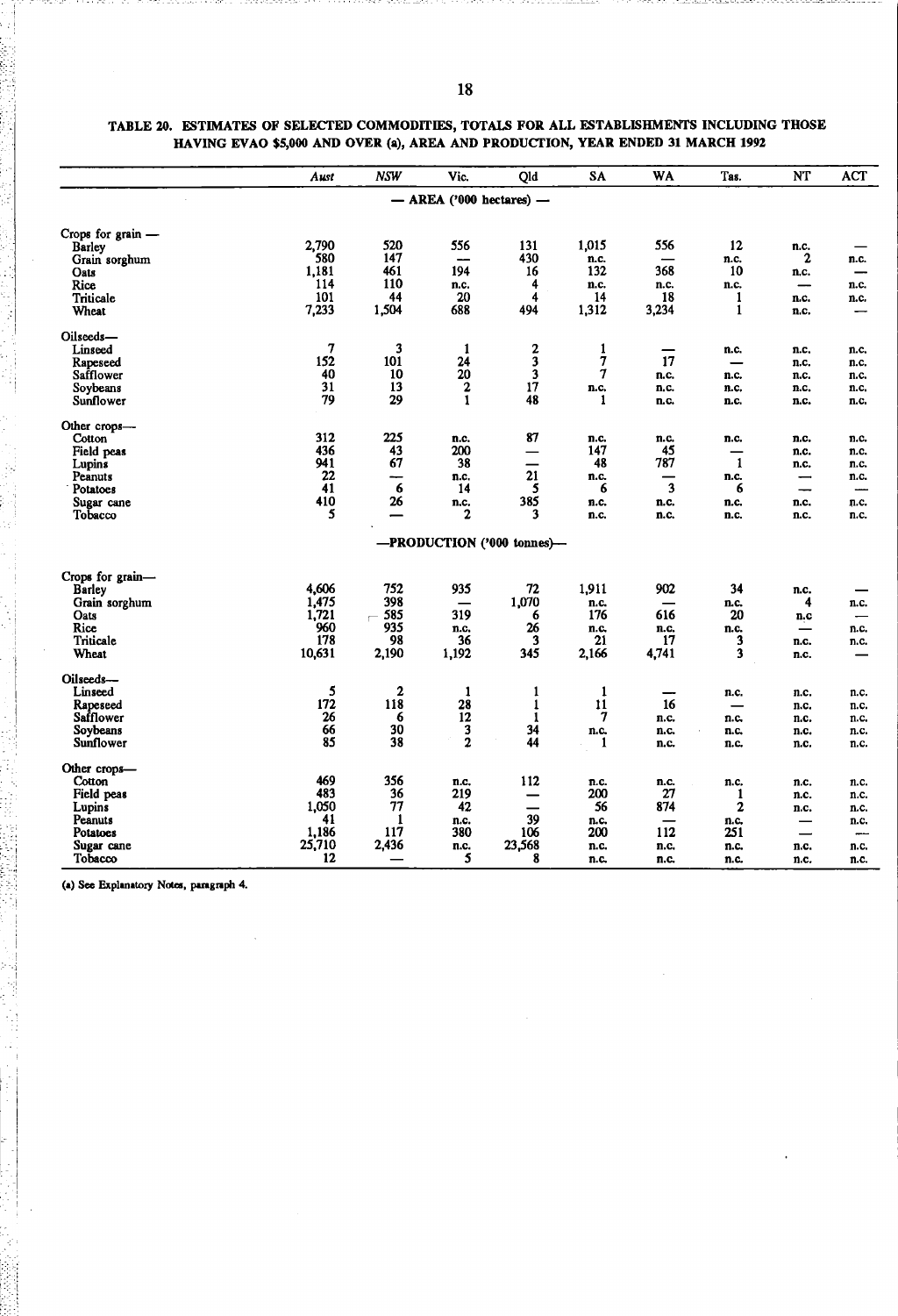|                    | Aust.    | <b>NSW</b> | Vic.    | Qld.                    | <b>SA</b> | <b>WA</b> | Tas.   | NT          |
|--------------------|----------|------------|---------|-------------------------|-----------|-----------|--------|-------------|
|                    |          |            |         | -NUMBER OF TREES('000)- |           |           |        |             |
| Tree Fruits-       |          |            |         |                         |           |           |        |             |
| Apples             | 7,391    | 1,736      | 1.928   | 763                     | 684       | 800       | 1,478  | n.c.        |
| Apricots           | 993      | 51         | 294     | 40                      | 552       | 21        | 35     | n.c.        |
| Avocados           | 517      | 111        | 37      | 305                     | 23        | 40        | n.c.   |             |
| Grapefruit         | 283      | 118        | 72      | 9                       | 66        | 16        | n.c.   | $\mathbf 2$ |
| Lemons and limes   | 512      | 189        | 100     | 94                      | 108       | 21        | n.c.   |             |
| Mangoes            | 790      | 790        | 41      | n.c.                    | 646       | n.c.      | 27     | n.c.        |
| Oranges            | 7.727    | 3,697      | 1.343   | 256                     | 2,226     | 205       | n.c.   |             |
| Peaches            | 2,260    | 759        | 917     | 252                     | 193       | 70        | 4      | n.c.        |
| Pears              | 2,275    | 139        | 1,739   | 50                      | 139       | 181       | 26     | n.c.        |
|                    |          |            |         | -AREA (hectares)-       |           |           |        |             |
| Other fruits-      |          |            |         |                         |           |           |        |             |
| <b>Bananas</b>     | 10,401   | 4,245      | n.c.    | 5,531                   | n.c.      | 499       | n.c.   | 1271        |
| Grapevines for all |          |            |         |                         |           |           |        |             |
| purposes           | 65,483   | 12,875     | 21.505  | 1.184                   | 26,977    | 2,580     | 255    | 105         |
| Kiwifruit          | 493      | 140        | 265     | 51                      | 9         | 29        | n.c.   | n.c.        |
| Pineapples         | 5,891    |            | n.c.    | 5,886                   | n.c.      | n.c.      | n.c.   | 5           |
|                    |          |            |         | -PRODUCTION (tonnes)-   |           |           |        |             |
| Tree fruits-       |          |            |         |                         |           |           |        |             |
| Apples             | 324,206  | 71,367     | 109,291 | 25,924                  | 22,108    | 38,470    | 51,327 | n.c.        |
| Apricots           | 36,217   | 1.066      | 11,349  | 233                     | 22.469    | 478       | 195    | n.c.        |
| Avocados           | 13,526   | 3.637      | 928     | 793                     | 416       | 474       | n.c.   |             |
| Grapefruit         | 27.204   | 9,134      | 6,901   | 924                     | 9,430     | 785       | n.c.   | 12          |
| Lemons and limes   | 35,454   | 1,514      | 6,230   | 5,536                   | 14.603    | 1,334     | n.c.   |             |
| Mangoes            | 19,034   | 250        | n.c.    | 16,956                  | n.c.      | 612       | n.c.   | 1,095       |
| Oranges            | 481,778  | 190.155    | 71.194  | 21.272                  | 193,106   | 5,935     | n.c.   |             |
| Peaches            | 65,639   | 13,963     | 37,764  | 2,119                   | 9,154     | 1,398     | 13     |             |
| Pears              | 187,726  | 5,272      | 165,196 | 1,871                   | 5,923     | 8,670     | 822    | n.c.        |
| Other fruits-      |          |            |         |                         |           |           |        |             |
| <b>Bananas</b>     | 185,616  | 49,425     | n.c.    | 115,421                 | n.c.      | 16,268    | n.c.   | 2,347       |
| Grapevines for all |          |            |         |                         |           |           |        |             |
| purposes           | 1,059,58 | 193,498    | 47,687  | 4,234                   | 370,394   | 14,745    | 743    | 883         |
| Kiwifruit          | 4,126    | 805        | 2,816   | 102                     | 99        | 215       | n.c.   | n.c.        |
| Pineapples-        | 137,470  |            | n.c.    | 136,608                 | n.c.      | n.c.      | n.c.   | 33          |

| TABLE 21. ESTIMATES OF SELECTED COMMODITIES, TOTALS FOR ALL ESTABLISHMENTS INCLUDING THOSE HAVING EVAO |  |
|--------------------------------------------------------------------------------------------------------|--|
| \$5,000 AND OVER (a), NUMBER OF TREES, AREA AND PRODUCTION, YEAR ENDED 31 MARCH 1992                   |  |

(a) See Explanatory Notes, paragraph 4. Caution should be exercised when using these estimates because:<br>--- data collected from establishments with EVAO between \$5,000 and \$22,499 are not as rigorously edited as Census dat establishments with EVAO less than \$22,500.  $\ddot{\phantom{a}}$ 

 $\ddot{\phantom{a}}$ 

## TABLE 22. PERCENTAGE COMPARISON OF EVAO CUT·OFFS FOR SELECTED COMMODITIES, AREA (a), YEAR ENDED 31 MARCH 1992

|                  | (Data \$22,500 and over EVAO as a percentage of data \$5,000 and over EVAO) |            |       |       |      |       |      |       |       |
|------------------|-----------------------------------------------------------------------------|------------|-------|-------|------|-------|------|-------|-------|
|                  | Aust.                                                                       | <b>NSW</b> | Vic.  | Qid   | SA   | WA    | Tas. | NT    | ACT   |
| Crops for grain- |                                                                             |            |       |       |      |       |      |       |       |
| Barley           | 98.4                                                                        | 99.5       | 96.0  | 97.6  | 98.4 | 99.8  | 94.8 | n.c.  |       |
| Grain sorghum    | 98.1                                                                        | 99.7       | 100.0 | 97.6  | n.c. | 100.0 | n.c. | 92.5  | n.c.  |
| Oats             | 98.3                                                                        | 99.1       | 94.1  | 95.3  | 99.7 | 97.9  | 95.4 | n.c.  | 100.0 |
| Rice             | 99.5                                                                        | 99.5       | n.c.  | 100.0 | n.c. | n.c.  | n.c. | 100.0 | n.c.  |
| Triticale        | 98.6                                                                        | 99.8       | 96.0  | 93.5  | 99.0 | 99.6  | 97.4 | n.c.  | n.c.  |
| Wheat            | 99.3                                                                        | 99.7       | 96.5  | 99.5  | 98.8 | 99.9  | 96.4 | n.c.  | 100.0 |
| Oilseeds-        |                                                                             |            |       |       |      |       |      |       |       |
| Linseed          | 98.7                                                                        | 100.0      | 99.8  | 100.0 | 93.1 | 100.0 | n.c. | n.c.  | n.c.  |
| Rapeseed         | 99.3                                                                        | 99.9       | 96.6  | 99.8  | 99.5 | 99.9  | 90.5 | n.c.  | n.c.  |
| <b>Safflower</b> | 97.7                                                                        | 99.6       | 96.3  | 100.0 | 98.3 | n.c.  | n.c. | n.c.  | n.c.  |
| Soybeans         | 95.2                                                                        | 97.7       | 92.6  | 93.6  | n.c. | n.c.  | n.c. |       | n.c.  |
| Sunflower        | 98.9                                                                        | 97.7       | 96.4  | 98.8  | 90.4 | n.c.  | n.c. | n.c.  | n.c.  |
| Other crops-     |                                                                             |            |       |       |      |       |      |       |       |
| Cotton           | 100.0                                                                       | 100.0      | n.c.  | 99.9  | n.c. | n.c.  | n.c. | n.c.  | n.c.  |
| Field peas       | 97.9                                                                        | 100.0      | 96.9  | —     | 98.2 | 100.0 | 91.3 | n.c.  | n.c.  |
| Lupins           | 99.7                                                                        | 99.9       | 96.1  | 100.0 | 99.1 | 99.9  | 97.5 | n.c.  | n.c.  |
| Peanuts          | 95.9                                                                        | 100.0      | n.c.  | 95.9  | n.c. | 100.0 | n.c. |       | n.c.  |
| Potatoes         | 96.8                                                                        | 99.2       | 94.1  | 98.9  | 99.6 | 99.6  | 95.1 | –     |       |
| Sugar cane       | 99.6                                                                        | 100.0      | n.c.  | 99.6  | n.c. | n.c.  | n.c. | n.c.  | n.c.  |
| Tobacco          | 95.9                                                                        | 100.0      | 90.4  | 99.7  | n.c. | n.c.  | n.c. | n.c.  | n.c.  |

(a) See cautionary note for Table 21.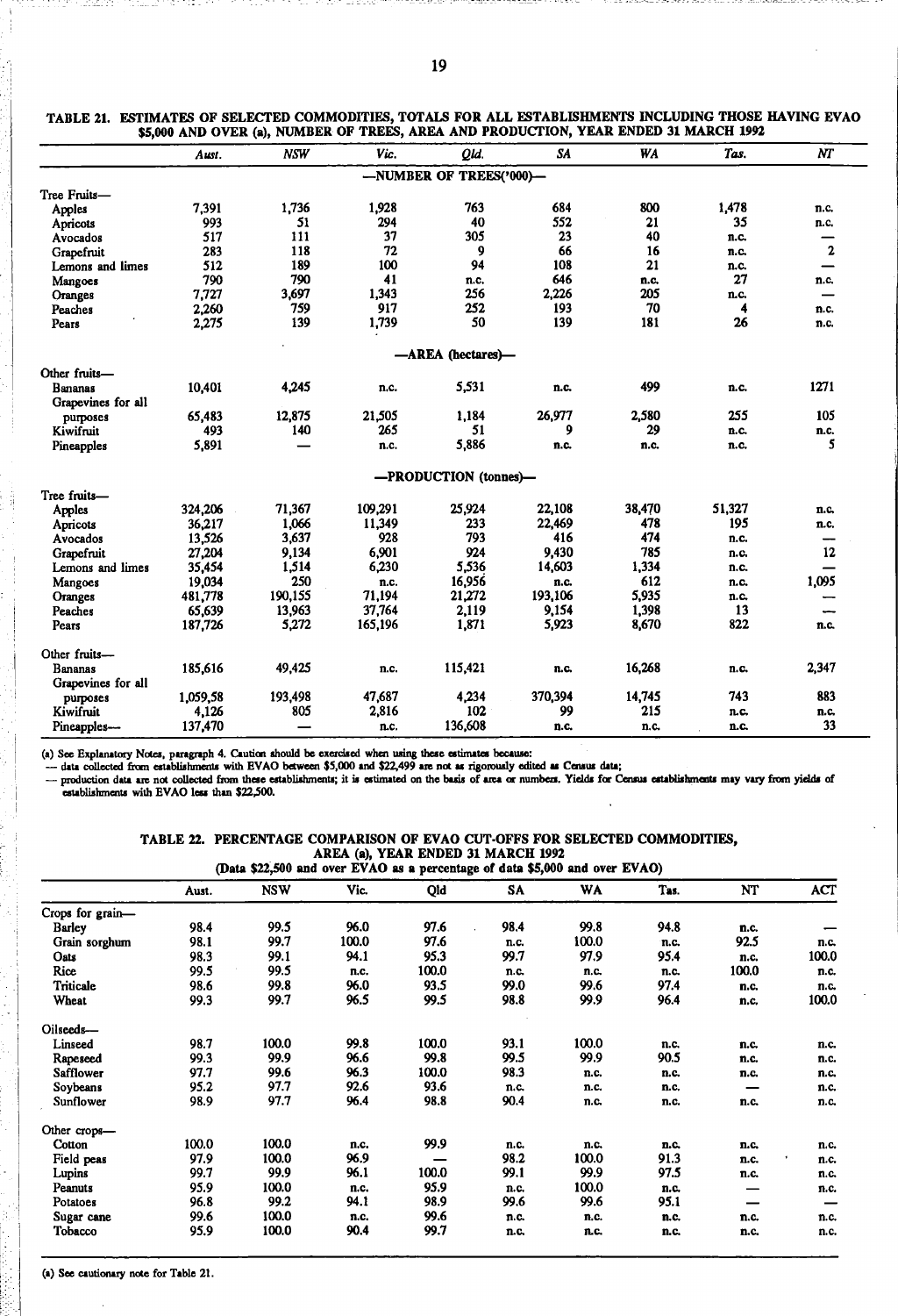|                    | Aust. | <b>NSW</b> | Vic. | Qld                      | SA    | WA    | Tas. | NΤ    | <b>ACT</b> |
|--------------------|-------|------------|------|--------------------------|-------|-------|------|-------|------------|
|                    |       |            |      | -NUMBER OF TREES ('000)- |       |       |      |       |            |
| Tree Fruits-       |       |            |      |                          |       |       |      |       |            |
| Apples             | 97.5  | 97.5       | 96.7 | 98.4                     | 97.6  | 97.3  | 98.3 | n.c.  | 36.7       |
| Apricots           | 87.7  | 92.0       | 91.6 | 88.9                     | 87.4  | 88.8  | 50.4 | n.c.  |            |
| Avocados           | 87.1  | 78.7       | 91.6 | 87.9                     | 95.9  | 95.9  | n.c. |       | n.c.       |
| Grapefruit         | 98.1  | 99.7       | 96.8 | 93.3                     | 98.5  | 96.0  | n.c. | 71.2  | n.c.       |
| Lemons and limes   | 93.9  | 95.2       | 93.5 | 89.6                     | 97.8  | 85.0  | n.c. | 51.0  | n.c.       |
| Mangoes            | 90.7  | 73.9       | n.c. | 91.2                     | n.c.  | 94.4  | n.c. | 94.2  | n.c        |
| Oranges            | 97.5  | 98.6       | 96.3 | 97.4                     | 97.2  | 89.3  | n.c. | 33.3  | n.c.       |
| Peaches            | 93.9  | 94.3       | 94.7 | 93.7                     | 90.0  | 93.7  | 67.9 | n.c.  | 90.2       |
| Pears              | 96.0  | 93.9       | 97.2 | 95.9                     | 95.7  | 94.5  | 96.8 | 98.5  | n.c.       |
|                    |       |            |      | -AREA (hectares)-        |       |       |      |       |            |
| Other fruits-      |       |            |      |                          |       |       |      |       |            |
| <b>Bananas</b>     | 95.3  | 90.6       | n.c. | 98.4                     | n.c.  | 100.0 | n.c. | 100.0 | n.c.       |
| Grapevines for all |       |            |      |                          |       |       |      |       |            |
| purposes           | 93.2  | 94.9       | 90.5 | 85.3                     | 95.6  | 85.2  | 84.8 | 100.0 | 100.0      |
| Kiwifruit          | 80.5  | 71.6       | 84.6 | 74.9                     | 100.0 | 91.0  | n.c. | n.c   | n.c.       |
| Pineapples         | 97.5  | 100.0      | n.c. | 97.5                     | n.c.  | n.c.  | n.c. |       | n.c.       |

#### TABLE 23. PERCENTAGE COMPARISON OF EVAO CUT·OFFS FOR SELECTED COMMODITIES, NUMBER OF TREES AND AREA (0), YEAR ENDED 31 MARCH 1992

(a) See cautionary note for Table 21.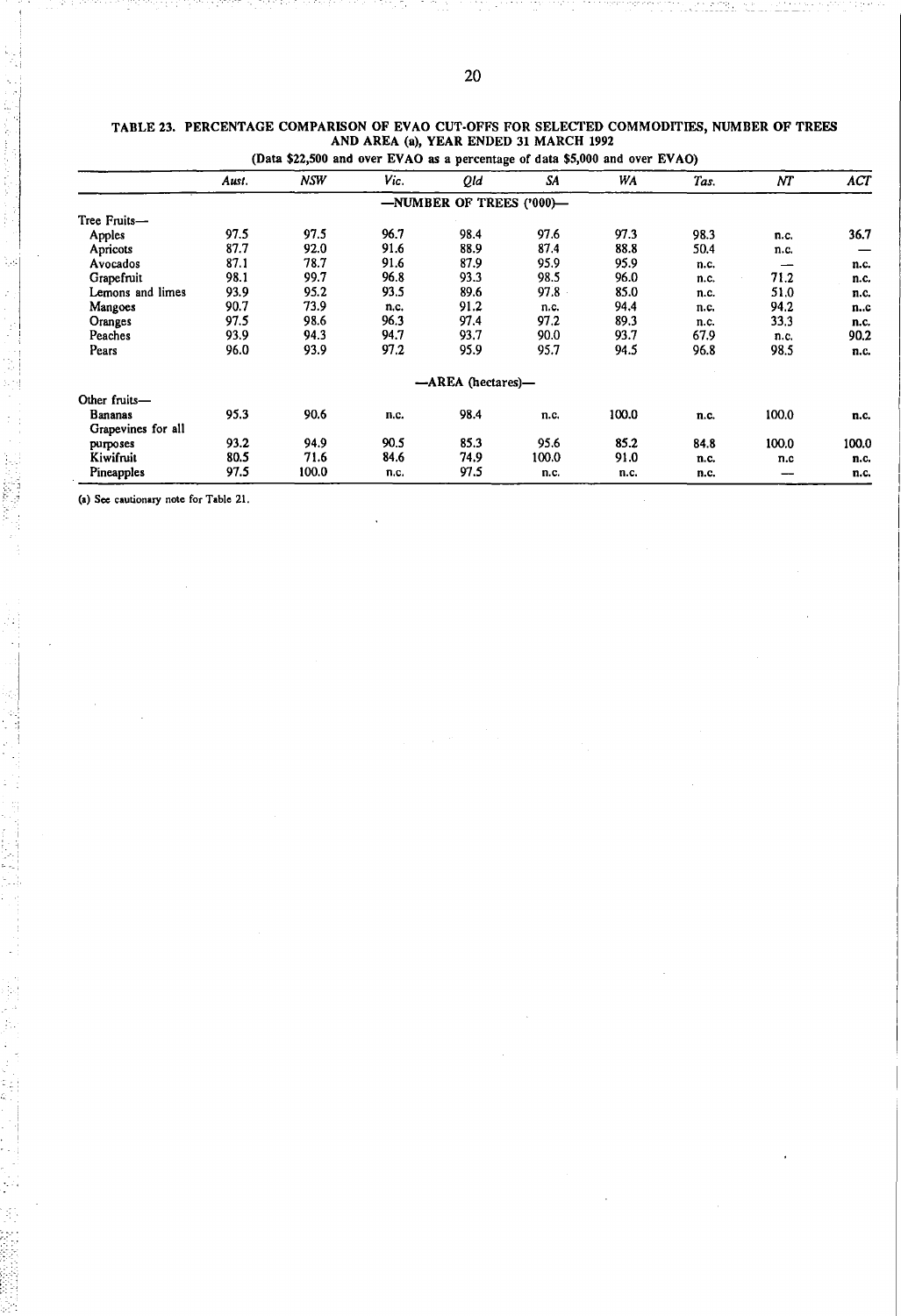## EXPLANATORY NOTES

## Scope and coverage

This publication contains detailed crops statistics for Australia and the States and Territories. Statistics in this publication are, unless otherwise specified, derived from the annual Agriculture Census conducted throughout Australia at 31 March 1992, which collects data from establishments with agricultural activity. Comparative data from the previous two censuses is also included (see paragraph 3 below);

2. The ABS excludes from the Census those establishments which make only a small contribution to overall agricultural production. From  $1991-92$  the scope of the Census is establishments undertaking agricultural acitivity having an estimated value of agricultural operations (EVAO) of \$22,500 or more. From 1986-87 to 1990-91 the scope of the Census was establishments undertaking agricultural activity having an EVAO of \$20,000 or more. The scope of Censuses prior to 1986-87 was establishments undertaking agricultural activity having an EVAO of \$2,500 or more.

3. This change in scope means that the current census results are not directly comparable to previous Census results. To assist users in making comparisons, selected data from the 1990-91 Census has been retabulated on both \$20,000 and \$22,500 bases. The effect of these changes is shown in Tables 17 to 19. Bridging comparisons for all commodities are available upon request.

4. In addition to the Census, some basic data are collected for a limited range of commodities from those establishments having an EV AO between \$5,000 and \$22,499, for 1991-92. This data is used together with Census data to derive estimates for selected commodities for all establishments having an EV AO greater than \$5,000 for 1991-92 (see Tables 20 to 23).

## Crop commodities

5. Statistics of area and production of crops relate, in the main, to crops sown during the year ended 31 March. Statistics of perennial crops relate to the position as at 31 March and the production during the year ended on that date, or of fruit set by that date. For example, particulars of area, production and yield per hectare of wheat in Australia refer to wheat sown during the period from April to September and harvested between October and the following February, i.e. the 1991-92 season relates to the harvesting period October 1991 to February 1992. Statistics of other crops which in some States are harvested after 31 March 1992 (e.g. maize, potatoes, apples and pears) are collected by supplementary census returns and are included in this publication.

## Related publications

6. Users may also wish to refer to the following publications which are available from ABS bookshops:

*Characteristics of Australian Farms (7102.0)* 

*Livestock and Livestock Products, Australia (7221.0)* 

*Principal Agricultural Commodities, Australia, Preliminary* 1992-93, *Agricultural Production and Farmers' Intentions for the* 1993-94 *Season (7111.0)* 

*Selected Agricultural Commodities, Australia, Preliminary*  (7112.0)

*Value of Agricultural Commodities Produced, Australia*  (7503.0)

*Agricultural Industries Financial Statistics, Australia*  (7507.0)

*Viticulture, Australia (7310.0)* 

*Apparent Consumption of Foodstuffs and Nutrients, Australia (4306.0)* 

## Other forms of release

7. The ABS also has more detailed agricultural statistics on magnetic tape, microfiche, floppy disk and compact disk. AgStats on floppy and compact disks offer a wider range of data aggregated at smaller geographic areas than those generally available in printed publications, together with an easy-to-use, menu-driven interrogation facility.

8. Current publications produced by the ABS are listed in the *Catalogue of Publications and Products, Australia*  (1101.0). The ABS also issues, on Tuesdays and Fridays, a *Publications Advice* (1105.0) which lists publications to be released in the next few days. The Catalogue and Publications Advice are available from any ABS office.

## UnpUblished statistics

9. As well as the statistics in this and related publications, the ABS may have other relevant unpublished data available. Inquiries should be directed to Henry Stefanik on (008) 801 520.

## Symbols and other usages

- nil or rounded to zero
- ha hectares
- t tonnes

n.c. not collected

n.a. not available

n.p. not published

r revised

10. The figures shown in this publication have been revised where necessary and as a consequence may not agree with similar data shown in previous publications.

11. Where the figures have been rounded, discrepancies may occur between sums of the component items and totals.

12. Unless indicated otherwise, Australian totals include data for all States and both Territories.